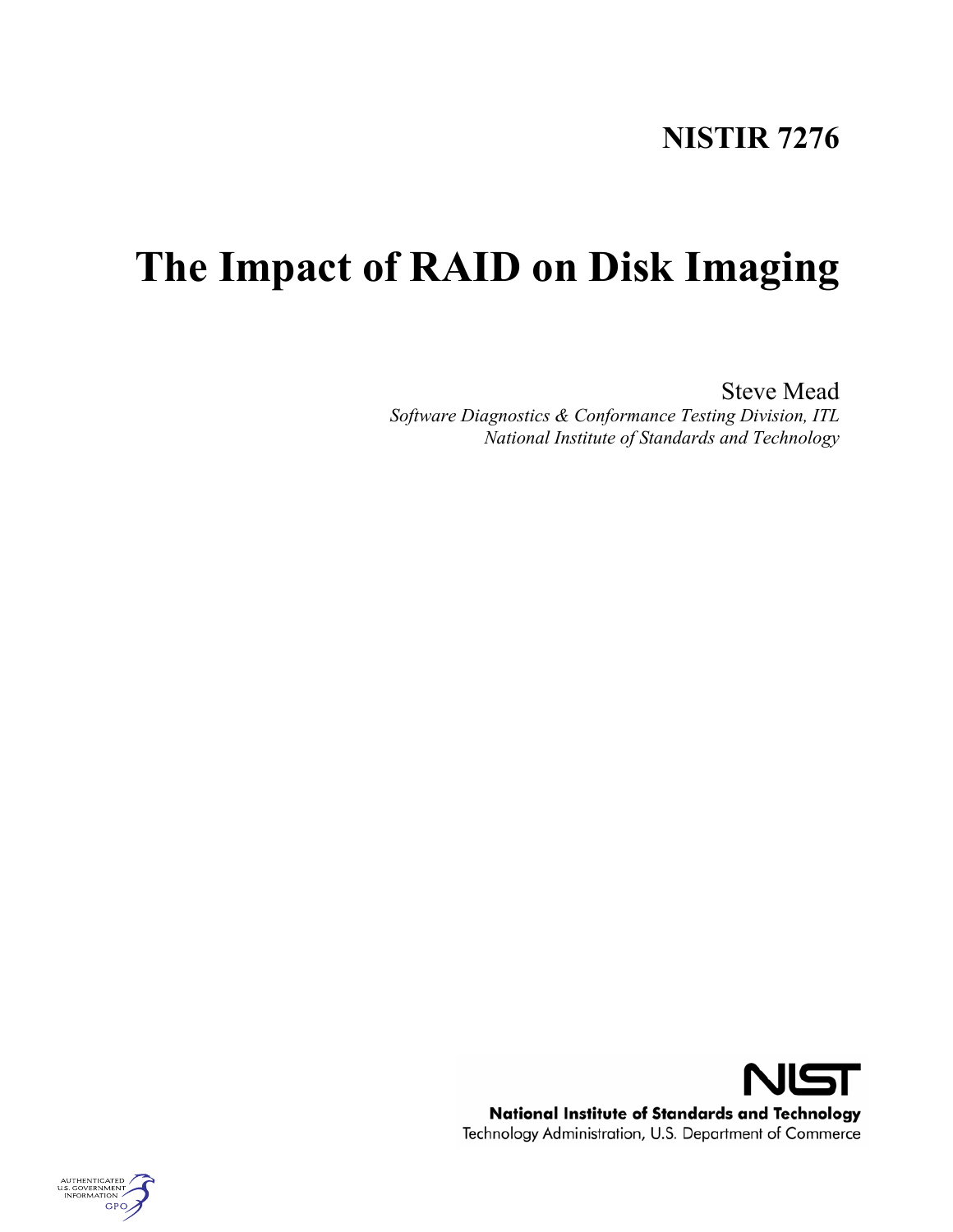## **NISTIR 7276**

# **The Impact of RAID on Disk Imaging**

Steve Mead

*Software Diagnostics & Conformance Testing Division, ITL National Institute of Standards and Technology*

July 2005



**U.S. DEPARTMENT OF COMMERCE** *Donald L. Evans, Secretary* **TECHNOLOGY ADMINISTRATION** *Phillip J. Bond, Under Secretary of Commerce for Technology* **NATIONAL INSTITUTE OF STANDARDS AND TECHNOLOGY** *Arden L. Bement, Jr., Director*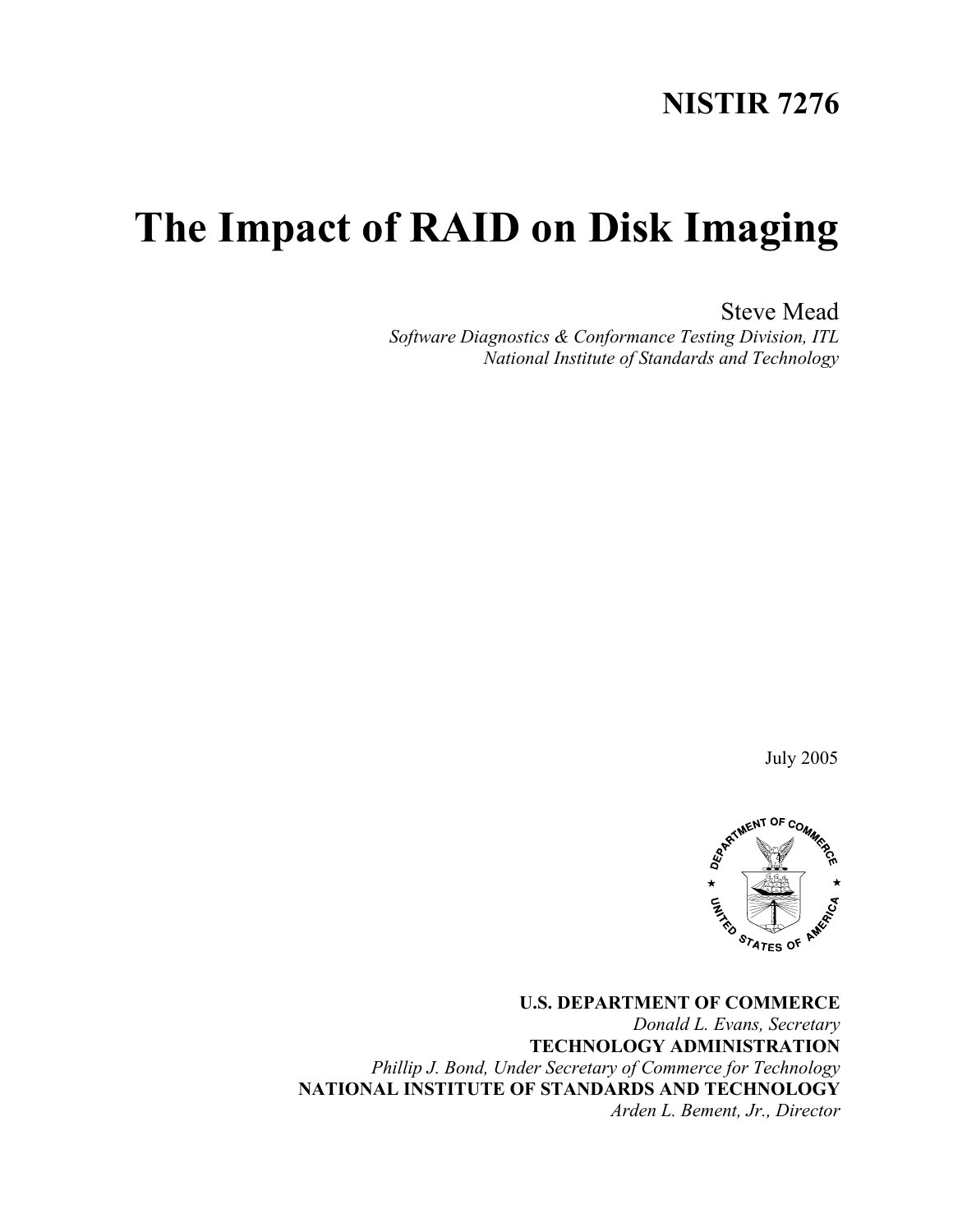## **Title**: Impact of RAID on Disk Imaging

**Author**: Steve Mead, Computer Scientist, NIST

## **Keywords:**

RAID, Disk Imaging, Redundant Array of Inexpensive Disks, Forensic Examination.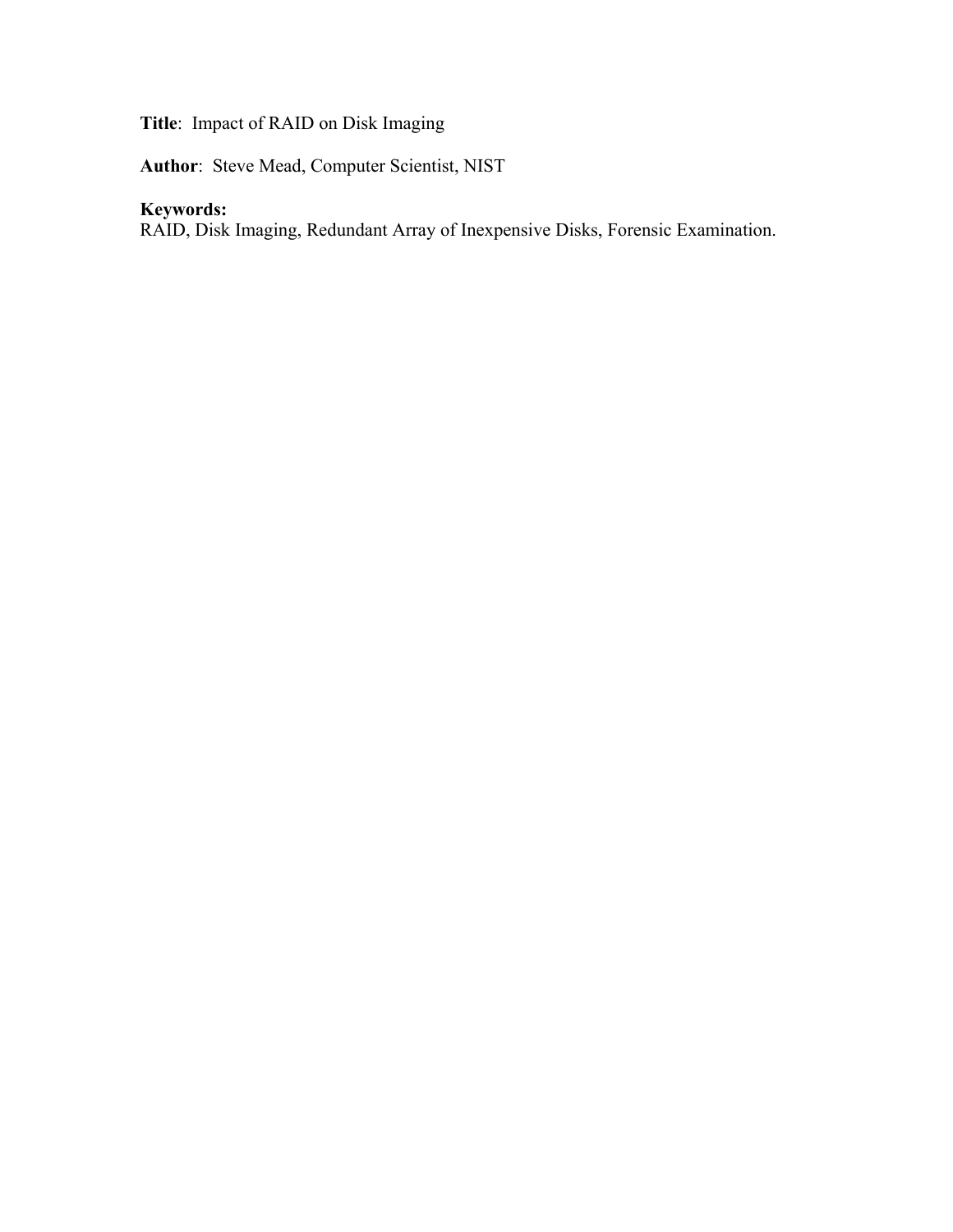## **Table of Contents**

| 6.9 RAID-DI-TC-09: DI-Tool-#3 Imaging: [Promise SX4000 RAID-1, 2 ATA Drives]  42            |  |
|---------------------------------------------------------------------------------------------|--|
| 6.10 RAID-DI-TC-10: DI-Tool-#3 Imaging: [Promise SX4000 RAID-5, 4 ATA Drives]  43           |  |
| 6.11 RAID-DI-TC-11: DI-Tool-#3 Imaging: [Adaptec 2110S RAID-1, 2 SCSI Drives] 44            |  |
| 6.12 RAID-DI-TC-12: DI-Tool-#3 Imaging: [Adaptec 2100S RAID-5, 4 SCSI Drives] 45            |  |
|                                                                                             |  |
| 7.1 RAID-DI-SC-01: Size Differences between RAID-1 Volume and Individual ATA/EIDE Drives 46 |  |
| 7.2 RAID-DI-SC-02: Hash differences between RAID-1 Volume and Individual ATA/EIDE Drives 47 |  |
|                                                                                             |  |
|                                                                                             |  |
|                                                                                             |  |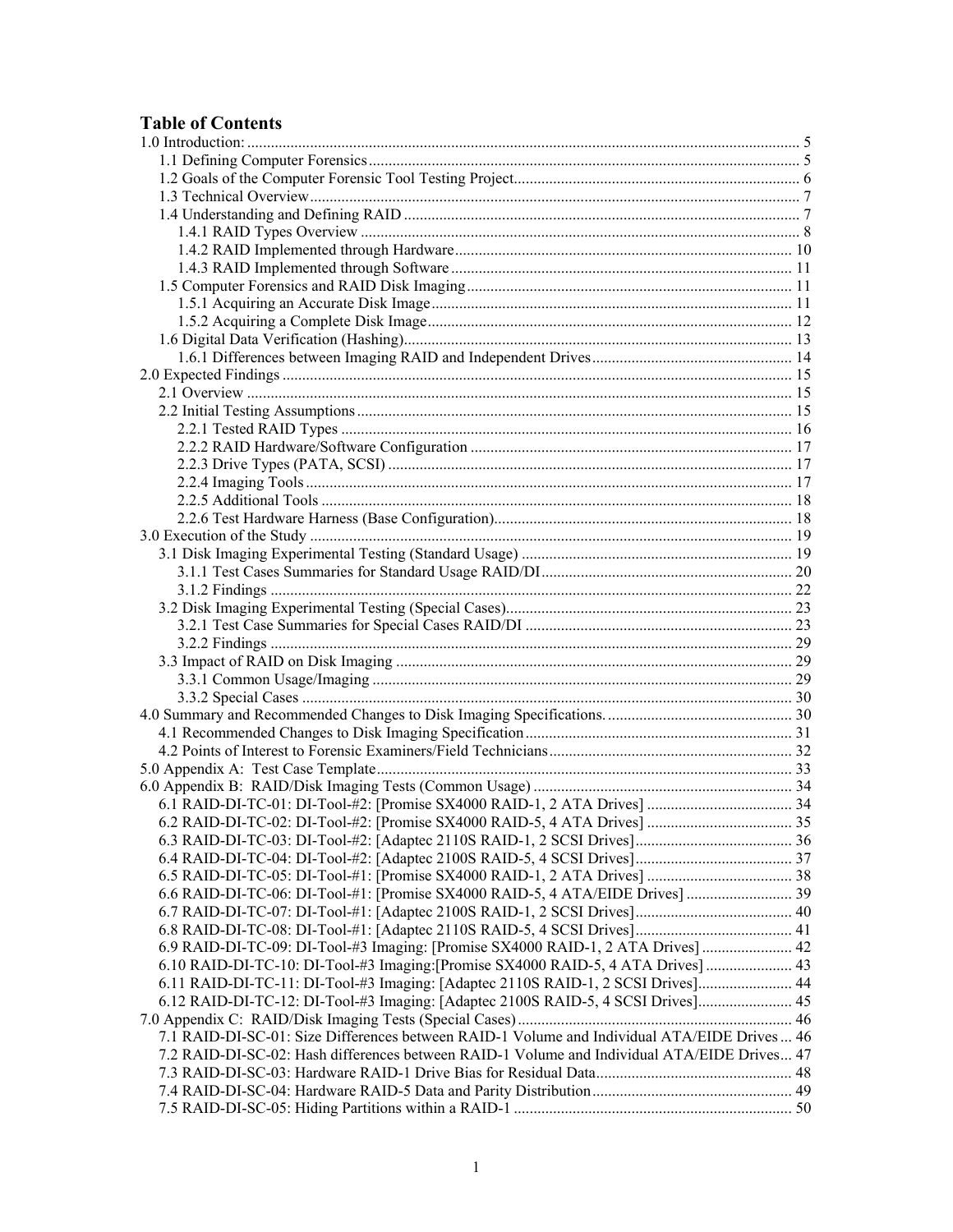| 7.7 RAID-DI-SC-07: Sector Differences on SCSI RAID-5, between PM 6, DI-Tool-#1, DI-Tool-#2 52 |  |
|-----------------------------------------------------------------------------------------------|--|
| 7.8 RAID-DI-SC-08: RAID-5 Information Written During 4-Drive Volume Construction  53          |  |
| 7.9 RAID-DI-SC-09: RAID-1 Information Written During 2-Drive Volume Construction  54          |  |
| 7.10 RAID-DI-SC-10: RAID-5 Information Written During 3-Drive Volume Construction  55         |  |
| 7.11 RAID-DI-SC-11: RAID-5 Info Written During 4-Drive Volume Construction, 16k Striping 56   |  |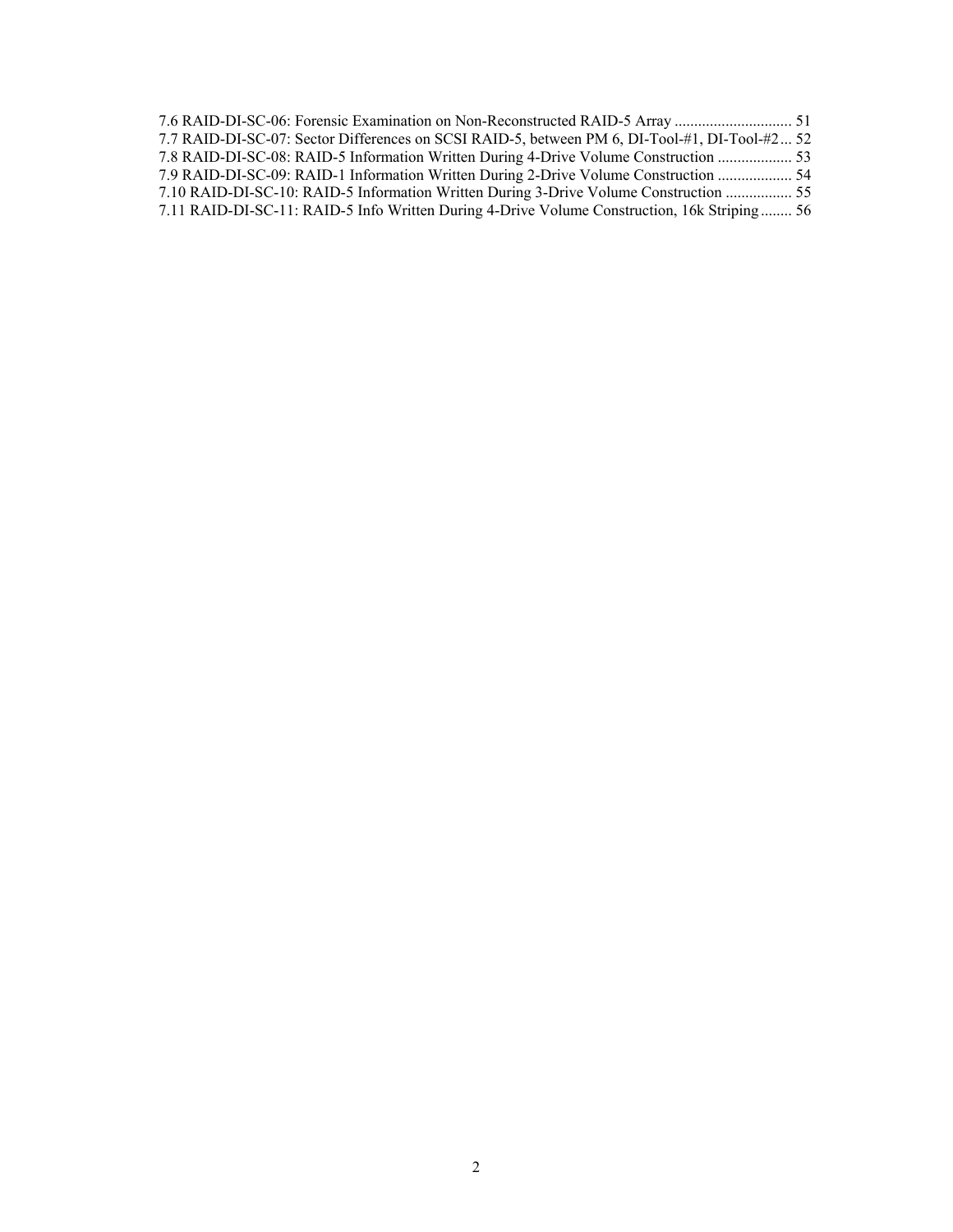## **Table of Figures**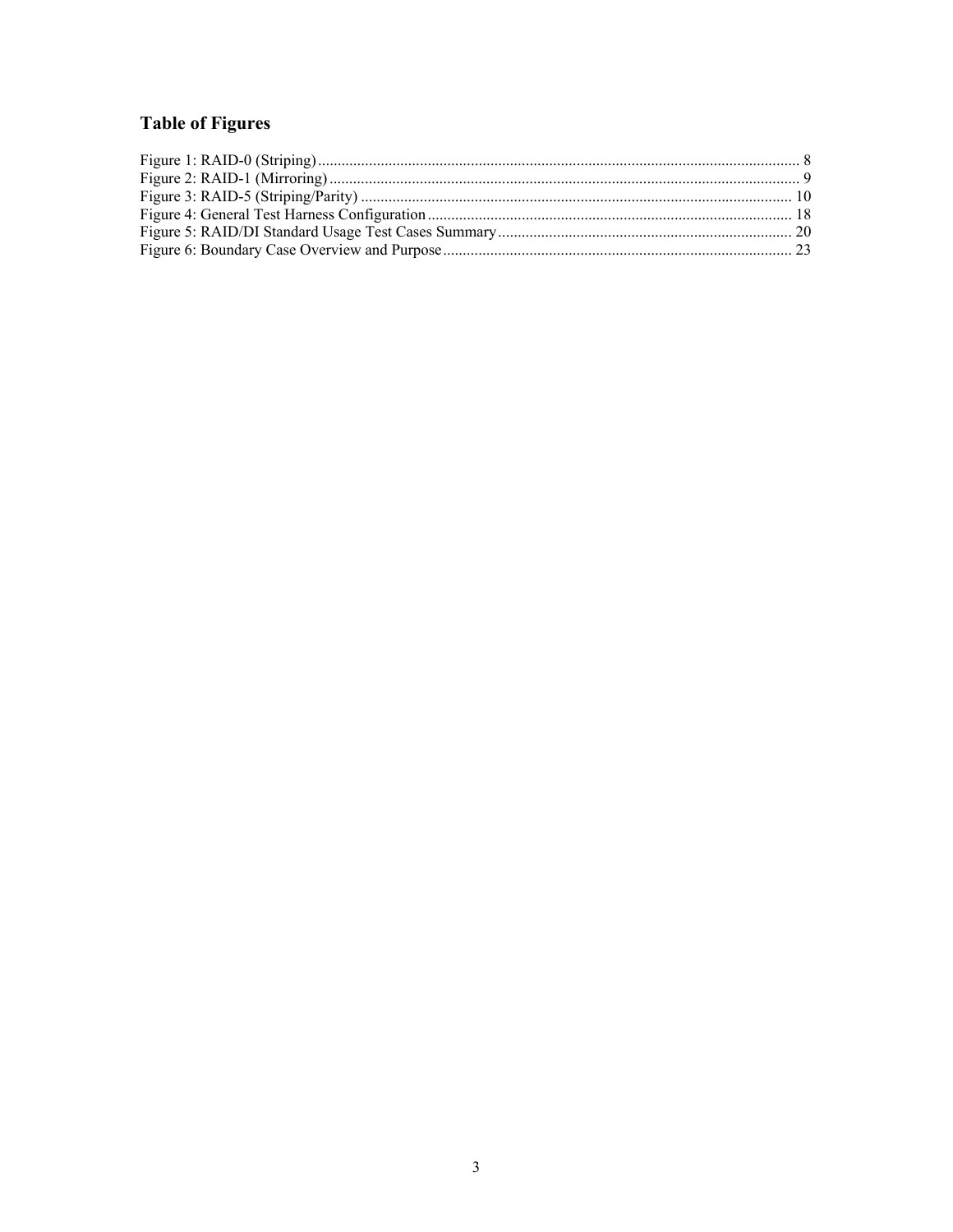#### **List of Acronyms:**

ATA: Advanced Technology Attachment BIOS: Basic Input/Output System CD: Compact Disk CD-ROM: Compact Disk Read Only Memory CFTT: Computer Forensic Tool Testing CPU: Central Processing Unit CRC: Cyclic Redundancy Check CRC32: Cyclic Redundancy Check, length of 32 bits DSP: Digital Signal Processors DVD: Digital Video Disk DVD-ROM: Digital Video Disk Read Only Memory EIDE: Enhanced IDE FAT: File Allocation Table FAT16: File Allocation Table, 16-bit version FAT32: File Allocation Table, 32-bit version GB: Gigabyte, 1024 Megabytes IDE: Integrated Drive Electronics ITL: Information Technology Laboratory JBOD: Just a Bunch of Disks KB: Kilobyte, 1024 bytes MB: Megabyte, 1048576 Bytes MD5: Message Digest Version 5 NIST: National Institute of Standards and Technology NTFS: Windows NT File System OS: Operating System PATA: Parallel ATA POST: Power-On Self Test RAID: Redundant Array of Independent Disks RAM: Random Access Memory SATA: Serial ATA SCSI: Small Computer System Interface SHA1: Secure Hash Algorithm, 160-bit message digest UNIX: A family of Multi-user operating systems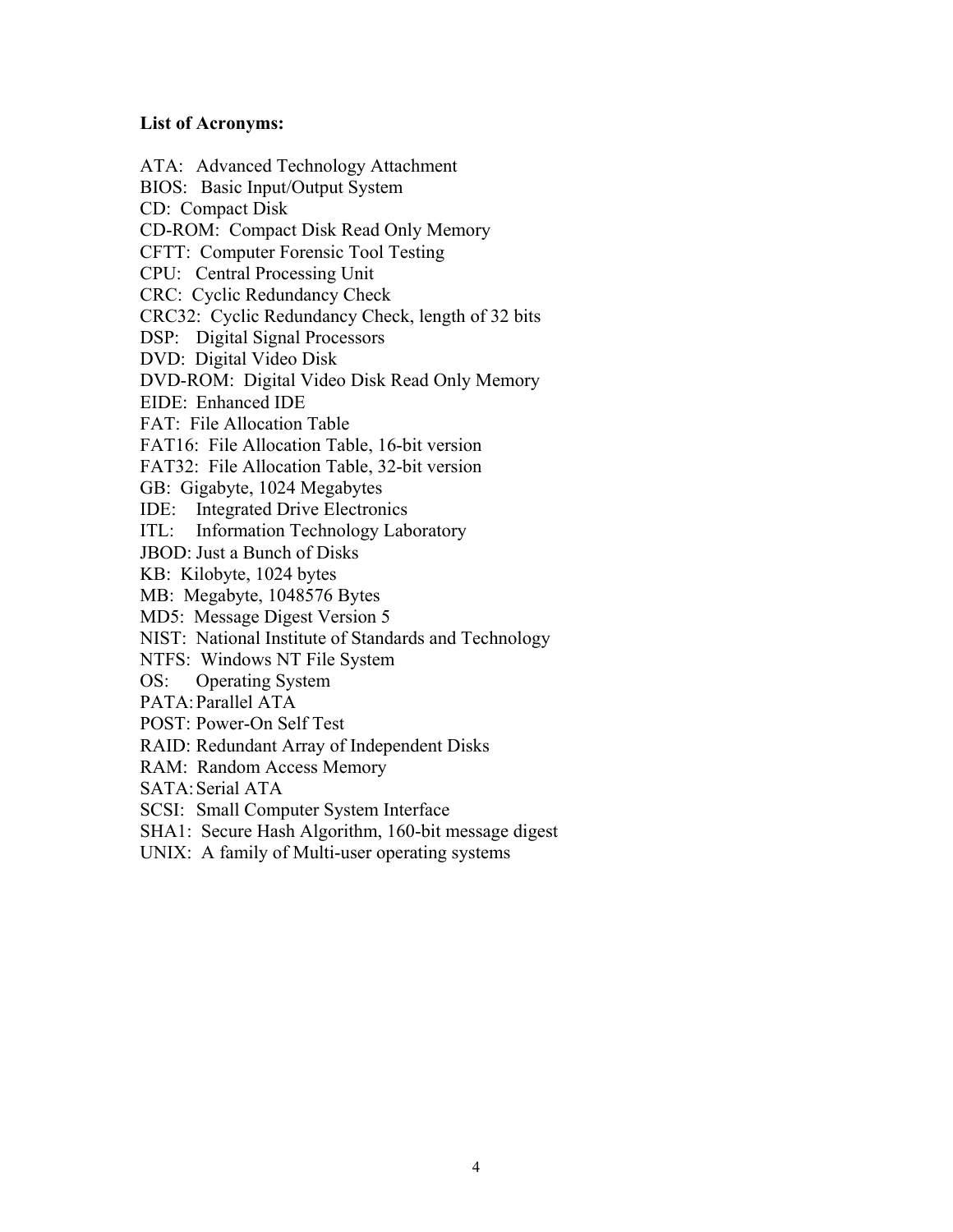## **1.0 Introduction**<sup>±</sup> **:**

Forensic investigators are encountering Redundant Arrays of Inexpensive Disks (RAID) systems with increasing frequency as businesses elect to utilize systems that provide greater data reliability. RAID technology provides greater data reliability through redundancy—data can be stored on multiple hard drives across an array, thus eliminating single points of failure and decreasing the risk of data loss significantly. RAID systems often dramatically increase throughput of both reading and writing as well as overall capacity by distributing information across multiple drives.

Not only are investigators finding RAID configurations in business environments, but also in non-business settings as well. There are several reasons for this; first, RAID technology is becoming less expensive and easier to manage. Second, the nature of home computing is changing rapidly, with many users relying on computer systems for the storage of a large quantity of multi-media files (images, video, and music).

The initial and most critical aspect of a forensic examination is the complete and accurate acquisition of the target media. National Institute of Standards and Technology (NIST) was tasked with the responsibility of developing specification and testing methodologies to assure the correct functioning of disk-imaging software. Specifications and test cases were developed after identifying the common situations under which disks are imaged, which at that time did not include RAID. However, as RAID has become more common, the interaction and potential impact that RAID may have on disk imaging must be examined.

Since this research pertains to a wide audience with varied experiences, background information regarding computer forensics, disk imaging, and RAID technology is provided.

The experimental process is explained in the body of the article, with details regarding individual elements of the experiment provided in the two appendixes. Results and analysis derived from the experiments are provided which detail the relationship of RAID and disk imaging.

The paper is concluded with a summarization of findings and their impact on disk imaging, as well as recommending changes in the NIST disk imaging procedures.

#### **1.1 Defining Computer Forensics**

<u>.</u>

Forensics is the application of sciences (typically natural and physical) to the resolution of legal matters. Typically, forensics involves the identification, preservation, and analysis of material that is presented as evidence in a court of law.

<sup>±</sup> Certain commercial software, equipment, instruments, or materials are identified in this paper to foster understanding. Such identification does not imply recommendation or endorsement by the National Institute of Standards and Technology, nor does it imply that the materials or equipment identified are necessarily the best available for the purpose.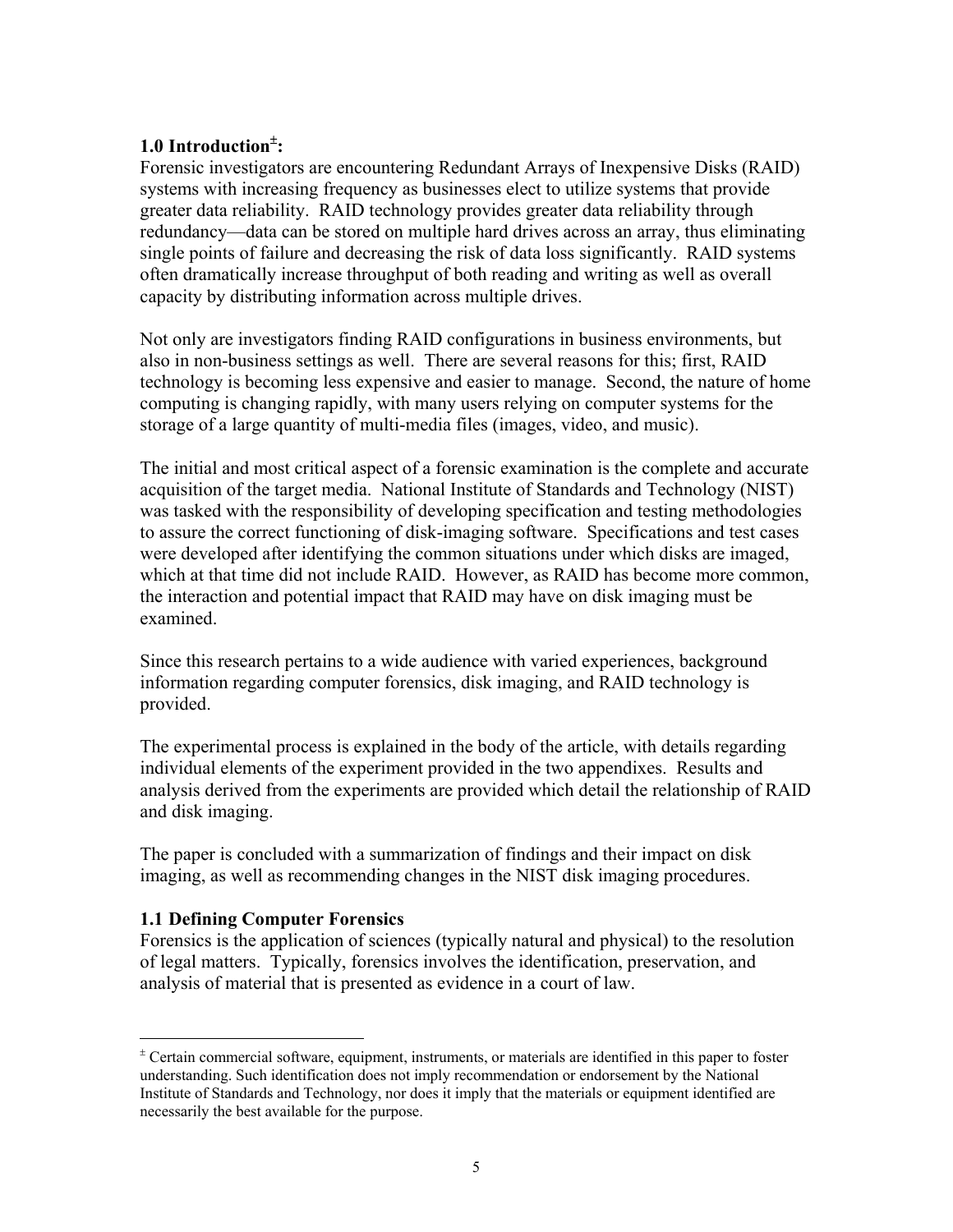Forensics is not limited to the biological sciences; many fields of forensics have the same goal of identifying, preserving, and analyzing material (evidence) to be used in legal proceedings. A major, and expanding, sub-field of forensic science is that of computer forensics.

There have been many definitions proposed for computer forensics. Some focus on the general process of retrieving and chronicling evidence located on a computer hard drive. Other definitions are more specific and state computer forensics is the scientific examination, retrieval, and analysis of data contained on computer media, where computer media is defined as any device upon which a computer can store data. Across all definitions of computer forensics (and forensics in a broader scope), there are common elements which can be identified.

1. Identification - Identifying not only the physical location of the media, but also the type of media as well as the method used by the computer to store data on this media.

2. Collection -Copying content of the media onto another media source, thus allowing for further examination and analysis without endangering the integrity of the original media.

3. Analysis – Scrutiny of the evidence.

4. Presentation – Prepare the findings in an organized, methodical, and accurate manner so they can be used in a court of law as evidence.

This study examined the tools and processes used by investigators to obtain the bit-bit<sup>1</sup> copy of data from RAID configurations, and individual hard drives used in RAID configurations. This study also examined the imaging tools, with the specific intent of determining if such tools are impacted by a RAID.

RAID arrays are unique from other computer hard drives. Different RAID formats and configurations may impact disk imaging. For the collected evidence to be admitted in a court of law, it must be proven the data in question is an exact duplicate of the source data containing no alterations. Depending on actual configuration settings, RAID can affect both the completeness and accuracy of making an image of the target media, which potentially would provide opposing counsel an opportunity to challenge evidence due to discrepancies of imaged RAID devices.

#### **1.2 Goals of the Computer Forensic Tool Testing Project**

The Computer Forensic Tool Testing (CFTT) project<sup>2</sup> was designed to assess computer forensic tools used by law enforcement. Specifically, the aim was to ensure these tools produce accurate and objective results. The CFTT project established a methodology for

1

 $<sup>1</sup>$  A bit-bit match in relation to disk imaging means that for every bit of the target disk (duplicate) there is a</sup>

corresponding bit in the original or source image. 2 The CFTT project can be found at http://www.cftt.nist.gov.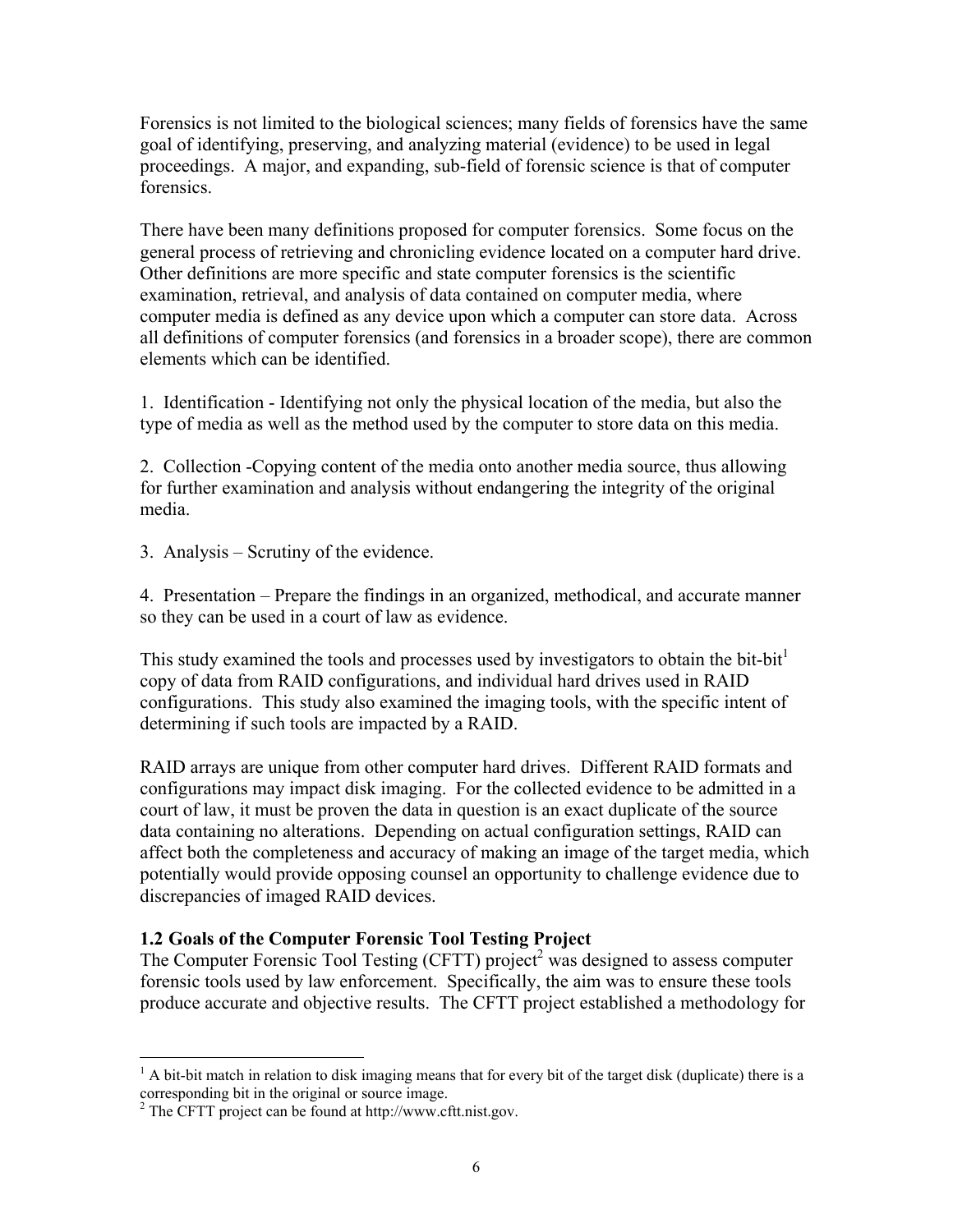testing forensic software tools through the development of specifications and requirements, testing procedures, criteria, testing sets and hardware.

The first forensic function addressed by the CFTT project was disk imaging. For tools that image hard drives (and some other forms of media), a complete set of specifications were developed to allow NIST to measure and assess the functioning of the imaging tools.

The disk imaging project first tested imaging Enhanced Integrated Drive Electronics (EIDE) and Small Computer Systems Interface (SCSI) hard drives. This research paper explores and documents the relationship between RAID and disk imaging based on controlled experiments, and makes recommendations regarding disk imaging specifications and requirements, including recommended changes to current methodologies. Additionally, the results provide investigators additional information on the potential impacts RAID technology has on imaging, and how it may affect the completeness or accuracy of the acquired images.

#### **1.3 Technical Overview**

This section provides a brief technical overview on disk imaging as well as the various aspects of RAID.

#### **1.4 Understanding and Defining RAID**

RAID technology provides a transparent way to combine multiple disks together to provide enhanced performance and/or reliability. This leverages the ability of the RAID to perform disk actions in parallel, to increase the overall throughput of data, or to increase the redundancy of information.

RAID is usually implemented in one of two ways. The most common implementation is hardware based RAID, although this method appears to be decreasing in its usage as the onboard Central Processing Unit (CPU) processing power increases. A dedicated disk drive controller is established to work with multiple disks and presents this array as a single drive to the Basic Input/Output System (BIOS) and operating system (OS). The second method used is a software based raid controller. All array functions and management functions are controlled by the software operating on the host and consume system resources such as CPU cycles and memory. The host operating system creates a virtual device that operates between the disks and the operating system drivers. This RAID device makes all participating drives appear as a one to the host operating system.

It is important to note, in a hardware-based RAID, none of the individual drives are visible, and only the hardware RAID volume is visible. In software based RAID volumes, the operating system has access to all drives as well as the constructed RAID volumes.

Depending on the amount of redundancy and performance needed, RAID has a variety of types available. For example, there are RAID mirrors (RAID-1), where the data is completely redundant on separate disks. Other common types are RAID-0, where disk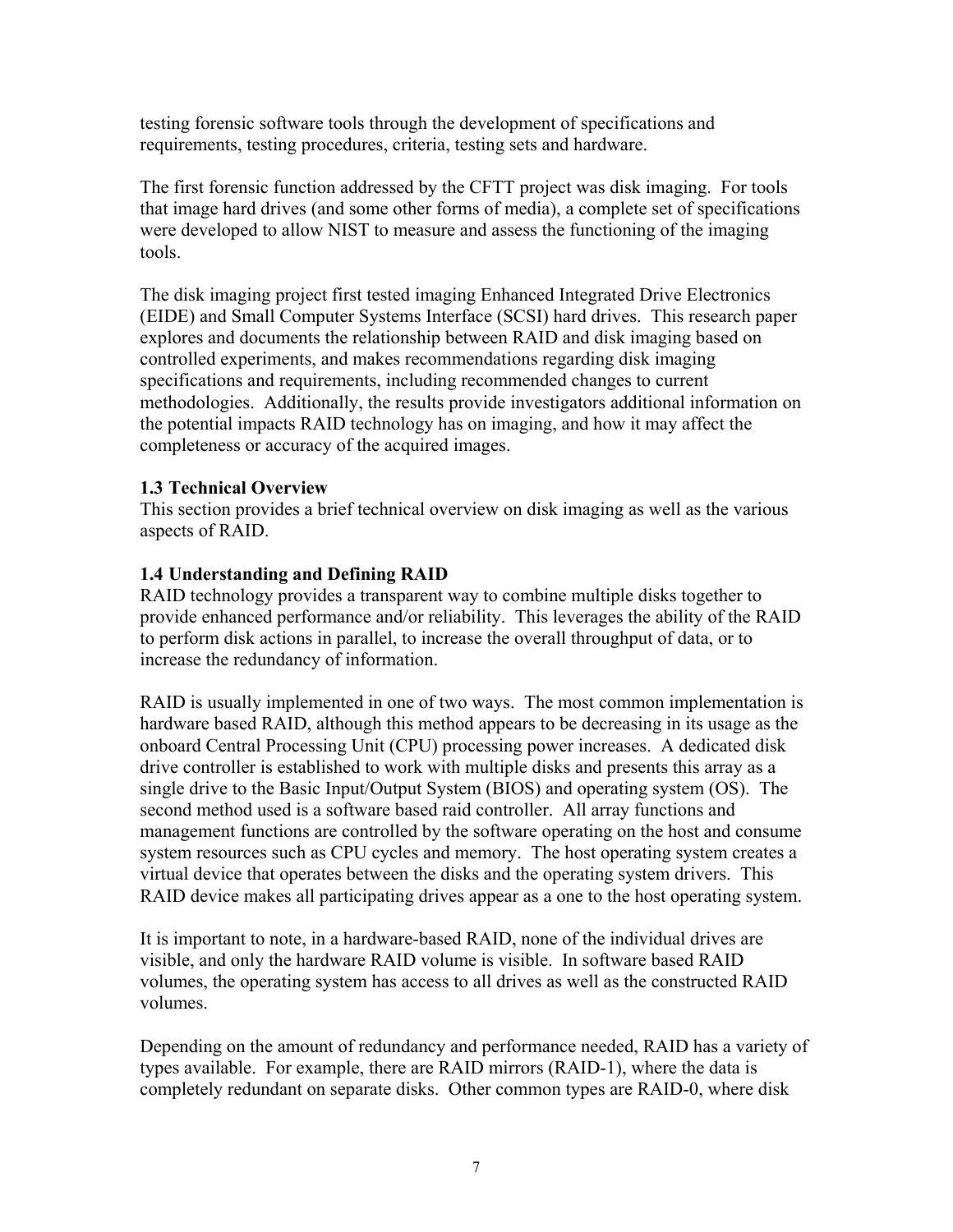striping is used to increase throughput with no redundancy; and RAID-5 which combines parallel writing with parity, providing redundancy and increased performance.

#### **1.4.1 RAID Types Overview**

Although there are multiple types of RAID, only three are primarily used; RAID-0, RAID-1, and RAID-5.

RAID-0 (Striping) is where the data is spread in a round-robin fashion between all participating disks. According to the original definitions of RAID in the Berkeley Papers<sup>3</sup>, this form of RAID was not originally considered part of RAID, as there is no redundancy. However, because of its low overhead and parallel write strategy, it is the fastest in performance for both reading and writing, and in most hardware and software implementations it is referred to as RAID-0. As the data is written to the drive it is divided up into sequential blocks, and each block is written to the next available drive in the array, see Figure 1.



**Figure 1: RAID-0 (Striping)** 

RAID-1 (mirroring) has the greatest amount of redundancy, as there are multiple complete copies of the data at all times. In this RAID configuration, the data is divided into sequential blocks, and each block of data is redundantly written onto each drive

 $\overline{a}$ <sup>3</sup> The Berkeley papers were a series of Papers written at the University of California, Berkeley in the late 1980's, starting with "A case for Redundant Arrays of Inexpensive Disks (RAID)", by David Patterson, Garth Gibson, and Randy Katz.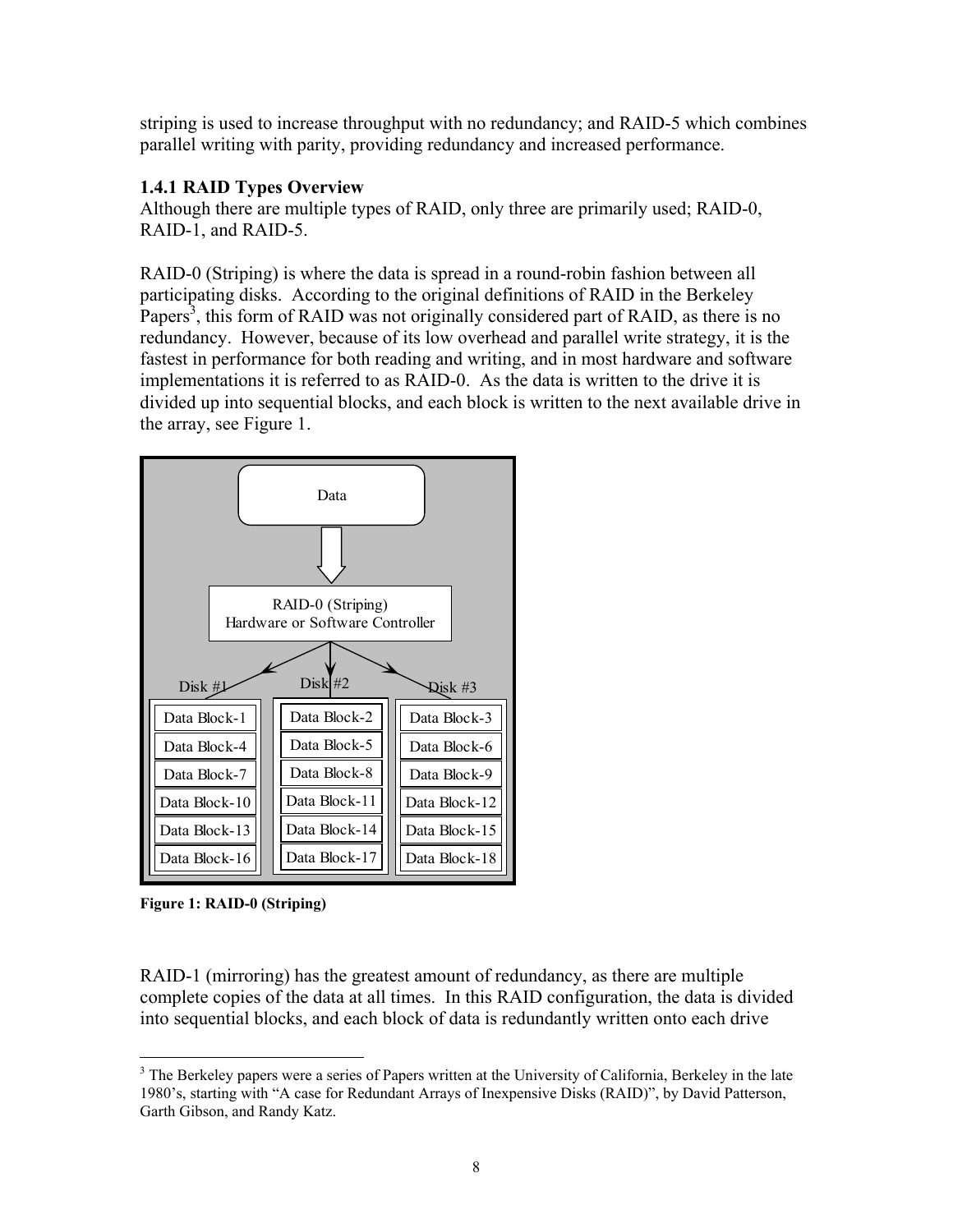participating in the mirror. Since it is required to maintain identical copies on separate drives, RAID-1 is the slowest in terms of write performance. The RAID-1 can have fast read performance since data can be read from multiple drives in parallel, overcoming limitations in the drive channel bandwidth. Depending on the number of drives participating in the array, RAID-1 offers the highest level of redundancy, and if configured correctly can survive multiple (N-1) drive failures. For example, if there are three drives participating in a RAID-1 system, up to two drives (3-1) could fail without incurring data loss, see Figure 2.



**Figure 2: RAID-1 (Mirroring)** 

The last form of RAID commonly used is RAID-5. This combines a distributed form of redundancy with parallel disk access. Overall, this creates an array that has both high read and write performance as well as protection against drive failure. The redundancy is created by using a parity block that is distributed across all drives in the array. Since this parity information is spread across all of the drives, if a single drive should fail, any missing data can be recreated by using the remaining information and parity information. The reading and writing performance is similar to the RAID-0; the data is both read and written in parallel across all participating drives. The amount of storage space is reduced slightly due to the parity information, giving a total disk space of (N-1) drives. For example, if there are 5 drives in the RAID-5 array, then the storage space is equal to 4 drives, as the redundant parity information takes up 1/5 of the space. A RAID-5 can recover from at most one simultaneous drive failure. See Figure 3.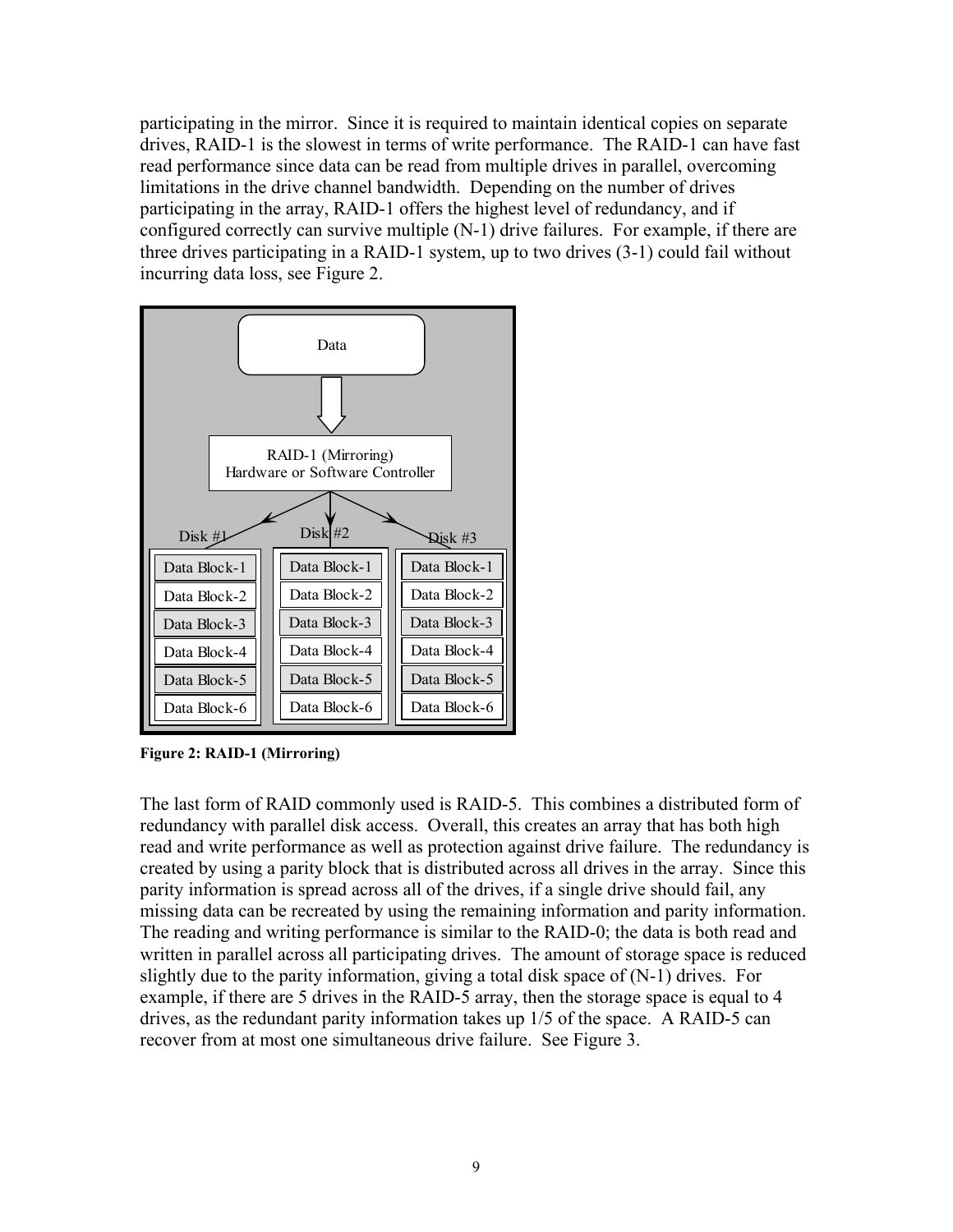

**Figure 3: RAID-5 (Striping/Parity)** 

 $\overline{a}$ 

These three types of RAID  $(0, 1, 5)$  are the most common and almost all vendors make either hardware or software RAID solutions which include them. However, even if the actual types of RAID are the same, there are important differences between the hardware and software implementation among various vendors.

#### **1.4.2 RAID Implemented through Hardware**

The original implementation of RAID was based on proprietary hardware controllers consisting of multiple drives combined into an array transparent to the overlying operating system and file system. Initially, RAID controllers were based using SCSI drives, but currently all common forms of drives are supported Parallel-ATA (PATA)<sup>4</sup>, Serial-ATA  $(SATA)^5$ , and SCSI. There are onboard Digital Signal Processors (DSP) to offload the work from the CPU, which allows a highly efficient means to maintain the RAID with minimal additional overhead on the host CPU.

From the perspective of the BIOS and operating system, controller cards present the RAID array as a single drive, except in the case of  $JBOD<sup>6</sup>$ . In the boot up process, the controller's bios checks the configuration of the RAID and allows for changes. Then, as the motherboard BIOS gathers drive information, the RAID controller presents the array

<sup>&</sup>lt;sup>4</sup> Parallel-ATA (PATA) is a common interface for connecting a variety of storage devices such as hard drives, CD-Rom's, and DVD's.

 $<sup>5</sup>$  Serial-ATA (SATA), is the latest interface for connecting storage devices, and was designed to support</sup> much greater throughput than the original PATA interfaces.

 $<sup>6</sup>$  JBOD is "Just a Bunch of Disks," where the RAID controller presents drives in the array as separate disks</sup> that the BIOS can see.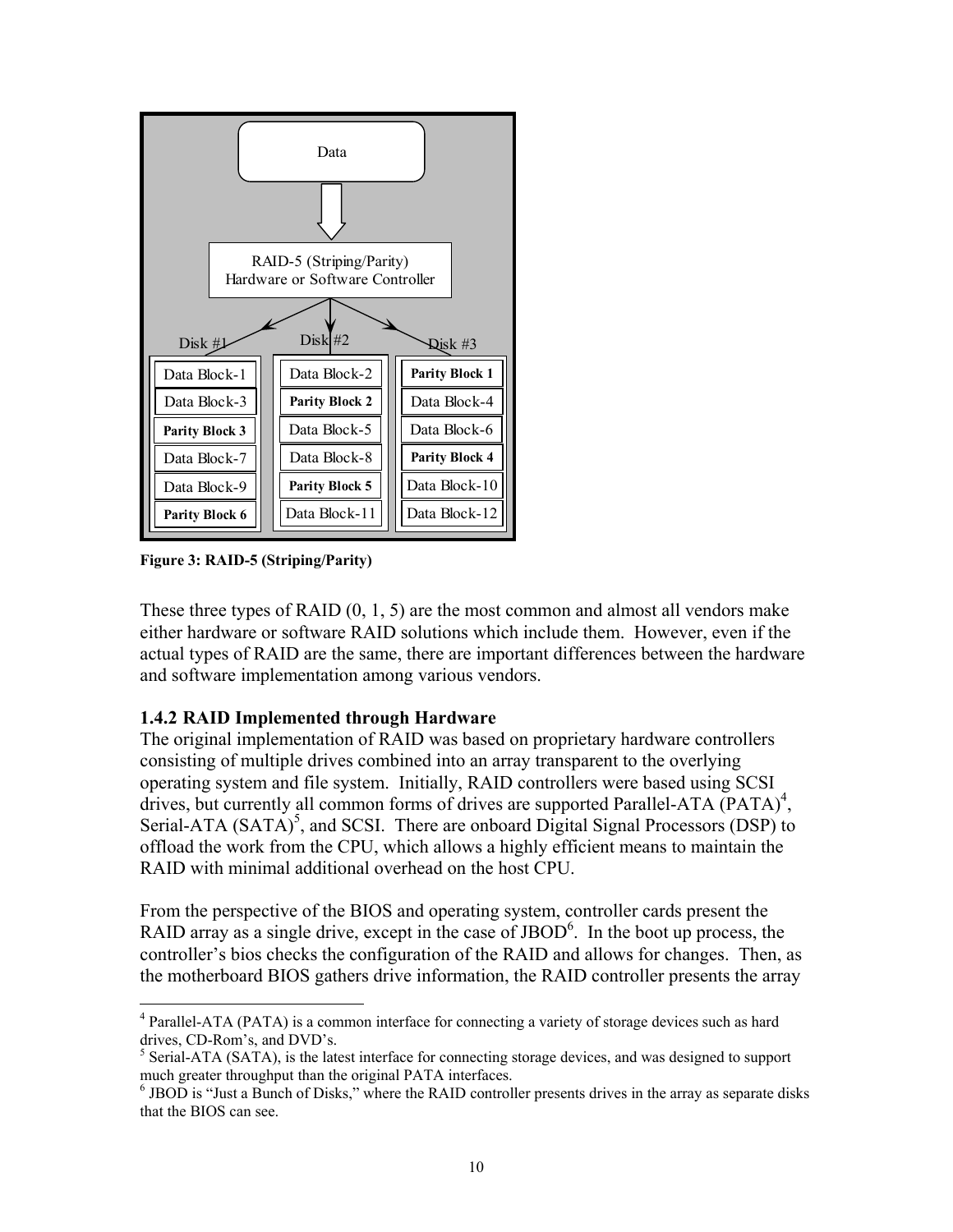as a standalone drive. Frequently there is operating system specific software that allows for on the fly monitoring and changes by the host operating system.

#### **1.4.3 RAID Implemented through Software**

When early versions of Software based RAID were released, there were significant problems with it. These RAID configurations tended to be slow due to the overhead on the CPU. At that time (the early 1980's), the processing power of CPU's were minimal and any additional overhead, such as maintaining a software based RAID, significantly impacted system performance. Additionally, the majority of implementations of software RAID volumes were contained within proprietary systems that made it difficult to examine, modify, or utilize RAID in any effective wide-scale practice.

Currently, in most cases, software based implementations of RAID no longer suffer from these limitations. The processing power of current CPU's are such that the majority of software based RAID have a negligible impact on overall computer performance. In some cases, the performance of software RAID outperforms lower end hardware implementations<sup>7</sup>. Additionally, there are open source operating systems such as Linux, which have non-proprietary implementations of RAID. There are still proprietary operating systems such as Windows NT/2K/XP, as well as versions of UNIX that contain their own implementations of RAID (e.g. dynamic disks in Windows environment).

For the purposes of disk imaging, the primary difference between the hardware and software RAID is that software RAID allows individual drives to be accessed through both the BIOS and the Operating system. For example, under the Linux software implementation of RAID-5, even with the array configured and working, various tools such as dd and fdisk can still see the individual drives and manipulate them. Additionally, on boot up the BIOS also recognizes each drive and provides an opportunity to adjust the drive parameters.

#### **1.5 Computer Forensics and RAID Disk Imaging**

The initial process in computer forensics is the identification and acquisition of digital data. Computer forensic investigators must document procedures taken to retrieve the data. Ideally, to provide the court confidence the data is an exact, unaltered replication of the original data in question.

When working with RAID arrays, the initial steps are still the same—to identify and obtain a complete and accurate disk image. To be complete and accurate in the eyes of the court, data must be verified as bit-bit match. Failure to provide the court assurance of data integrity can result in the evidence being completely dismissed, or used in a lesser capacity as an artifact, finding, or as an item of note.

#### **1.5.1 Acquiring an Accurate Disk Image**

 $\overline{a}$ 

<sup>&</sup>lt;sup>7</sup> Initial tests were done comparing software RAID of types  $(0,1,5)$  with hardware RAID. In some cases the software raid had slightly higher throughput. It is important to note that the throughput tests were done during the configuration process of the RAID—primarily to verify the RAID controllers worked correctly and drives worked as RAID devices.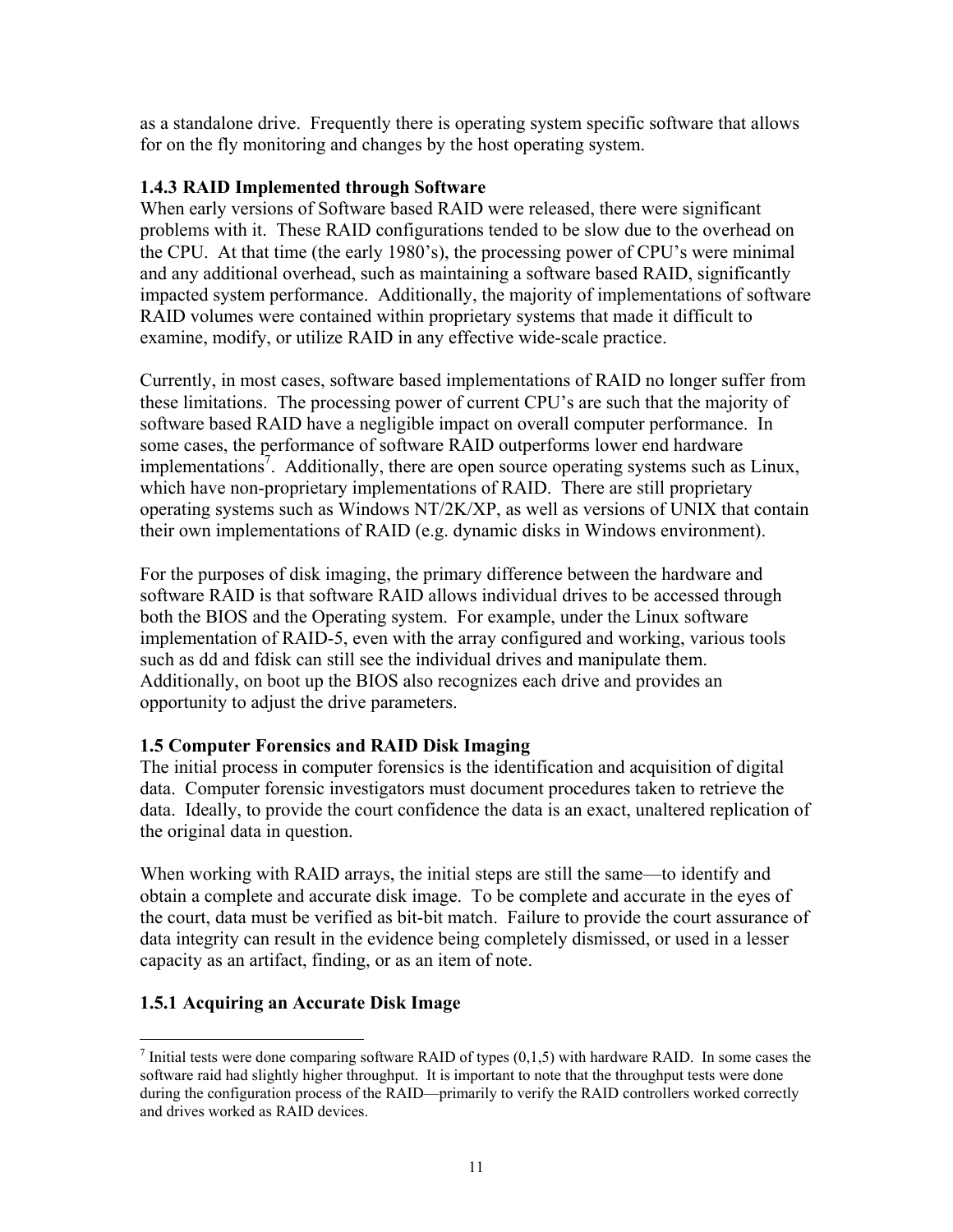To acquire a disk image, computer forensic investigators use what is known as a disk imaging tool. This tool is designed to make a complete and accurate copy of the source media onto the destination media.

Any tool used to duplicate the data must not change or alter the source data in any way. This can be verified by computing the hash value of an entire drive (meaning the hash function is applied to all contents on the drive) both before and after the duplication procedure on the source drive. The hash value of the source drive should remain the same after duplication, which will verify the content has remained unchanged. If data has been duplicated on the same type of drive, a hash value can be obtained on that drive as well, and the resulting hash value should be identical to the hash values obtained from the source drive.

RAID has a high level of transparency, meaning the data is widely accessible to nonproprietary tools. Either hardware or software RAID should be accessible as a "normal" hard drive. Theoretically, RAID should not have any affect on disk imaging in the vast majority of cases, and should be indistinguishable from any other type of disk type or file system. Accuracy is only subject to the limitations of the imager.

In reality, due to the nature of a RAID systems operation, the apparent accuracy of disk images can be impacted. For example, if a RAID is imaged through the hardware controller the resulting image will most likely be different than if each participating hard drive is imaged separately. This is true regardless of the type of RAID used.

In the most common case, where a multi-disk array (RAID-0, RAID-5) is imaged, the data is spread across all participating drives (recall RAID-1 makes each drive an identical copy). If the drives are imaged separately, the individual drive hashes will have little resemblance to the original RAID volume. Likewise, if the RAID is imaged as a constructed and intact volume (i.e. through the RAID controller), the resulting hash will be different when compared to the hashes of each individual drive.

Even in the case of a RAID-1 (drive mirroring), where all data placed on the drives is replicated across all participating drives; there are potential problems with accuracy. If only the data partition is hashed bit-bit, each drive will hash the same—assuming both drives used in the mirror were forensically wiped before being attached to the RAID-1 mirror. However, whole disk hashes will not match, as the RAID places some unique information on each participating drive that will cause the hashes to differ.

#### **1.5.2 Acquiring a Complete Disk Image**

Accuracy is not the only aspect that may be potentially impacted when imaging a RAID configuration. Completeness is the second fundamental aspect of disk imaging, and verifies the tool duplicates all data on the source media. RAID, in theory, should provide a transparent view of the source data without impacting current forensic tools. This is normally validated by verifying every bit of data on the source has a corresponding bit on the duplicated drive. Additionally, using a hash function also provides a means to ensure that all data has been duplicated.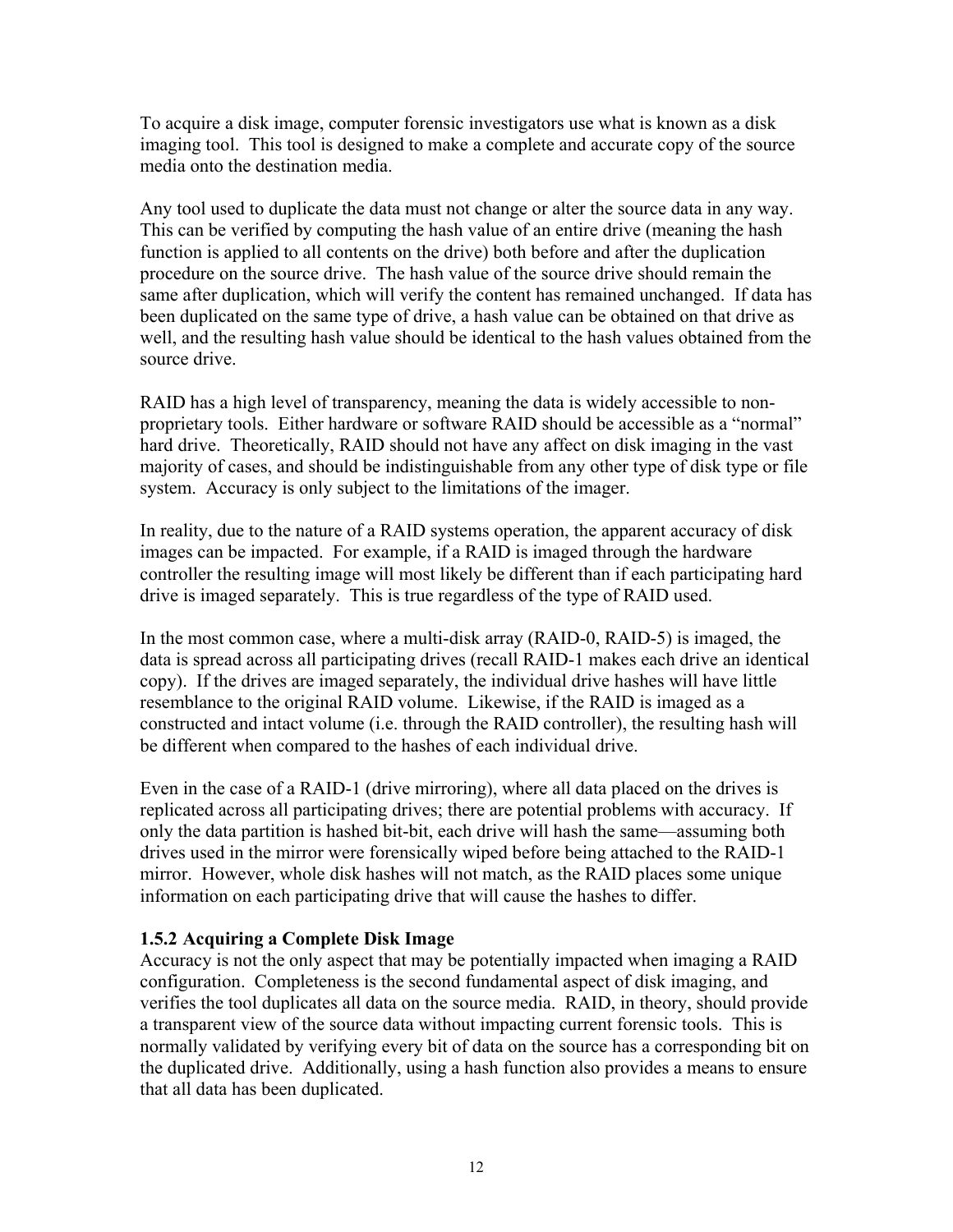An imaging tool should create a complete image of a given target media. In the RAID environment, this causes a slight problem, as there are situations where a disk imaging tool works correctly when imaging the RAID volume yet does not copy all of the information on a specific drive within the constructed array. There are two cases imaging tools encounter; one affects the completeness of the image, and the second does not. The first is a case that requires a volume to be imaged through a RAID hardware controller. The second case is where each discrete hard drive to be imaged separately (i.e. without going through a RAID controller), and can be a software based RAID, or by physically removing the drive for imaging.

In the first case, the RAID is based on a hardware controller, and a forensic-imaging tool is used on the visible volume. The imaging tool can only see the active RAID volume as a whole, and does not have any access to any individual drives participating in the array. From the perspective of the imaging tool, the RAID volume accessed through the hardware controller can be imaged completely. The partition can be copied bit-bit, and a verification hash can be computed for all the data imaged. However, this image is only what the hardware controller allows to be accessed, and none of the drives participating in the RAID are imaged in their entirety.

For example, let's examine this hypothetical situation. Suppose you have two 20 GB drives configured through a hardware RAID-1 mirror which are configured through the RAID controller BIOS. The size of the RAID-1 mirror could be less than the maximum values of the drives—so in this case, the RAID-1 partition could be 19 GBs, 10 GBs, or 1 GB. The imaging tool would only be able to see the active volume, and would not have access to any other parts of the disks—creating a complete RAID volume image, but not complete drive images. This would be a common example if mismatched drives were used to construct the array, as the smaller drive would limit the maximum size of the RAID-1 volume.

Essentially if the image was constructed with all of the hardware and drives in tact, the imaging tool may not capture all data across all drives participating in the RAID array, but it will image the accessible RAID volume completely.

Regarding the second case, where entire RAID drives are imaged separately (as per standard forensic practice), it does not matter if the RAID is hardware or software based as the images will be complete. The individual images are subject only to the limitations of the imaging tools used. Essentially, imaging the RAID drives separately is no different than imaging any other type of drive format such as PATA, SATA, or SCSI.

#### **1.6 Digital Data Verification (Hashing)**

In the field of computer forensics, during the disk imaging process, two of the most critical factors are obtaining a complete disk image, and obtaining an accurate disk image. One of the main methods to ensure either, or both of these properties is through using a hashing algorithm.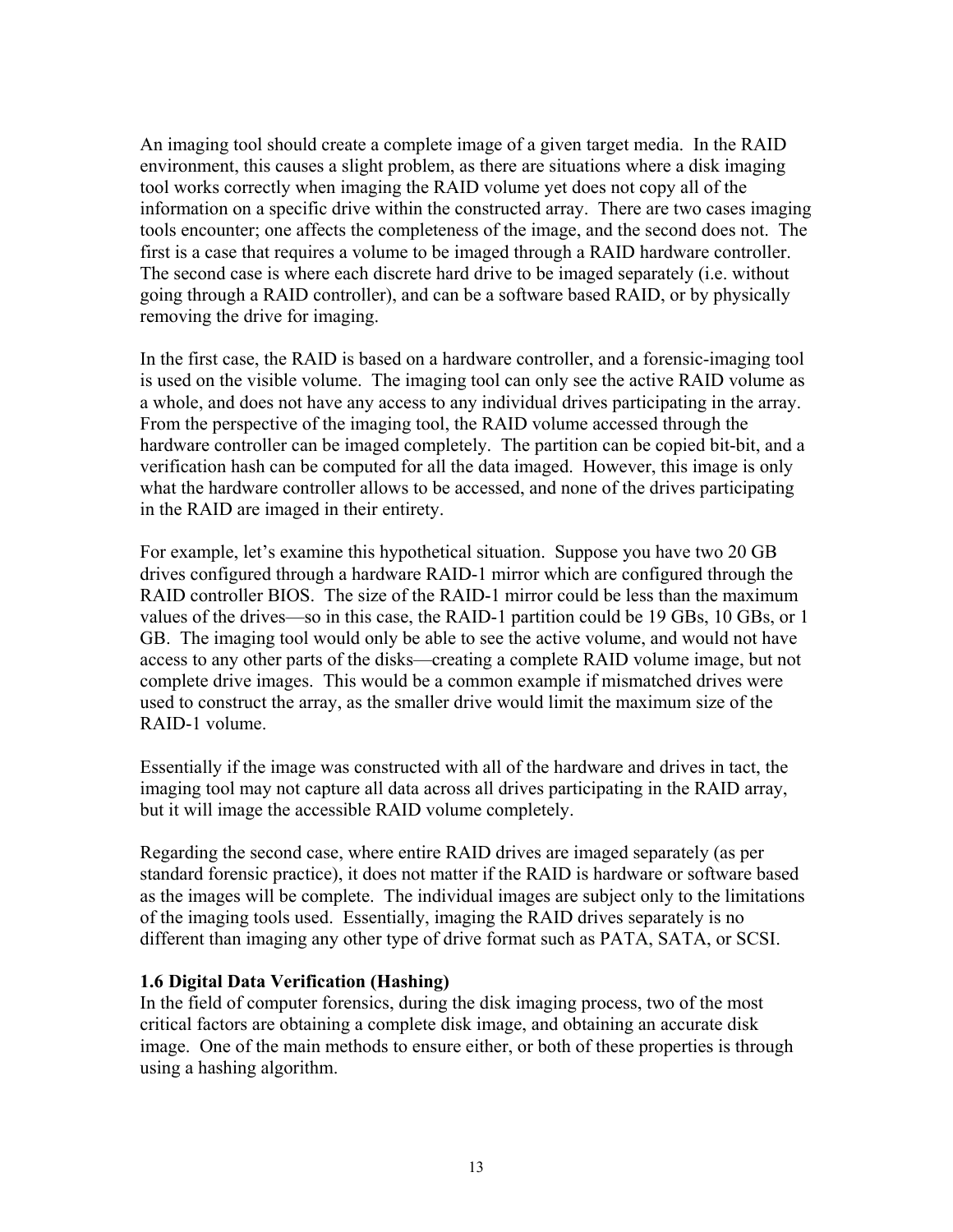A hash is a numerical code generated from a stream of data—considerably smaller than the actual data itself, and is referred to as a message digest. It is created by processing all of the data through a hashing algorithm, which generates a fixed length output. Due to the properties of a good hashing algorithm, it is computationally infeasible to have any other different stream of data produce the same hash output. When a duplicate is made of a disk, the bits can be passed through the hashing algorithm to create a unique value, which can be compared against the original and any other subsequent copies.

As mentioned above, the hash is based on a mathematical formula and is created by what is known as a hash function. Currently, there are three major algorithms used in computer forensics as hash functions:

- CRC-32 This is actually not a hash function, and in reality is too weak to be heavily relied upon. CRC-32 is actually a 32-bit checksum. The main weakness is that the probability of two separate and distinct data-streams generating the same value using CRC-32 is too high.
- MD5 MD5 is a 128-bit hash algorithm, and is not susceptible to the same weakness of CRC-32. The chances of any two distinct data-streams generating the same hash value using MD5 is extremely low.
- SHA1 This is a 160-bit hash algorithm, which is computationally stronger than the MD5.

Although hash functions can be used to verify that a disk image has been created completely and accurately, they can also be used to verify any other bits of data, such as files and program output. Specifically in relation to disk imaging, the benefit of using a hash algorithm is that if any bit is changed or missing between the source and the destination copy, a hash of the data-stream will show this difference.

#### **1.6.1 Differences between Imaging RAID and Independent Drives**

Regardless of whether a hardware or software RAID configuration is used, the result is the same—both methods increase redundancy as well as performance. However, from the perspective of disk imaging tools, and hence from the point of view of the computer forensic imaging tool, there are a three key points to keep in mind.

First, hardware RAID systems do not allow direct access to any of the drives participating in the array—either from the BIOS or through the operating system. This directly affects the disk-imaging tool. A constructed RAID volume and the controller do not allow independent access to any of the participating drives. Even when the host operating system is bypassed by using boot disks (e.g. DI-Tool-#2 floppy boot), the drives present on the system are only accessible through the RAID controller. To help put this in perspective, while a forensic investigator may physically observe a 15 disk RAID-5 array, from the perspective of any disk imaging tool on that system there is only one drive present.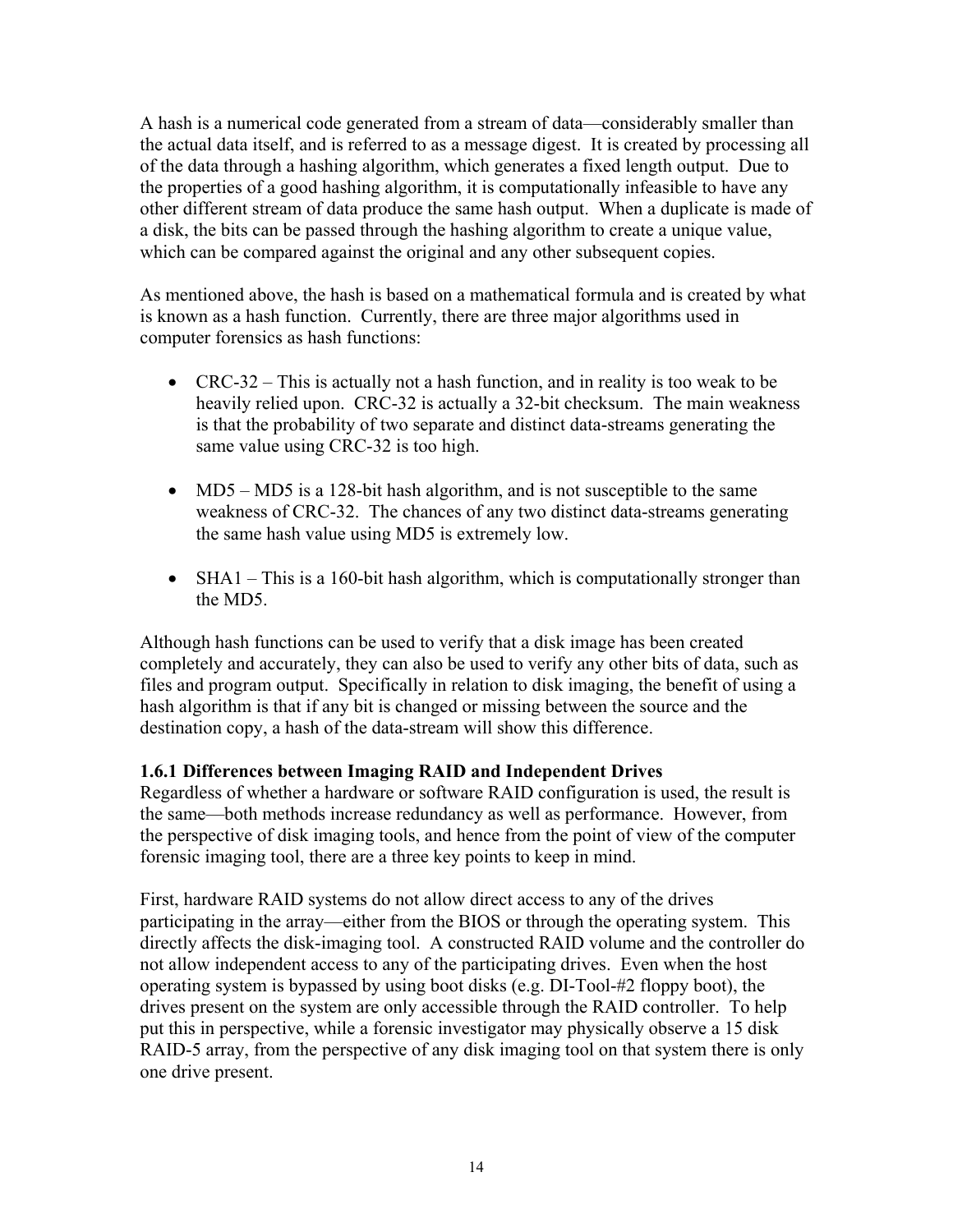Second, if an operating RAID volume is acquired by imaging each disk participating in the array, the hashes will be different. For RAID arrays that write in parallel (RAID-0, RAID-5), this is to be expected as the data is not the same on each drive. However, this is true even in the case of mirrored drives (RAID-1), since there is additional information written outside of the visible partition that will change the overall drive hash—although the data partition between the drives may hash the same.

Third, there must be a clear understanding of how the RAID will be reconstructed after the imaging process. If the intact RAID volume is imaged onto a non-RAID host media, then no additional processing needs to take place. However, if a RAID is imaged through individual drives, additional steps must be taken to be able to correctly image, verify and reconstruct the RAID. For hardware based RAID, a complete inventory should be taken of all RAID hardware, drive configurations, and the RAID controller setup, so the RAID can be physically reconstructed. Even in the case of software RAID, a complete inventory should be taken since the implementation of RAID may be proprietary, and depend on a given operating system.

#### **2.0 Expected Findings**

Initially it was not suspected RAID would have an impact on the accuracy or completeness of disk imaging. This was expected to hold true for disk images obtained through both software and hardware RAID configurations. It was recognized in some instances RAID hardware controllers could affect the completeness of disk imaging since they do require a minimal amount of physical storage space on hard drives for RAID management, and experiments were developed to focus on these special cases. However, any impact on the actual data obtained from disk imaging was considered negligible.

#### **2.1 Overview**

The testing procedure and test cases were derived from standard testing methodology. All factors of interest were used to develop a matrix, from which the various cases were enumerated. However, during the initial exploratory testing, the testing results suggested that under most conditions, RAID did not affect disk-imaging tools. This was supported through additional research; since RAID is essentially a structure lying below the file system, it does not fundamentally change the acquisition of target media.

At this point of the research, the overall testing methodology shifted to focus on finding boundary conditions where RAID did indeed affect disk-imaging tools. During this phase of testing, some additional, interesting, interactions were observed which were subsequently examined in detail. It is important to note the primary focus of this research focused on disk imaging aspect of RAID systems, and not on reconstructing a RAID after acquisition.

#### **2.2 Initial Testing Assumptions**

Although there are a variety of RAID types, combined with the hardware or software implementation, disk imaging tools are only affected in a limited way. According to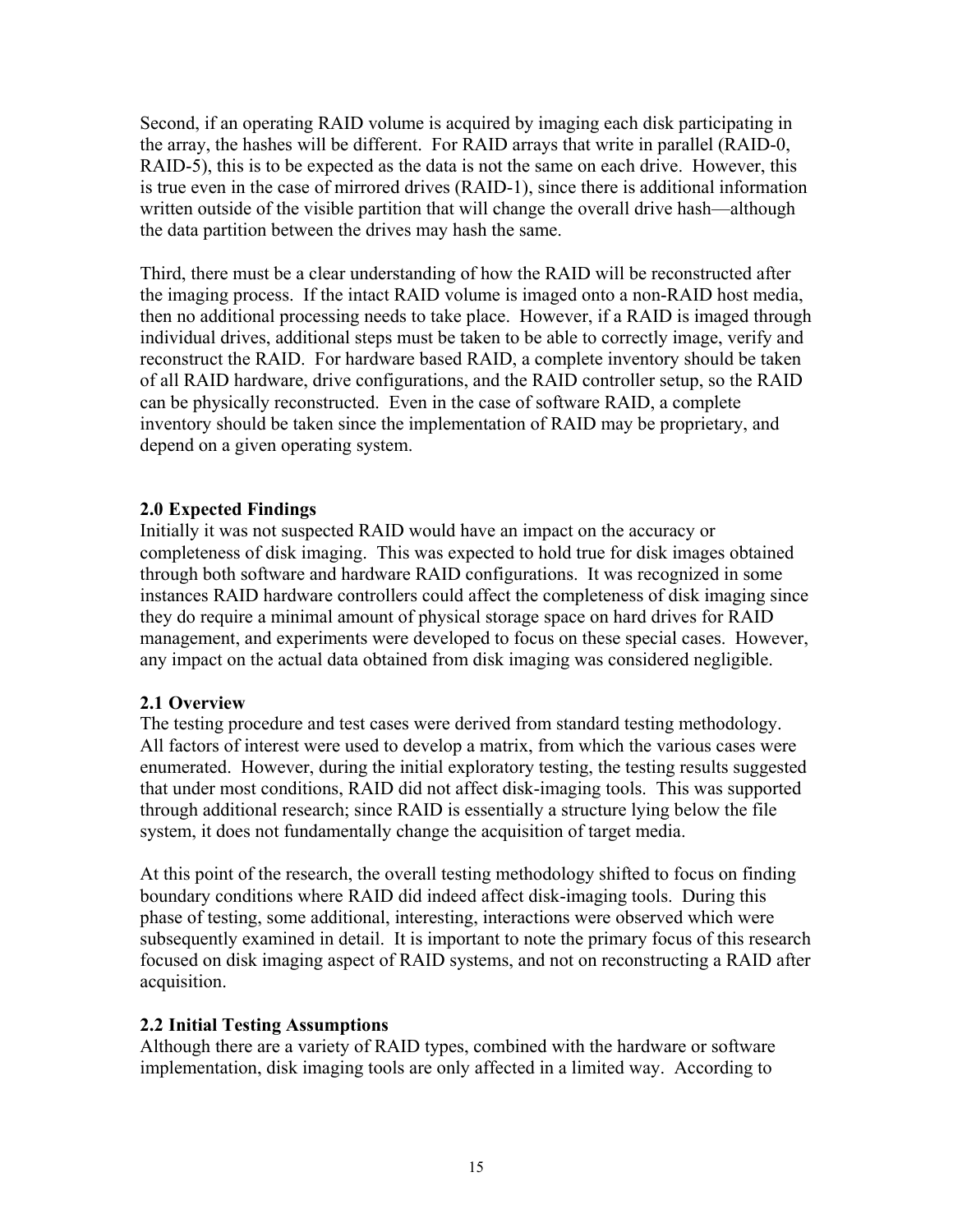research and some initial experimental analysis, the following pre-established assumptions were used.

- The RAID type  $(0, 1, \text{ and } 5)$  has no impact on the actual process of drive imaging—if individual drives are imaged.
- Software constructed RAID has no impact on the drive imaging. The imaging tools are designed to image individual drives. Under a software RAID, the drives are accessible to BIOS, the OS, and consequently the imaging tool.
- Hardware RAID is the only case where the imaging tool is impacted. In this case, the RAID is presented through the controller as a single drive, eliminating the BIOS and OS from having access to the individual drive. The imaging tool will be able to do a bit-bit RAID volume image, but depending on how the RAID is constructed, it may be incomplete, as it will not image all bits on the target drive.
- If all drives participating in a RAID are imaged separately, then it does not matter if the RAID was hardware or software based, as the imaging tool has access to all the data on the drive.

Ideally, by maintaining and adhering to standard forensic practices where each drive is imaged separately, imaging tools are not affected. However, after the imaging process, it is important to note that reconstructing the RAID could be problematic without additional information on how the source RAID was originally implemented.

Initially a complete testing matrix was created with all relevant factors used to generate all of the testing cases (conformance testing perspective). However, this methodology changed as more research was conducted. RAID is designed to work within/under file systems, and should be transparent in most settings. As a result, the experiment was divided into two main parts. The first part was a verification that disk imaging works correctly on a RAID volume. The second set of experiments was designed to focus on identifying boundary conditions and areas where RAID affects disk-imaging tools. There were some additional changes made as well to simplify the experiments, to reduce the overlapping of the RAID types and its hardware or software implementation. The use of SCSI or PATA devices in RAID configurations was also examined.

#### **2.2.1 Tested RAID Types**

Even though there are multiple RAID types, only three, 0, 1, and 5 are commonly used and implemented in the majority of RAID hardware and software applications. Moreover, even those types can be broken down into two general categories; mirrored ('single-disk replication'), and multi-disk RAID. RAID-1 (mirrored) is where the drives participating in an array or direct bit-bit copies of each other, and a single participating drive can be imaged without needing to image the whole RAID. The other two types of RAID (0 and 5), are multi-disk images, where all the participating drives need to be imaged to be able to reconstruct the data for analysis.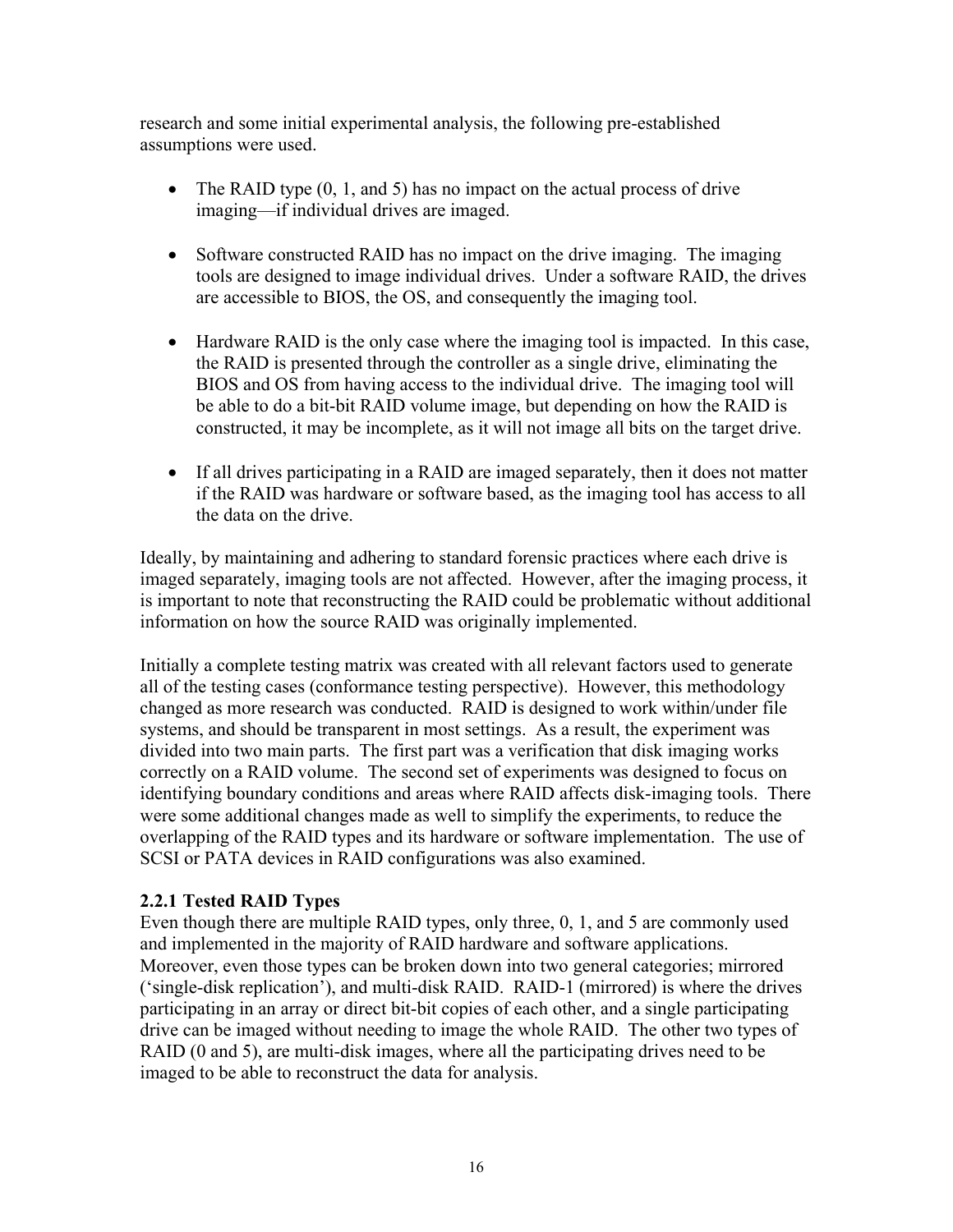For this study, the RAID types are collapsed into two cases, disk mirroring, or multidisk—specifically for testing purposes will be either a mirrored array (RAID-1), or multidisk array (RAID-5).

- "Single" drive RAID volumes, where data is duplicated across all participating drives, as would be the case with RAID-1 mirror.
- Multi-Disk RAID volumes where the data is written in parallel across multiple drives with parity (RAID-5) or without (RAID-0).

The experiments are conducted using two RAID types with both SCSI and ATA drives. This enables us to examine and compare the results, including specific details regarding disk mirroring and multi-disk RAID configurations.

#### **2.2.2 RAID Hardware/Software Configuration**

The creation and maintenance of a RAID affects how the drives should be imaged. If a hardware RAID is imaged in place with the drives and controller installed, there may be data on the individual drives that is not captured through the imaging process. However, if the drives are pulled out and imaged separately following standard forensic procedures, then RAID should not influence the imaging process.

For testing, we used three different RAID controllers, the first two are by Adaptec, and the last one is by Promise. For software RAID configurations, the drives have no special configuration, as the RAID is constructed through software.

### **2.2.3 Drive Types (PATA, SCSI)**

Originally, there were distinctions between SCSI and PATA interfaces for RAID. After some initial testing, the type of device did not affect the imaging process. Additionally, the imaging tools were previously tested under PATA and SCSI devices, and were not affected by the interface type. There are no specific case examples to distinguish between the interfaces, but both PATA and SCSI will be identified and used within the testing process.

#### **2.2.4 Imaging Tools**

The disk imaging tools used to test the impact of RAID were those which have been previously used in the CFTT disk imaging project. Primarily this was to leverage our experience in the configuration, and usage of disk imaging tools. Additionally, this also provided us with a good set of previous tests and outcomes that we could use to compare against the current set of RAID imaging tests.

It is important to point out that since we are concerned with the interaction between RAID and disk imaging and not on the performance of imaging tools, we have removed references to specific tools and refer to them as DI-Tool #1 through DI-Tool #3.

Primarily this was to leverage our previous experience with the tools in the imaging. Additionally it provided a good comparison for the RAID disk imaging tests.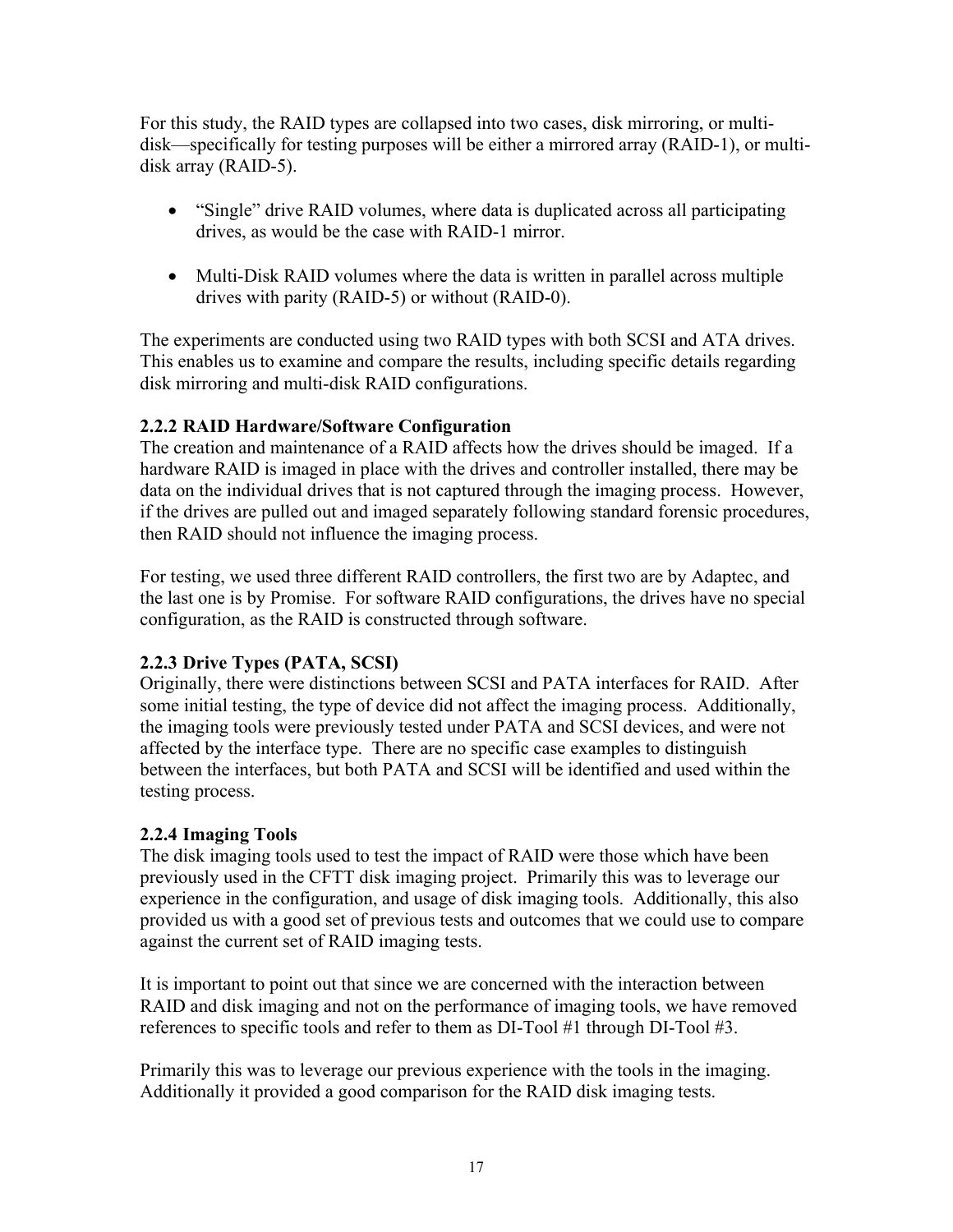#### **DI-Tool-#1:**

This imaging tool uses a boot disk to image the target device. The RAID host system was booted using the disk, and imaging took place under the boot disks' direction.

#### **DI-Tool-#2:**

This tool has a disk imaging function, and is initiated using a Bootable CD-Rom downloaded from the developer's website. The configuration for this tool was different than the first, as we transferred the image across a dedicated network cable to a secondary machine for acquisition and analysis.

#### **DI-Tool-#3:**

The third imaging tool comes as a standard utility in a variety of operating systems, and used by forensic examiners to image hard drives. The RAID host is booted using a bootable hard drive, and imaged directly onto a dedicated storage drive.

#### **2.2.5 Additional Tools**

There were two additional tools used in our testing. The first is Partition Magic, and the second was DiskHash (a CFTT Tool). Partition Magic was used mainly to setup partitions, scan them for bad sectors, and then wipe them with a known value. Additionally it provided additional information on the partitions, like size, and partition type. DiskHash was used to get information on hard drives and to calculate disk hashes. In certain cases for examining the actual data on the drive, or dd image, we used either HexEdit, or Norton Disk Edit.

#### **2.2.6 Test Hardware Harness (Base Configuration)**

The testing hardware consisted of the target machine, Aqua, which hosted the RAID, and in some cases an additional computer (Sepia) was be used for the analysis of the disk imaging results. To avoid conflicts with multiple RAID controllers being installed at the same time, only a single given RAID controller could be installed and active at one time.

RAID Host Hardware (Aqua): Intel Desktop Motherboard, D875-PB2 Intel Pentium 4, 2.6 GBs, 1024 MB RAM Generic Sound Blaster Audio card Generic Intel Pro 10/100 Network Card Generic 52x CD-Rom (PATA-2: Slave) Boot Hard Drive—20 GB Maxtor 52049H4 (PATA-1: Master) RAID Internal: Pullout Bays for removable PATA/IDE Drives External: Four Pull-Out Drive Bays for Removable SCSI Drives. SCSI #1: Adaptec SCSI RAID 2100S (0, 1, 5) ATA #1: Promise ATA RAID SX4000 (0, 1, 5) SCSI #2: Adaptec SCSI RAID 2110S (0, 1, 5)

#### **Figure 4: General Test Harness Configuration**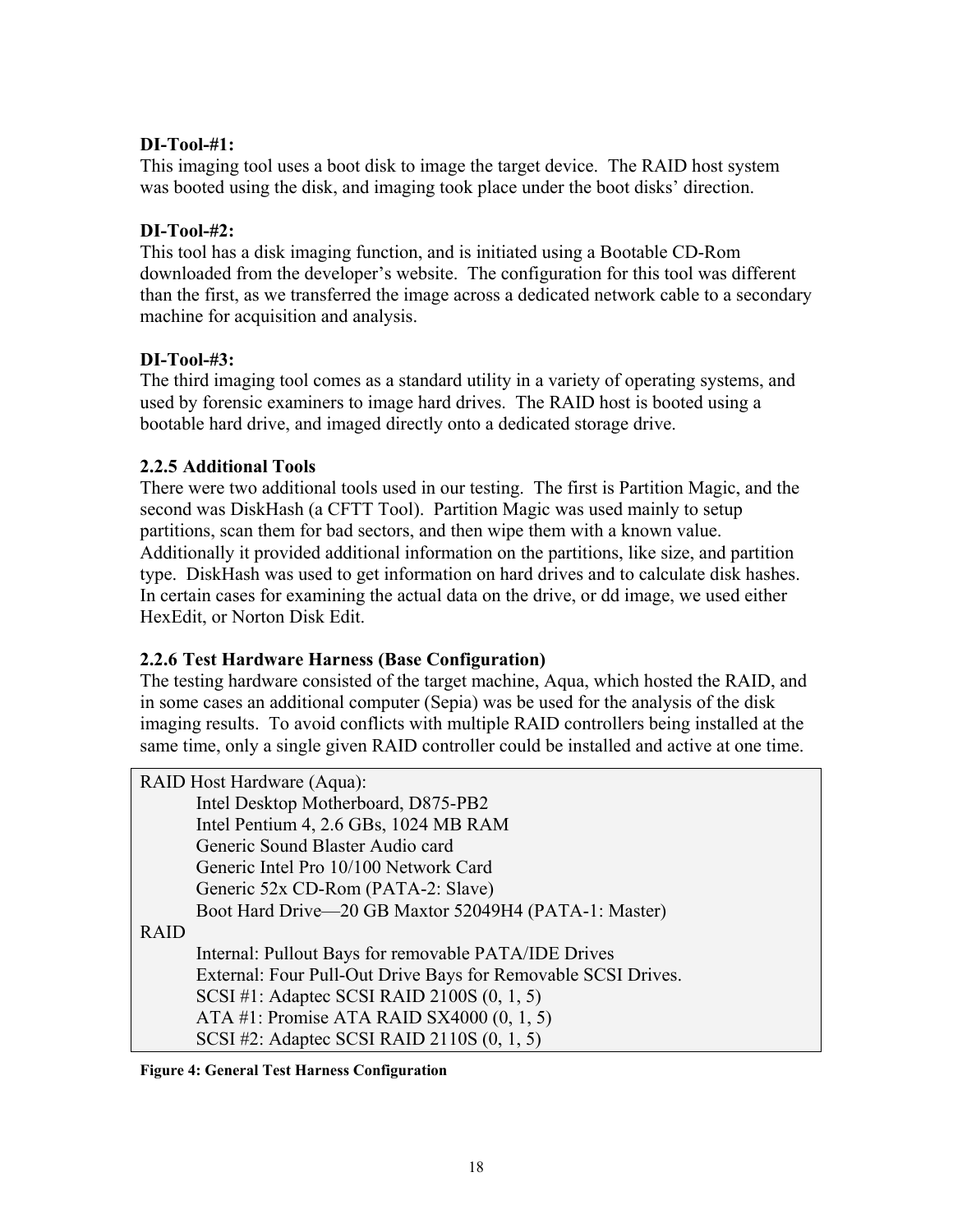#### **3.0 Execution of the Study**

In the first phase of our study, expected findings were tested through standard RAID configurations using both software and hardware cases. The objective was to verify the ability to obtain a complete and accurate disk image. Any elements of RAID that were found to impact the ability of computer forensic investigators to obtain a complete and accurate image would need to be broken into boundary cases and identified to investigators.

Details of each of the cases are presented in Appendix B and C. Two different RAID controllers were tested in both RAID-1 and RAID-5 configurations. Each controller was tested for DI-Tool-#2, DI-Tool-#1, and DI-Tool-#3. In all cases, the software was able to create complete and accurate disk images based on individual drive hashes. These software packages do perform accurate images in standard cases.

The second phase of the study explored boundary cases with the goal of identifying areas where investigators may have difficulty obtaining complete or accurate images. This phase of the study also explored any other aspects of RAID imaging which were deemed to be potentially of interest to investigators.

#### **3.1 Disk Imaging Experimental Testing (Standard Usage)**

Each of the standard test cases were configured using the base system and the following general procedure was followed.

First, the drives were wiped and then installed within the RAID controller. As a quick side-note, the wiping was done using Partition Magic, and essentially consisted of writing a consistent value to every byte on the hard drive. In most tests, we used "FF" or the binary equivalent of "11111111." Each controller was then configured with the correct type of RAID (either RAID-1 or RAID-5), and was allowed to build the array if this was an option.

Second, three partitions were created on each RAID volume consisting of a 100 MB FAT partition, 100 MB FAT32, and a 100 MB NTFS partition.

Third, depending on the type of RAID, the RAID volume, and individual partitions, each drive was imaged and hash-verified before and after the imaging process. For RAID-1, we verified that the RAID-Volume was correct, and that between each mirrored drive they hashed the same. For the RAID-5 arrays we verified that the volume could be reconstructed and the original and rebuild volume matched. The general summary of each test case, and the results are in Figure 5, with complete details of each test case are in Appendix B.

| <b>Experiment ID</b> | Raid              | <b>Controller</b> | <b>Disk Type</b> | Software     | <b>Partitions</b><br>Accurate &<br>Complete | Restore<br>Accurate &<br>Complete |
|----------------------|-------------------|-------------------|------------------|--------------|---------------------------------------------|-----------------------------------|
| RAID-DI-TC-01        | RAID <sub>1</sub> | Promise SX4000    | 2 ATA Drives     | $DI-Tool-#2$ | Yes                                         | Yes                               |
| $RAID-DI-TC-02$      | RAID 5            | Promise SX4000    | 4 ATA Drives     | $DI-Tool-#2$ | Yes                                         | Yes                               |
| RAID-DI-TC-03        | RAID <sub>1</sub> | Adaptec 2110S     | 2 SCSI           | $DI-Tool-#2$ | Yes                                         | Yes                               |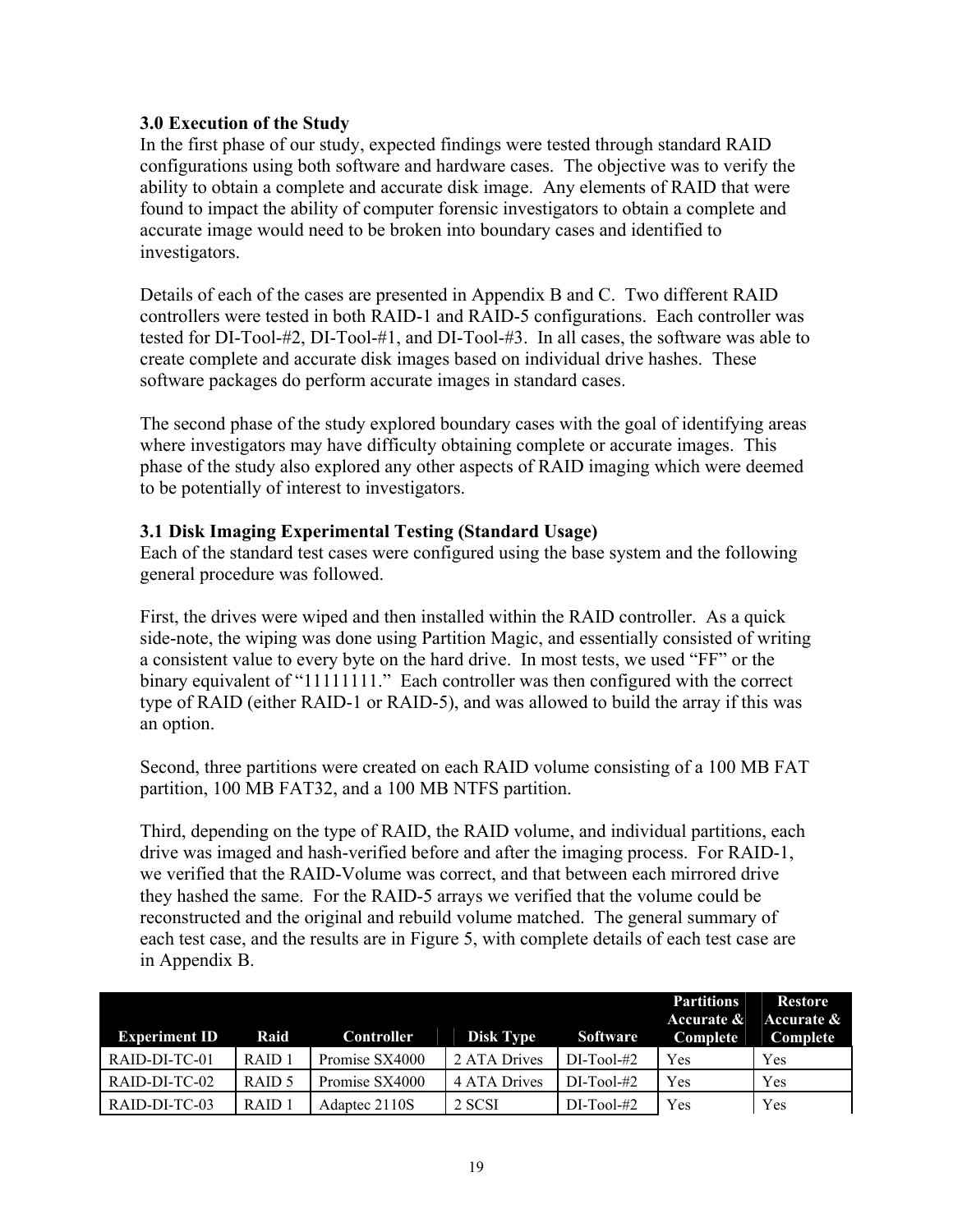| RAID-DI-TC-04 | RAID 5            | Adaptec 2110S  | 4 SCSI       | $DI-Tool-#2$  | Yes        | Yes |
|---------------|-------------------|----------------|--------------|---------------|------------|-----|
| RAID-DI-TC-05 | RAID <sub>1</sub> | Promise SX4000 | 2 ATA Drives | $DI-Tool-#1$  | <b>Yes</b> | Yes |
| RAID-DI-TC-06 | RAID 5            | Promise SX4000 | 4 ATA Drives | $DI-Tool-#1$  | Yes        | Yes |
| RAID-DI-TC-07 | RAID <sub>1</sub> | Adaptec 2110S  | 2 SCSI       | $DI-Tool-#1$  | Yes        | Yes |
| RAID-DI-TC-08 | RAID 5            | Adaptec 2110S  | 4 SCSI       | $DI-Tool-#1$  | Yes        | Yes |
| RAID-DI-TC-09 | RAID <sub>1</sub> | Promise SX4000 | 2 ATA Drives | $DI-Tool#3$   | Yes        | Yes |
| RAID-DI-TC-10 | RAID <sub>5</sub> | Promise SX4000 | 4 ATA Drives | $DI$ -Tool-#3 | Yes        | Yes |
| RAID-DI-TC-11 | RAID <sub>1</sub> | Adaptec 2110S  | 2 SCSI       | $DI-Tool-#3$  | Yes        | Yes |
| RAID-DI-TC-12 | RAID 5            | Adaptec 2110S  | 4 SCSI       | $DI-Tool-#3$  | Yes        | Yes |

#### **Figure 5: RAID/DI Standard Usage Test Cases Summary**

#### **3.1.1 Test Cases Summaries for Standard Usage RAID/DI**

RAID-DI-TC-01: This was a PATA 2-disk RAID-1 constructed using the Promise SX4000 hardware controller, and imaged using DI-Tool-#2.

- The RAID-1 volume hashed the same before and after imaging the drives, as well as the individual FAT, FAT32, and NTFS partitions.
- Each individual (physical) drive hashed differently from each other, as well as from the RAID-1 volume mirrored within each drive.
- All reconstructed partitions and the RAID-1 volume hashed the same as the originals.

RAID-DI-TC-02: This was a PATA 4-drive RAID-5 constructed using the Promise SX4000 hardware controller, and imaged using DI-Tool-#2.

- The RAID-5 (Stripe/Parity) volume was acquired and imaged without difficulties, and restored volume hash matched the original.
- Each partition on the RAID-5 volume (FAT, FAT32, and NTFS) was imaged and the hashes matched.
- Each drive was imaged independently, and all hashes matched before and after imaging.

RAID-DI-TC-03: This was a SCSI 2-drive RAID-1 constructed using the Adaptec 2110S hardware controller, and imaged using DI-Tool-#2.

- The RAID-1 volume hashed the same before and after imaging the drives, as well as the individual FAT, FAT32, and NTFS partitions.
- Each individual (physical) drive hashed differently from each other, as well as from the RAID-1 volume mirrored within each drive.
- All reconstructed partitions and the RAID-1 volume hashed the same as the originals.

RAID-DI-TC-04: This was a SCSI 4-drive RAID-5 constructed using the Adaptec 2110S hardware controller, and imaged using DI-Tool-#2.

• The RAID-5 (Stripe/Parity) volume was acquired and imaged without difficulties, and restored volume hash matched the original.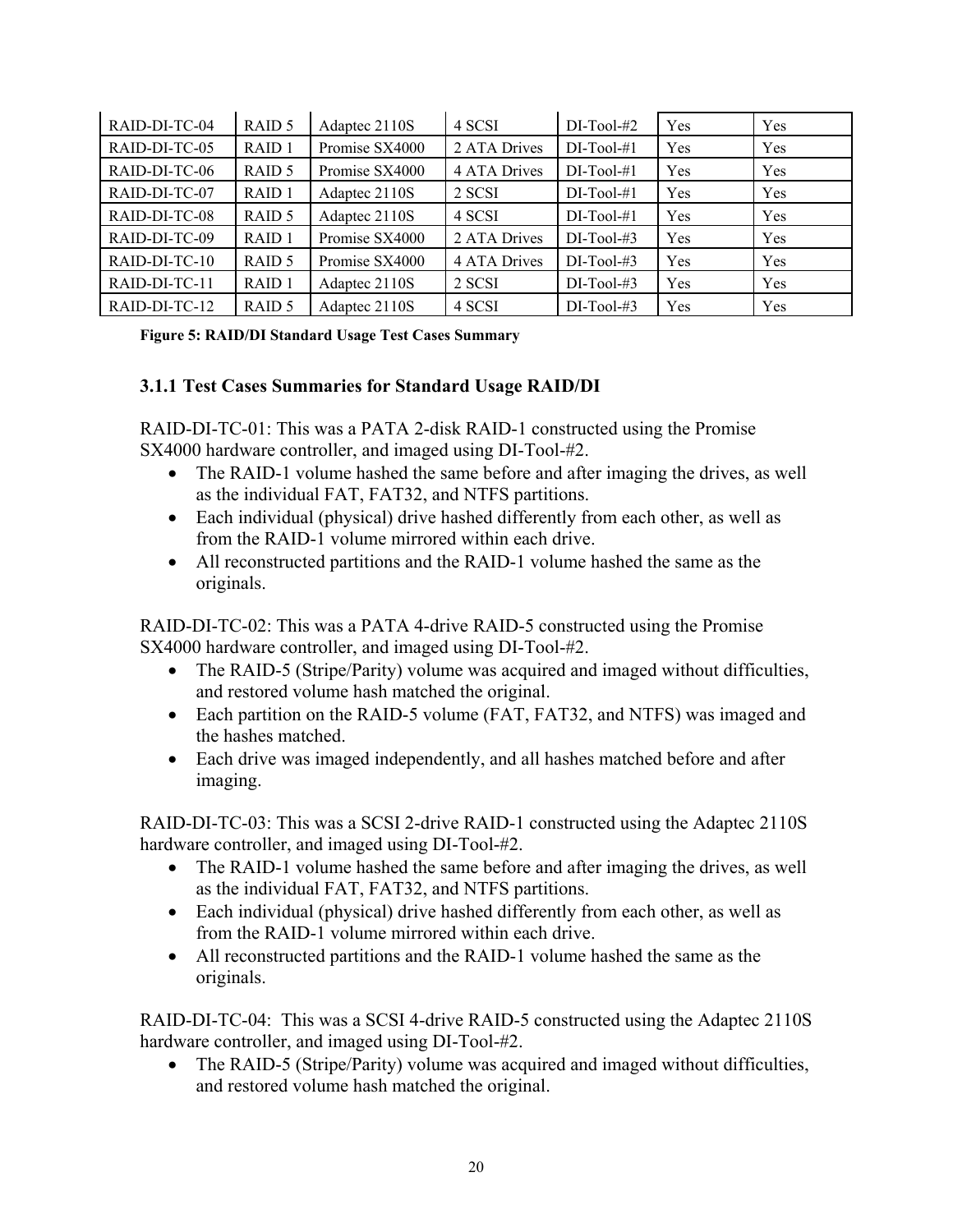- Each partition on the RAID-5 volume (FAT, FAT32, and NTFS) was imaged and the hashes matched.
- Each drive was imaged independently, and all hashes matched before and after imaging.

RAID-DI-TC-05: This was a PATA 2-drive RAID-1 constructed using the Promise SX4000 hardware controller, and imaged using DI-Tool-#1.

- The RAID-1 volume hashed the same before and after imaging the drives, as well as the individual FAT, FAT32, and NTFS partitions.
- Each individual (physical) drive hashed differently from each other, as well as from the RAID-1 volume mirrored within each drive.
- All reconstructed partitions and the RAID-1 volume hashed the same as the originals.

RAID-DI-TC-06: This was a PATA 4-drive RAID-5 constructed using the Promise SX4000 hardware controller, and imaged using DI-Tool-#1.

- The RAID-5 (Stripe/Parity) volume was acquired and imaged without difficulties, and restored volume hash matched the original.
- Each partition on the RAID-5 volume (FAT, FAT32, and NTFS) was imaged and the hashes matched.
- Each drive was imaged independently, and all hashes matched before and after imaging.

RAID-DI-TC-07: This was a SCSI 2-drive RAID-1 constructed using the Adaptec 2110S hardware controller, and imaged using DI-Tool-#1.

- The RAID-1 volume hashed the same before and after imaging the drives, as well as the individual FAT, FAT32, and NTFS partitions.
- Each individual (physical) drive hashed differently from each other, as well as from the RAID-1 volume mirrored within each drive.
- All reconstructed partitions and the RAID-1 volume hashed the same as the originals.

RAID-DI-TC-08: This was a SCSI 4-drive RAID-5 constructed using the Adaptec 2110S hardware controller, and imaged using DI-Tool-#1.

- The RAID-5 (Stripe/Parity) volume was acquired and imaged without difficulties, and restored volume hash matched the original.
- Each partition on the RAID-5 volume (FAT, FAT32, and NTFS) was imaged and the hashes matched.
- Each drive was imaged independently, and all hashes matched before and after imaging.

RAID-DI-TC-09: This was a PATA 2-disk RAID-1 constructed using the Promise SX4000 hardware controller, and imaged using DI-Tool-#3.

• The RAID-1 volume hashed the same before and after imaging the drives, as well as the individual FAT, FAT32, and NTFS partitions.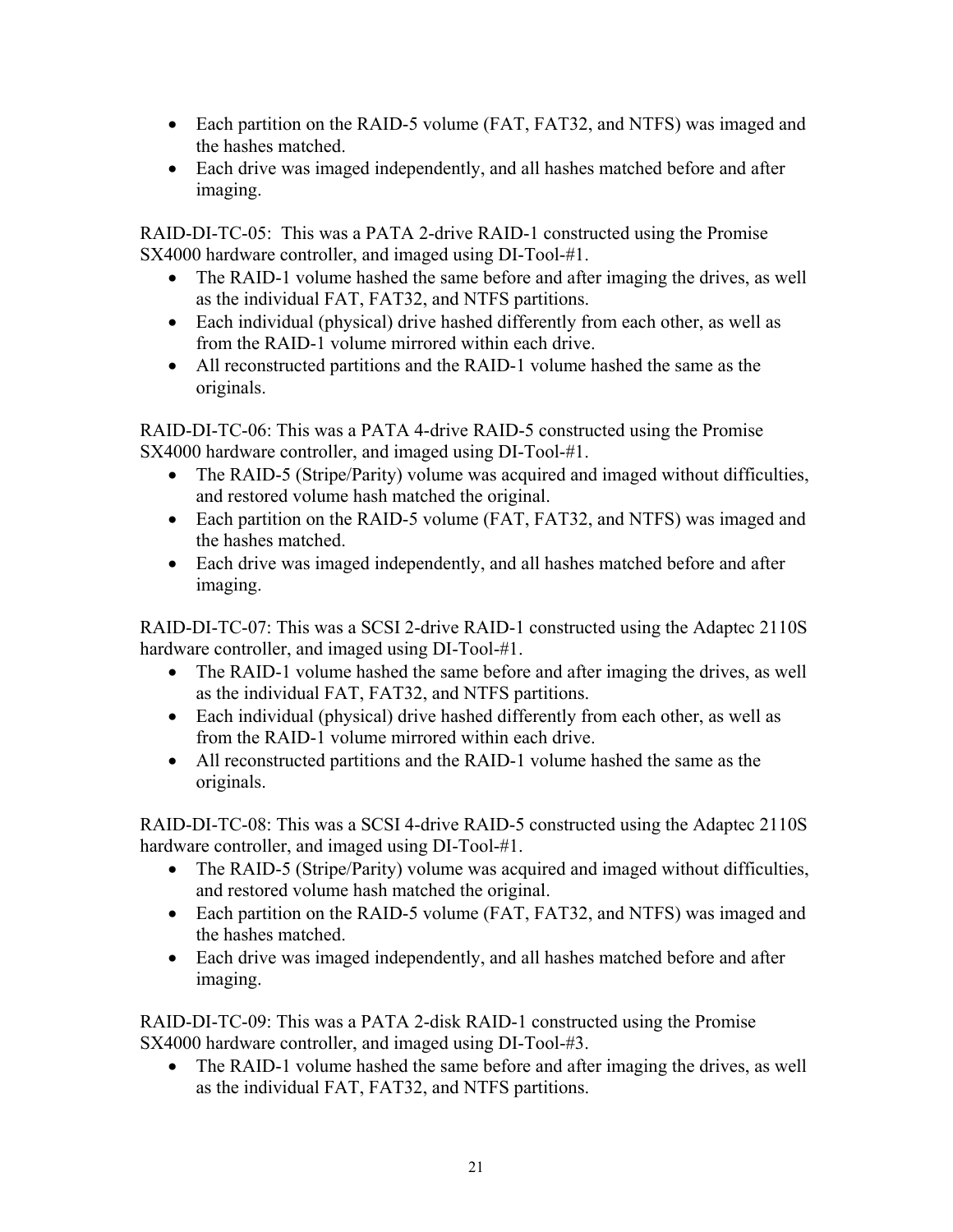- Each individual (physical) drive hashed differently from each other, as well as from the RAID-1 volume mirrored within each drive.
- All reconstructed partitions and the RAID-1 volume hashed the same as the originals.

RAID-DI-TC-10: This was a PATA 4-drive RAID-5 constructed using the Promise SX4000 hardware controller, and imaged using DI-Tool-#3.

- The RAID-5 (Stripe/Parity) volume was acquired and imaged without difficulties, and restored volume hash matched the original.
- Each partition on the RAID-5 volume (FAT, FAT32, and NTFS) was imaged and the hashes matched.
- Each drive was imaged independently, and all hashes matched before and after imaging.

RAID-DI-TC-11: This was a SCSI 2-drive RAID-1 constructed using the Adaptec 2110S hardware controller, and imaged using DI-Tool-#3.

- The RAID-1 volume hashed the same before and after imaging the drives, as well as the individual FAT, FAT32, and NTFS partitions.
- Each individual (physical) drive hashed differently from each other, as well as from the RAID-1 volume mirrored within each drive.
- All reconstructed partitions and the RAID-1 volume hashed the same as the originals.

RAID-DI-TC-12: This was a SCSI 4-drive RAID-5 constructed using the Adaptec 2110S hardware controller, and imaged using DI-Tool-#3.

- The RAID-5 (Stripe/Parity) volume was acquired and imaged without difficulties, and restored volume hash matched the original.
- Each partition on the RAID-5 volume (FAT, FAT32, and NTFS) was imaged and the hashes matched.
- Each drive was imaged independently, and all hashes matched before and after imaging.

### **3.1.2 Findings**

Our findings for the standard cases were consistent with our initial assumptions. The various RAID types had no impact on the accuracy or completeness of imaging the RAID volume. In every case, the individual partitions within the RAID volume were complete and accurate, as was the overall RAID volume.

We did find differences in the hashes between the individual drives used for a hardware RAID as compared to the actual RAID volume itself, even on RAID-1 (mirrors). This appeared to be the result of information being written to each participating drive within the RAID by the controller outside of the accessible data area. Further research provided feedback from RAID vendors indicating RAID hardware controllers tag the drives as part of the ordering process. Additionally, there is also overhead (metadata) information written any drive depending on its role within a given RAID.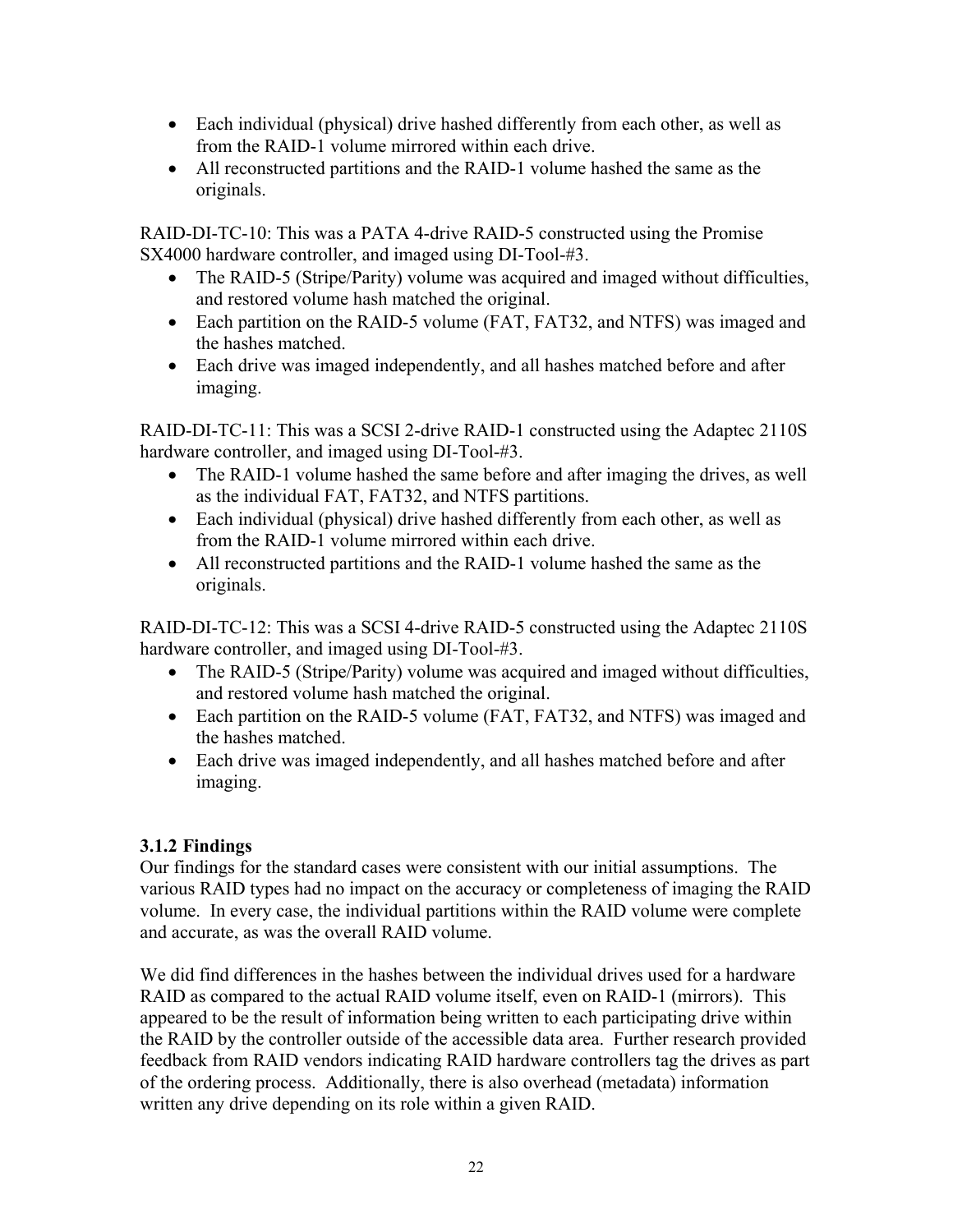Even though RAID seems to have no impact on imaging the active data portion of the drive, the differences discovered warranted further investigation. In the following section, we examine the cases where there are differences in hashes between the physical drives and the RAID volume, as well as additional research in how RAID functions, and its potential impact on the forensic process.

#### **3.2 Disk Imaging Experimental Testing (Special Cases)**

Due to some of the differences we found previously, we developed additional test cases to clarify how RAID may impact imaging. Primarily this focuses around the interaction of a hardware RAID controller, and the resulting changes made to the drives if they are examined individually (not within a constructed RAID array). The procedures varied depending on the interaction measured, and each test case is covered separately. See Figure 6.

| <b>Experiment ID</b> | Raid     | Controller     | <b>Disk Type</b> | Problem                                                                                                  |
|----------------------|----------|----------------|------------------|----------------------------------------------------------------------------------------------------------|
| RAID-DI-SC-01        | $RAID-1$ | Promise SX4000 | 2 ATA Drives     | Size differences between RAID-1 Volume and<br>individual ATA drives.                                     |
| RAID-DI-SC-02        | $RAID-1$ | Promise SX4000 | 2 ATA Drives     | Hash differences between RAID-1 Volume and<br>individual ATA Drives.                                     |
| RAID-DI-SC-03        | RAID-1   | Promise SX4000 | 2 ATA Drives     | Drive bias in residual data on Mirrored Drives<br>during the Imaging process.                            |
| RAID-DI-SC-04        | RAID-5   | Promise SX4000 | 4 ATA Drives     | Hardware RAID-5 Data and Parity Distribution.                                                            |
| RAID-DI-SC-05        | RAID-1   | Promise SX4000 | 2 ATA Drives     | Hiding data partitions within RAID-1                                                                     |
| RAID-DI-SC-06        | RAID-5   | Promise SX4000 | 4 ATA Drives     | Examining Non-Reconstructed RAID-5 Array,<br>individual drive data.                                      |
| RAID-DI-SC-07        | RAID-5   | Adaptec 2100S  | 4 SCSI Drives    | Differences in Total Sectors on SCSI RAID-5<br>between Partition Magic, DI-Tool-#1, and DI-<br>$Tool-#2$ |
| RAID-DI-SC-08        | RAID-5   | Promise SX4000 | 4 ATA Drives     | RAID-5 Information written during 4-drive<br>volume construction.                                        |
| RAID-DI-SC-09        | $RAID-1$ | Promise SX4000 | 2 ATA Drives     | RAID-1 information written during a 2-drive<br>volume construction                                       |
| RAID-DI-SC-10        | RAID-5   | Promise SX4000 | 3 ATA Drives     | RAID-5 Information written during a 4-drive<br>volume construction.                                      |
| RAID-DI-SC-11        | RAID-5   | Promise SX4000 | 4 ATA Drives     | RAID-5 Information written during a 4-drive<br>volume construction, 16k Block size                       |

**Figure 6: Boundary Case Overview and Purpose** 

#### **3.2.1 Test Case Summaries for Special Cases RAID/DI**

**RAID-DI-SC-01:** There appeared to be a difference between the size of the constructed RAID-1 mirror image, and the actual size on each drive in the array. This held true even when each drive was identical and the RAID-1 array was maximized.

Standard setup was used, and a RAID-1 was setup using 2 ATA-drives and the Promise SX4000 controller. Configuration of the RAID was set to the maximum size (40 GBs)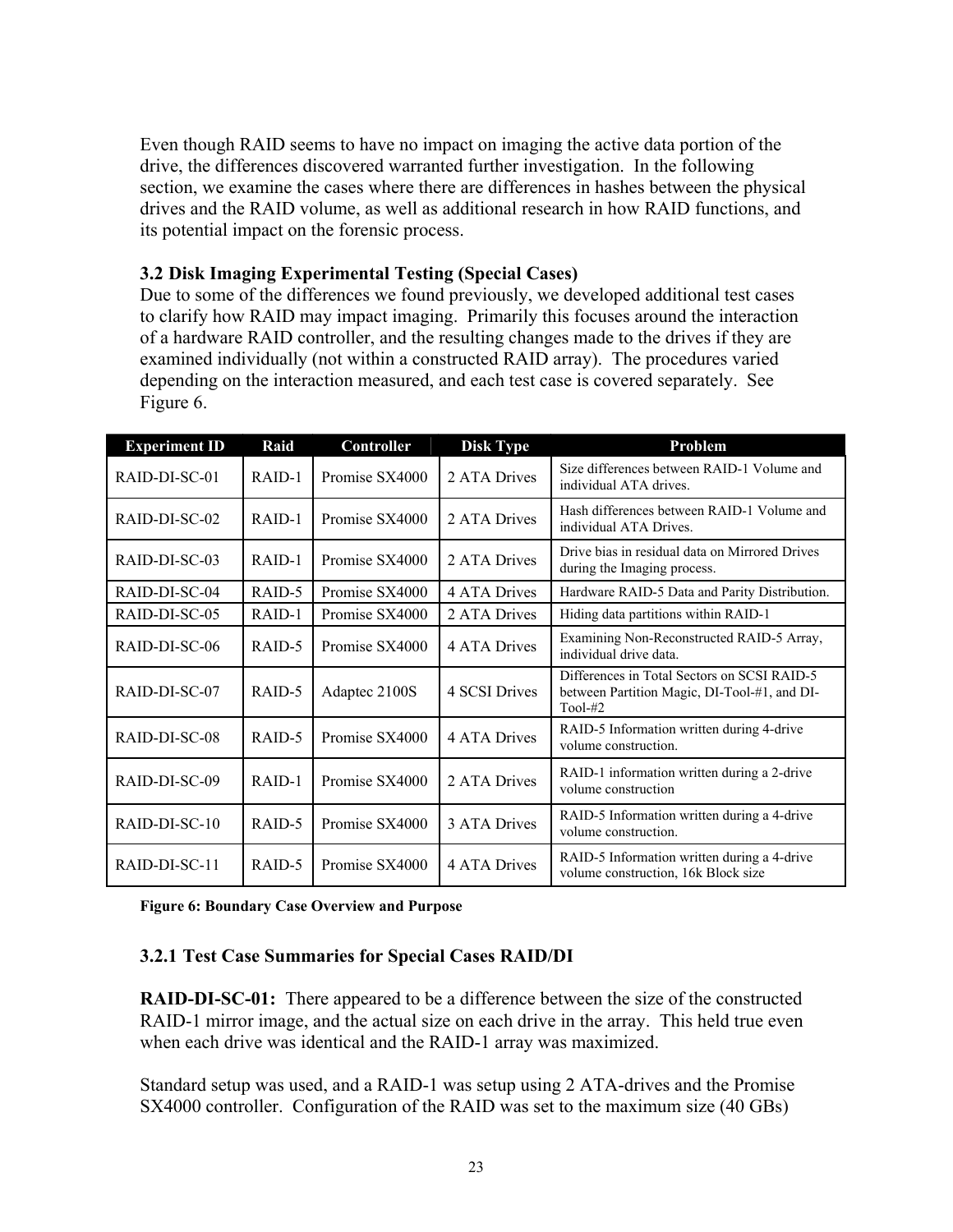for the mirror, and the controller was allowed to construct the array. The size of the array, as well as the size of each individual dive was compared, and differences were found.

- We repeated the test using SCSI, ATA, and a variety of drives, and in every case, the size of the RAID volume was slightly less than the size of the participating drives.
- If one of the participating drives was smaller than the other drive, for a RAID-1, the hardware would set the "maximum" size to be the smallest of the participating drives.

**RAID-DI-SC-02:** In earlier experiments, there were differences in the hash values between RAID-1 mirrors, and hashes of the drives participating in the array. This experiment focused on these differences in hash values. Further examination was conducted to determine if this occurrence was due to residual information remaining on the individual drives, or was a result of unique RAID information written to the drives during the array construction process or only due to a size differential between RAID volume and the actual size of the drives.

The standard system setup was used, with a RAID-1 array constructed using 2 ATAdrives and the Promise SX4000 controller. Each drive was wiped before hand with the hex value "FF", and then placed within the RAID array and the maximum RAID-1 mirror (40 GBs) was constructed. After modifying the settings, changing write patterns, and examining each drive using hex editors, the following results were observed.

- There is a difference in the size between the RAID-1 volume and each individual drive. Since hashing is a bit-bit process, size differences, even with null values will change the resulting hash.
- Outside of the RAID-1 volume there is data that the RAID controller writes each participating drive. This data would not be hashed within the RAID-1 volume, but would be part of the hash of the individual drive, and causes the hashes to be different between the RAID-1 volume and each individual drive. Additionally, this information appears to be unique to each drive, which would also cause the hashes between mirrored drives to differ.
- Forensic hashing of a disk is bit-bit, if the original drives were not wiped before use the pre-existing residual information contained within each drive would cause the hashing to differ. If the drives are not wiped prior to use, and the RAID controller does not initialize the RAID volume, then the residual information within the RAID-1 volume could be different, causing the hashes between the RAID-1 volumes on each participating drives to differ.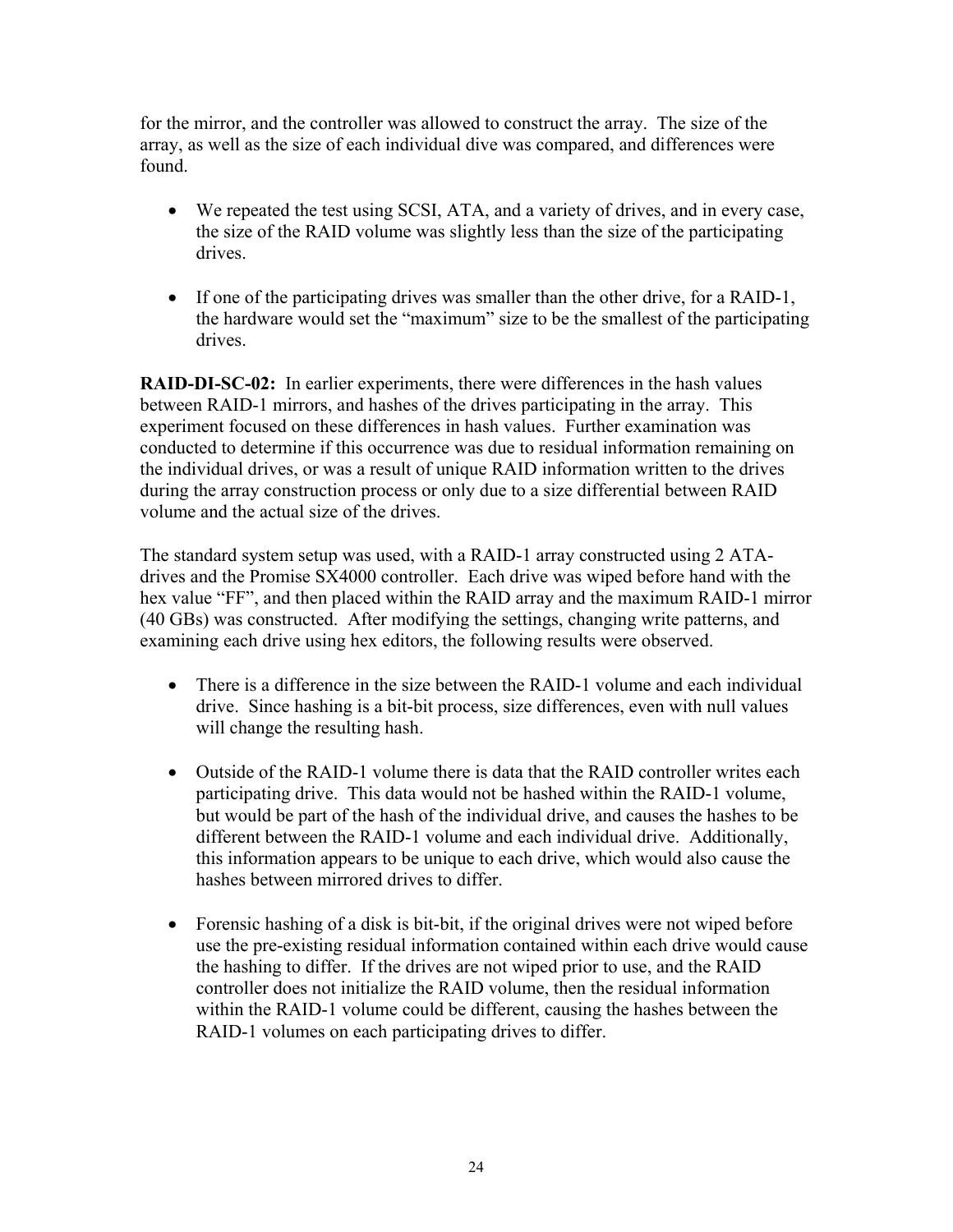**RAID-DI-SC-03:** In the RAID-1 documentation, reading from a mirrored RAID has the advantage of being able to read data from both drives, thus bypassing single drive throughput limitations. However, within the realm of a forensic examination, this could impact what type of residual data recovered from a drive. When a bit-bit image is performed on a RAID drive, depending on how the reads are performed, the returned residual information may be from any of the drives participating in the RAID-1 mirror.

The setup used was the standard system with a RAID-1 array constructed using 2 ATA 40GB drives and the Promise SX4000 controller, setting the maximum size of 40 GBs available for the mirror. The first drive was wiped with the hex value of "11," and the second with "FF." Out of the entire 40 GBs available, a 1 GB Fat-32 partition and a 1 GB NTFS partition were created, leaving the remaining 38 GBs as unallocated space. The controller was allowed to construct the full array. Each drive was imaged using DI-Tool-#2, DI-Tool-#1, DI-Tool-#3, and was examined with a Hex Editor. Additionally, the drives were exchanged (drive-1 moved to drive-2 slot, and drive-2 in drive-1 slot), and then the same imaging and examination was performed.

- The 1-GB Fat-32 and the NTFS partition hashed to the correct and identical values.
- Initially, the unallocated space on the RAID-1 volume for all sectors was the hex "FF," and the drive was located physically on channel 2.
- After swapping drive  $\#1$  and  $\#2$ , all of the unallocated space had the hex value of "11," the drive was located on channel 2.

**RAID-DI-SC-04:** RAID-5 distributes data across multiple drives, as well as reduces the chance of data loss through writing a parity block as well—which can be used to reconstruct missing or incomplete data provided no more than a single drive has been damaged. This experiment was to better understand what data is transferred from each drive during RAID-5 reads, and if there is any bias on any of the drives in the constructed RAID-5.

Setup consisted of the RAID-5 being constructed using 4 ATA 40 GB drives on the Promise SX4000 controller. This gives a 120 GB RAID-5 volume, as  $\frac{1}{4}$  of the space is used for parity. Each drive was wiped with a hex pattern; "11" for the first drive, "22" for the second, "33" for the third, and "44" for the fourth. After the RAID-5 configured, the Promise controller was allowed to construct the whole array. 3 small partitions were created on the drive; 100 MB FAT, 100 MB FAT-32, and a 100 MB NTFS. The drives were imaged using DI-Tool-#2, DI-Tool-#1, DI-Tool-#3, and then examined using Norton DiskEdit (Hex Editor).

• All partitions hashed correctly, and the restored partitions hashed correctly.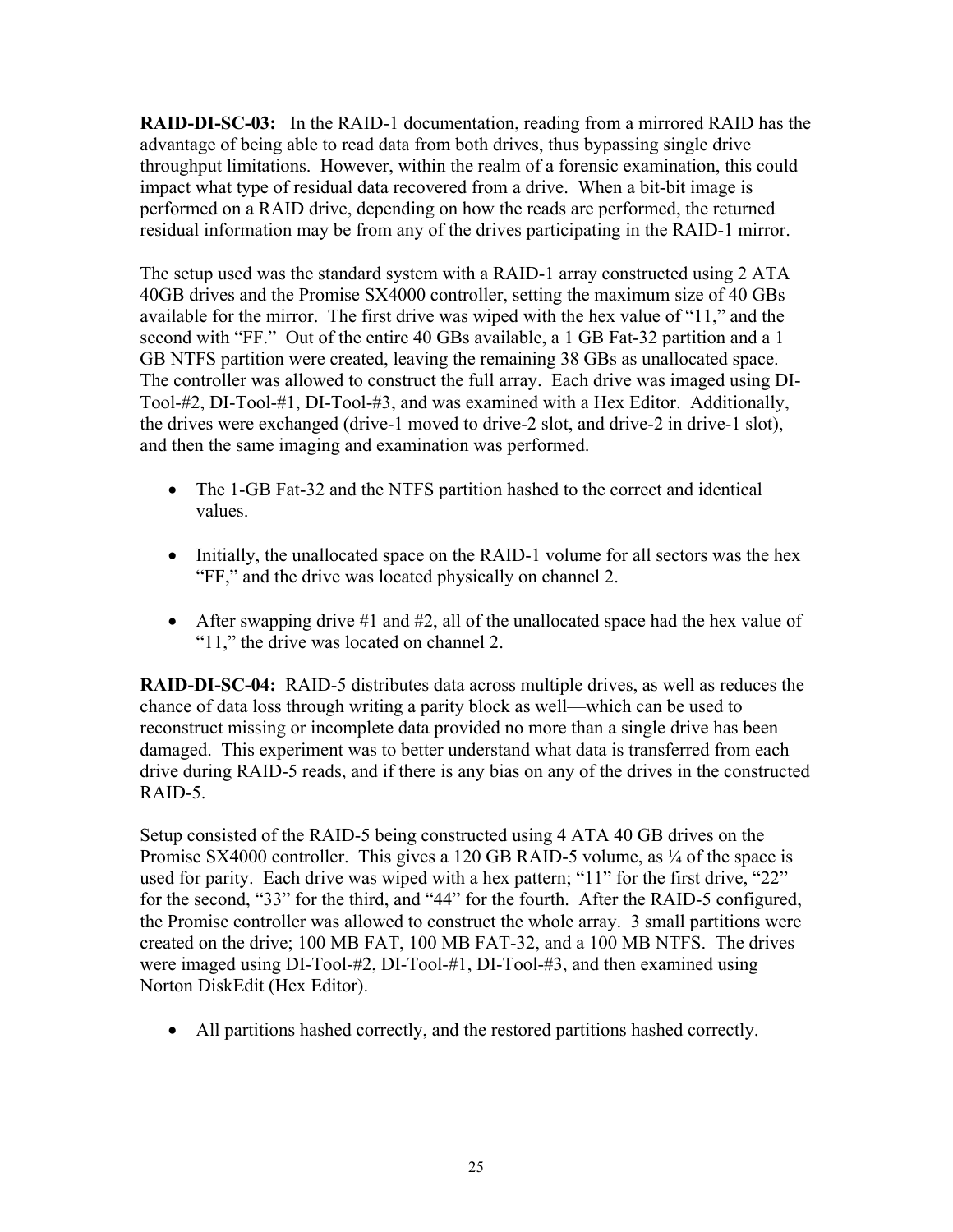- Examining the unallocated space using a Hex Editor showed the following pattern as we read sectors linearly across the RAID-5 volume. In the actual results, the (P) was where there was a skip in the 11/22/33/44 pattern.
	- $o$  (p) 22 33 44
	- $o$  11 22 33 (p)
	- $0 \quad 11 \quad 22 \quad (p) \quad 44$
	- $o$  11 (p) 33 44
	- $o$  (p) 22 33 44
	- $o$  11 22 33 (p)
- The  $(P)$  is consistent with the parity bits being written  $\frac{1}{4}$  of the time, and rotated across all drives.

**RAID-DI-SC-05:** Using information gained from examining the RAID-1 drive biasing, it is possible to construct an array where data could be hidden from a forensic examiner under certain circumstances.

Setting up the computer was a bit unique in this case. A RAID-1 mirror was setup with 2 40-GB ATA drives, using the Promise SX4000 controller, as well as a boot drive located on a standard EIDE controller (channel 0). Additionally, there was a spare hard drive bay available that was on standard EIDE controller—allowing for a drive from the RAID-1 array to be easily removed from the RAID array and plugged into a standard (non-RAID) EIDE channel.

Initially, the RAID-1 was setup and configured using a 20 GB FAT-32 volume on each of the ATA drives. Then the machine was shut down, and one of the drives was moved to the standard EIDE channel. The RAID-1 was disabled, the machine booted, and a 5 GB partition was created at the end of the drive, files were written to it, and the system was shut down.

The drive was moved back into the RAID-1 array, and the system was booted with the RAID enabled. The RAID-1 was imaged using DI-Tool-#2, DI-Tool-#1, and DI-Tool- #3, as well as examined using Norton DiskEdit.

- If the RAID-1 bias is known (the channel that residual information is pulled from), then the non-RAID partition can be "hidden" on that drive without being detected. The RAID controller will mount only the RAID-1 volume, and ignore the other partition. When the RAID volume is imaged, any residual information will be pulled from the other drive, leaving the non-RAID partition undetected
- It is important to note, if the drives are acquired using the standard forensic practice of imaging each drive separately, all information on both drives will be acquired.

**RAID-DI-SC-06:** It may be the case that investigators may not have access to all of the drives in a given RAID-5, or enough of the original drives to reconstruct the entire array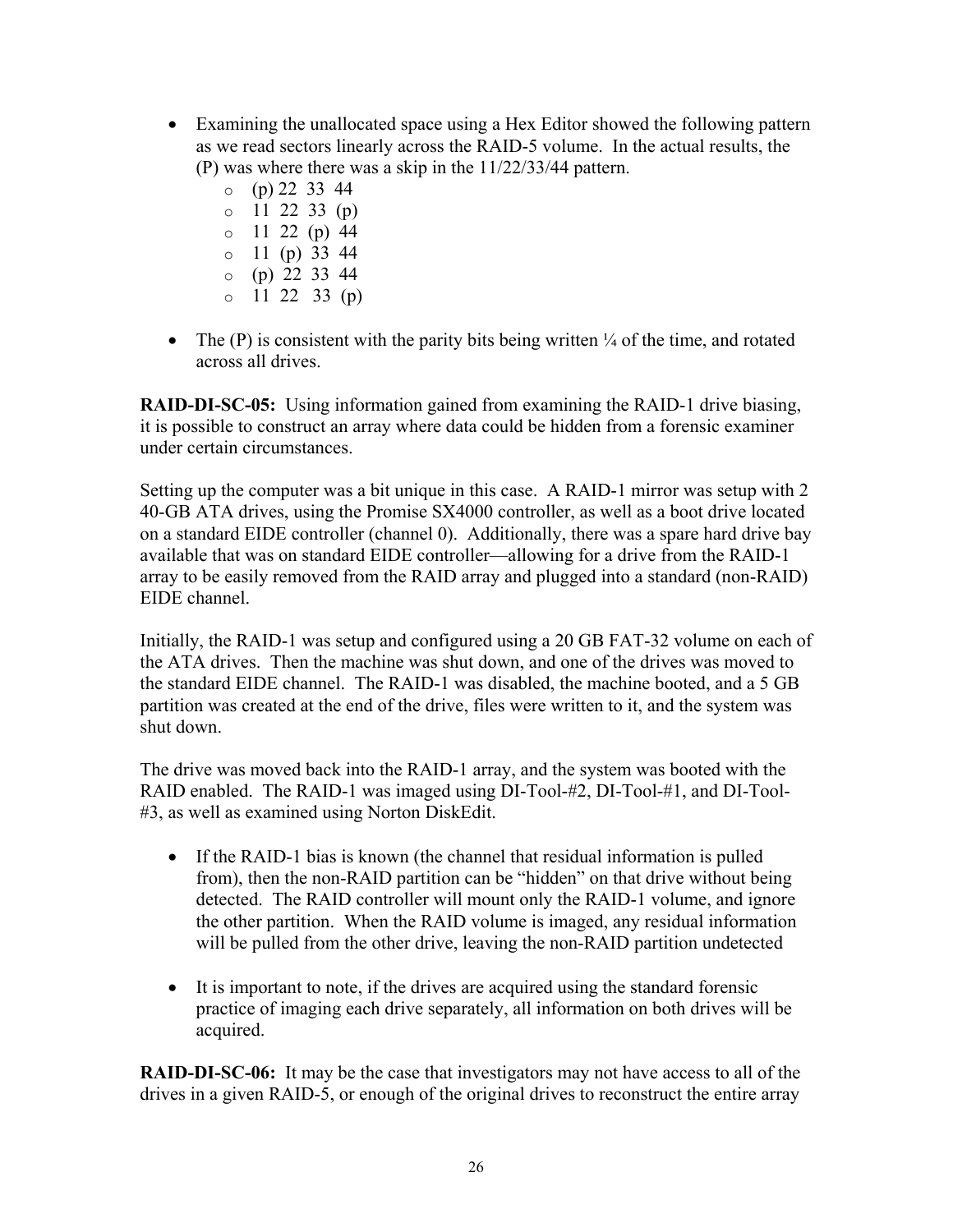using the parity information. This experiment examined the drives separately to determine the possibility to conduct a forensic examination on the available drives, and what data remains on the drives in a form that is useful.

Setup of the system consisted of using a Promise SX4000 controller to configure a 4 drive, ATA RAID-5 system. After the controller was setup, 2 small partitions were created: a 100 MB Fat-32, and a 100 MB NTFS partition, as well as a variety of files and programs copied to both of the partitions (exe, txt, doc, etc…). DI-Tool-#2, and Norton DiskEdit was used to examine the disk and see what information was recoverable from the individual drives.

- There was no metadata information about the partitions, files, or any other aspect of the file system that was recoverable.
- Some readable information from text files was visible on a few of the drives, but it was difficult to identify what specific file it originated from. Primarily this was because the RAID writes information in 64k blocks.

Overall, it was difficult to do forensic examination of a non-reconstructed RAID-5 with multiple drives missing. However, there is some available information, and it might be possible to reconstruct the remaining information in a more coherent form.

**RAID-DI-SC-07:** During one of the experiments, there was as discrepancy in the number of total sectors being imaged from the SCSI RAID-5. We examined the issue further in this boundary case by constructing a RAID-5, and then observing differences in the size of the volume as reported by DI-Tool-#2, DI-Tool-#1, and Partition Magic.

We setup our system using the Adaptec 2100S controller, and used 4 SCSI 18.4 GB drives to create a RAID-5, and created 3 partitions (FAT, FAT32, and NTFS).

- DI-Tool-#2 and DI-Tool-#1 both reported a total of 107526144 sectors of accessible data.
- Partition Magic 6 reported 107522982 available sectors.
- DiskHash, a tool developed by NIST for the CFTT Disk Imaging project, reported 107526144 sectors.

**RAID-DI-SC-08:** During the process of constructing a RAID volume, not all of the available disk space is allocated or used. This is true even if the RAID is configured to use all available drive space for a given volume. This experiment is to examine the amount of space reserved, where it is located, and what data it contains.

The system is configured using the Promise SX4000 controller, and 4 ATA drives are used to construct a RAID-5. Each drive was wiped with a specific value, drive  $\#1$ — "A1," drive  $#2$ —"B2," drive  $#3$ —"C3," and drive  $#4$ —"D4." The controller was used to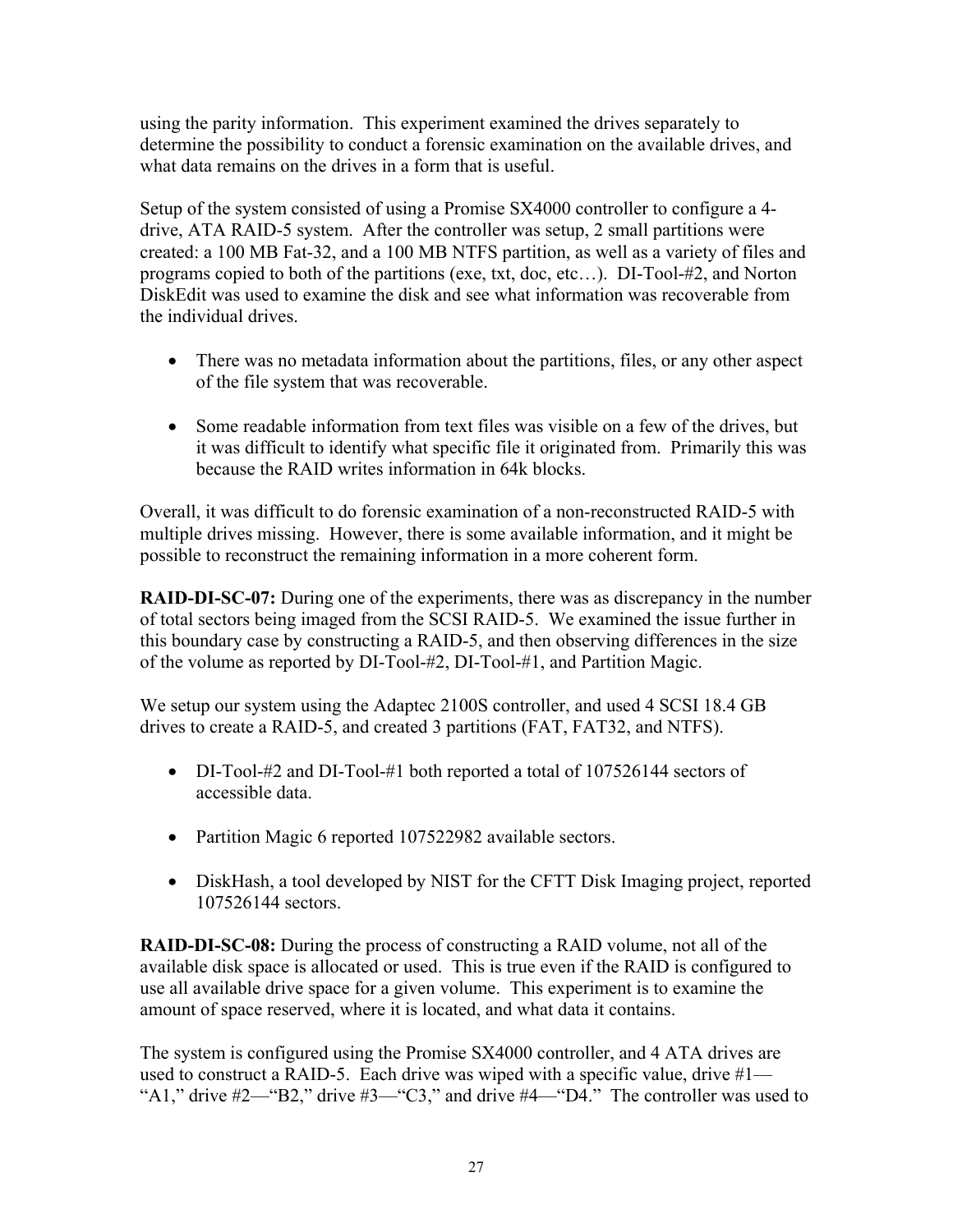construct a RAID-5, yielding a 120 GB RAID-5 volume. Each drive was examined using DI-Tool-#2, as well as Norton DiskEdit.

- Each drive had the first 65049 bytes initialized by the controller into 4 distinct parts.
	- o The first 30464 bytes were initialized to "00" by the RAID controller.
	- o The next 16384 bytes were initialized with data, but it was unclear as to what specifically the data is, as it's not a single value, and there is no discernable pattern.
	- o The next 16384 bytes were initialized to "00" by the RAID controller. However, within this section there were a small set of randomly repeating hex values (80h, 40h, 04h, 20h, 01h) spread throughout this area.
	- o The last 1818 bytes was initialized with data, but it was unclear as to specifically what the data was.
- The remaining portions of each drive had the wiped values on it, and were not changed during the RAID volume construction process.

**RAID-DI-SC-09:** This experiment was to see if the changes in the initial 64KB of each participating drive changes depending on the type of RAID implemented. Previously in BC-08, a RAID-5 was used; in this experiment a RAID-1 mirror was be constructed.

The system was setup with a Promise SX4000 controller, and 2 ATA drives configured to be a RAID-1 mirrored array. The drives were wiped before use, drive #1—"A1," and drive #2—"B2." The controller was allowed to construct the RAID-1 volume, and then each drive was examined using both DI-Tool-#2 as well as Norton DiskEdit.

Each drive had the first 64KB bytes initialized the same way as in RAID-DI-SC-08. Changing the type of RAID made no apparent impact.

**RAID-DI-BC10:** This experiment was to see if the number of drives participating in a RAID-5 affect how the first 64KB of the drives are initialized. In this case, three drives were used to construct the RAID-5, instead of four drives, and the changes made to the drives by the RAID controller were examined.

The system is configured using the Promise SX4000 controller, and 3 ATA drives are used to construct a RAID-5. Each drive was wiped with a specific value, drive #1— "A1," drive  $#2$ —"B2," and drive  $#3$ —"C3." The controller was used to construct a RAID-5, yielding a 120 GB RAID-5 volume. Each drive was examined using DI-Tool- #2, as well as Norton DiskEdit.

> o Each drive had the first 64KB bytes initialized the same way as in RAID-DI-SC-08. Changing the number of participating drives made no apparent impact.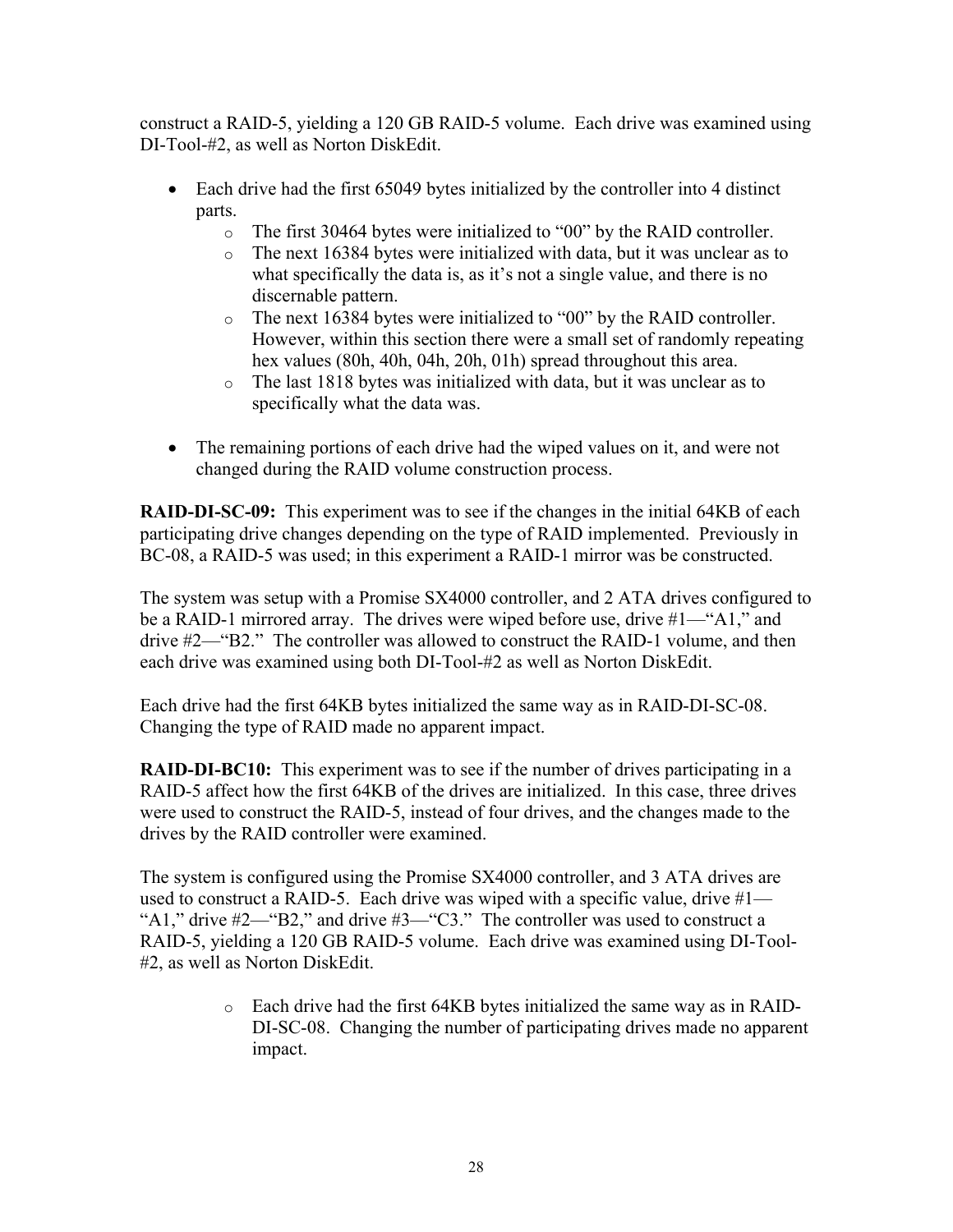**RAID-DI-SC-11:** The standard configuration for RAID-5 is set for a 64KB stripe size. In this experiment, the stripe size was changed to 16KB to see what impact it would have on how participating drives are initialized by the RAID controller.

The system is configured using the Promise SX4000 controller, and 4 ATA drives are used to construct a RAID-5. Each drive was wiped with a specific value, drive #1— "A1," drive  $\#2$ —"B2," drive  $\#3$ —"C3," and drive  $\#4$ —"D4." The controller was used to construct a RAID-5, yielding a 120 GB RAID-5 volume, but the stripe size was changed from 64KB to 16KB. Each drive was examined using DI-Tool-#2, as well as Norton DiskEdit.

• Each drive had the first 64KB bytes initialized in the same way as in RAID-DI-SC-08. Changing the block size made no apparent impact.

#### **3.2.2 Findings**

On closer examination, there were clearly situations where imaging the RAID volume did not provide completeness for a variety of reasons. However, the common thread in all of the boundary cases is that disk imaging was done through a hardware controller. As previously stated, if hard drives are individually imaged a complete and accurate image of the whole RAID will be obtained. If an image of a RAID volume is obtained through the controller, there are varieties of situations where the image will not be complete.

#### **3.3 Impact of RAID on Disk Imaging**

This section addresses the impact of findings on the activities of forensic investigators.

#### **3.3.1 Common Usage/Imaging**

The overall findings on the impact of RAID on disk imaging software suggest that in most cases RAID has no impact on the disk imaging process. In the cases where a disk imaging tool is affected, it was not due to a tool flaw, but in how the RAID hardware controller operates.

In every case, regardless of the type of RAID (Mirror, or Striping/Parity), drive type (SCSI, ATA), or controller type (Adaptec, Promise), the available RAID volume was completely and accurately imaged. Hashes of the overall RAID volume matched both before the imaging, and after restoration. Additionally, all created file system partitions on the RAID matched before being imaged and after being restored.

Furthermore, if all drives in a given RAID are imaged separately using forensically sound practices, then in all cases, RAID had no impact on disk imaging process. All information on each physical drive was captured, including all RAID volumes, as well as additional data that was not visible through the hardware RAID controller.

The only case where disk imaging was affected was when the RAID volume was imaged intact through the hardware controller. In this case, only the data within the constructed RAID volume was captured, and did not include all of the data on the participating drives (outside of the defined volume). It is important to note that this discrepancy was not due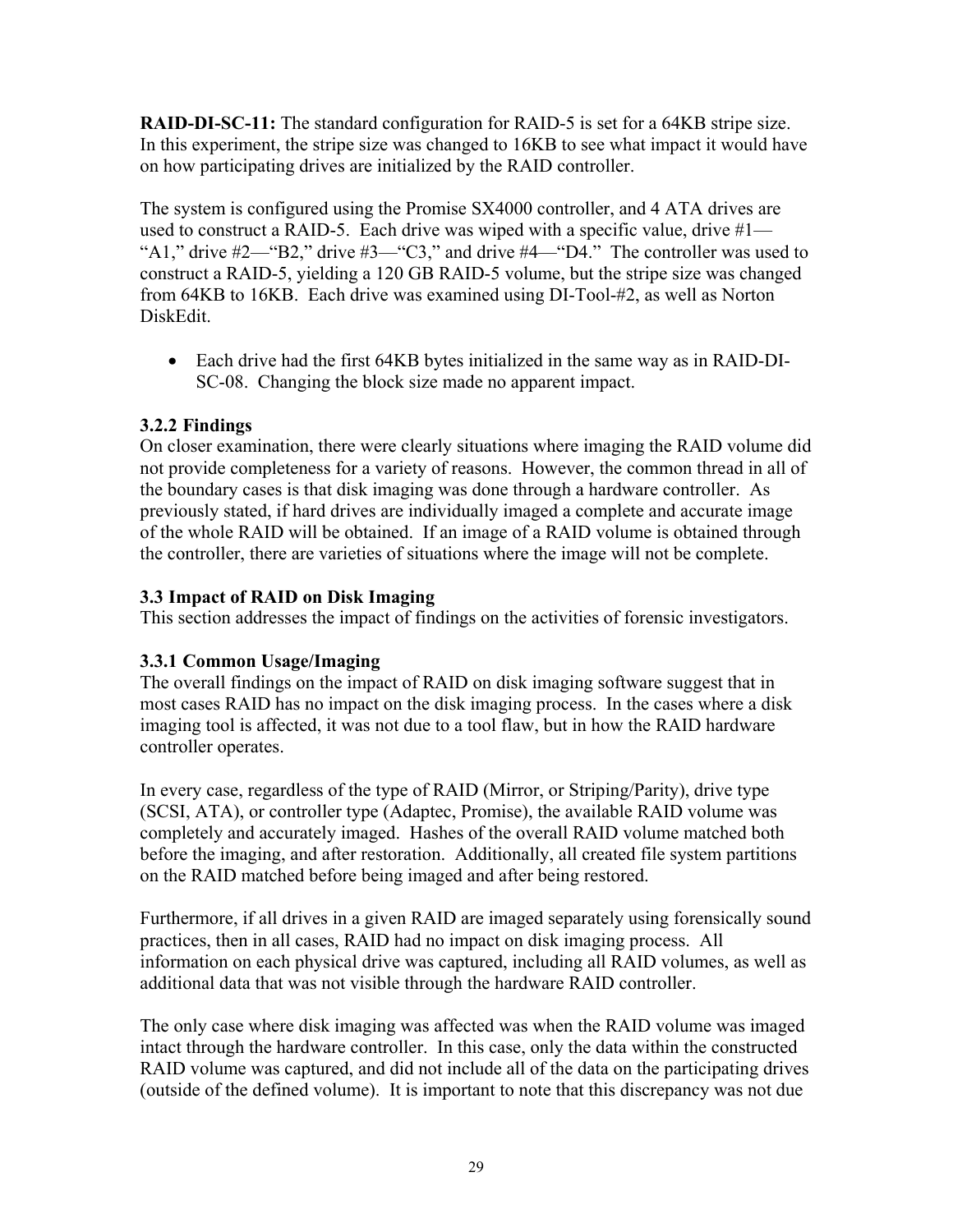to a flaw in the imaging tools, but mainly due to two properties of the controller. First, RAID uses a small amount of overhead to keep track of the participating drives. This data is not accessible through the controller, but only visible if the drives are imaged separately. Second, since the drives participating in a given RAID could be of different sizes, the RAID controller provides some flexibility in how the size of the RAID is configured. The size of the partition could range in size from a small percentage of the drive, to a maximum size contingent on the smallest disk participating in the array (essentially the smallest participating drive limits how large the RAID volume can be).

#### **3.3.2 Special Cases**

In the course of these experiments, there were some factors which came to light that may be of use to investigators who encounter RAID systems during an examination. First, due to how RAID controllers work, there are ways to hide partitions on a given array. In test case RAID-DI-SC-05, a small 5 GB partition was hidden on a RAID-1 mirror. If the examiners only had access to the constructed array (through the RAID controller), there would be no way of identifying the hidden array or capturing the data within that partition.

Second, investigators need to be aware that the hashes of drives participating in RAID may not be the same. In the case of a RAID-5, where information is spread in parallel over each drive, this is clear, as each drive has different data and so the resulting hashes are different. However, in the case of RAID-1 mirrors, this holds true as well, due to information that the controller writes on the drive, and residual information, hashes of mirrored drives will vary as well. The hashes of the overall RAID mirror partition will not match any of the individual drive hashes. However, if only the data partitions are hashed, and not the whole physical drive, the hashes will be equal provided each partition was wiped before use.

Third, although RAID is implemented from a variety of manufacturers, there is no guarantee that they are compatible with each other. If an investigator encounters a RAID in the field, they need to take special care in recording all data about the hardware and software that is used to construct the array. If the RAID is unable to be reconstructed, the investigator has very little useful information that can be derived from an unconstructed RAID array. Although in the case of a RAID-1 mirror, since the data is directly duplicated, each drive is complete by itself. However, with the RAID-5 or RAID-0, data is distributed across multiple drives, and does not provide much usable data that is coherent.

#### **4.0 Summary and Recommended Changes to Disk Imaging Specifications.**

In summary, RAID generally did not impact disk imaging under most circumstances. However, there were some recommendations that we felt should be considered that might expand and make testing the Disk Imaging more complete.

Additionally, in during this investigation some particular aspects of RAID that forensic examiners should be aware of were identified.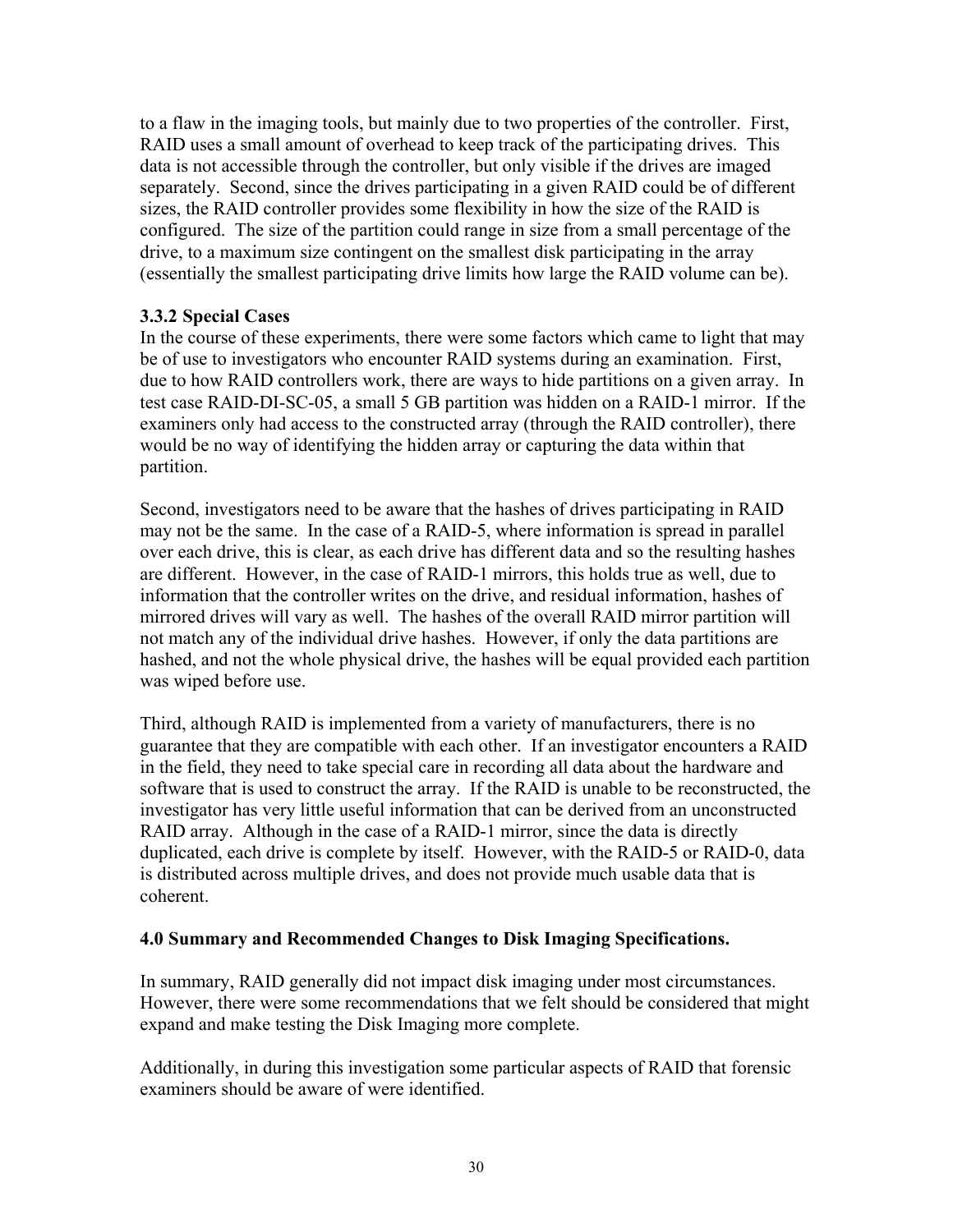#### **4.1 Recommended Changes to Disk Imaging Specification**

The research suggests that in almost all cases, disk imaging tools are not affected by RAID. Where there is an interaction, such as is the case where a hardware RAID volume is imaged intact, the disk imaging software works correctly. However, only the visible RAID volume is imaged, which may not include all the potential data on the participating hard drives. This is not a limitation of the disk imaging software, but properties of the hardware RAID. Overall, no changes are needed for the disk imaging specifications.

One final note; it may be wise to include hardware RAID within the actual testing environment. This would provide additional support to the disk imaging validation process, and potentially could provide forensic examiners additional insight on how RAID functions within a given situation and setting.

The initial specifications developed by NIST on disk imaging did not consider RAID. As this disk technology has become more prevalent, and encountered by law enforcement more frequently, research was done to determine if it affected tools used to image target media. Although a wide variety of RAID related factors were examined, such as RAID type, hardware and software RAID, and different types of drives (ATA vs. SCSI), RAID had virtually no impact on the disk imaging process.

As the research identified, the interaction between RAID and disk imaging can generally be broken down into three cases. The first being RAID constructed using software; second, RAID systems that were hardware based, but the participating drives were imaged separately using forensically sound procedures, and third, hardware RAID in which was imaged intact, with all activity taking place through the mediation of the RAID controller.

In the first case, where the RAID is constructed using software, disk imaging was not impacted at all. Essentially, since all drives are visible to the BIOS, and consequently the operating system, the imaging tools were able to image the drives directly. This was verified by using Linux to create a software RAID-1, and a software RAID-5, and then imaging the drives, and verifying the images. Additionally, Windows 2000 was used to create a dynamic disk drive utilizing 2 drives, and was imaged without difficulty. From the imaging tool point of view, since it can access the drives individually, it can copy bitbit, and it does not matter what particular data or format of data is on the drives.

For the second case, where hardware RAID is used, but the drives are imaged separately, again the disk imaging tools were not affected. As in the first case, since each drive is imaged separately outside of the RAID controller, the imaging tool has access to entire drive and can get an accurate bit-bit image.

In the last case, where a hardware RAID volume is imaged through an intact controller, disk imaging was affected. However, this interaction was not due to a defect or problem with the disk imaging tools, but due to a property of the RAID controller. Since the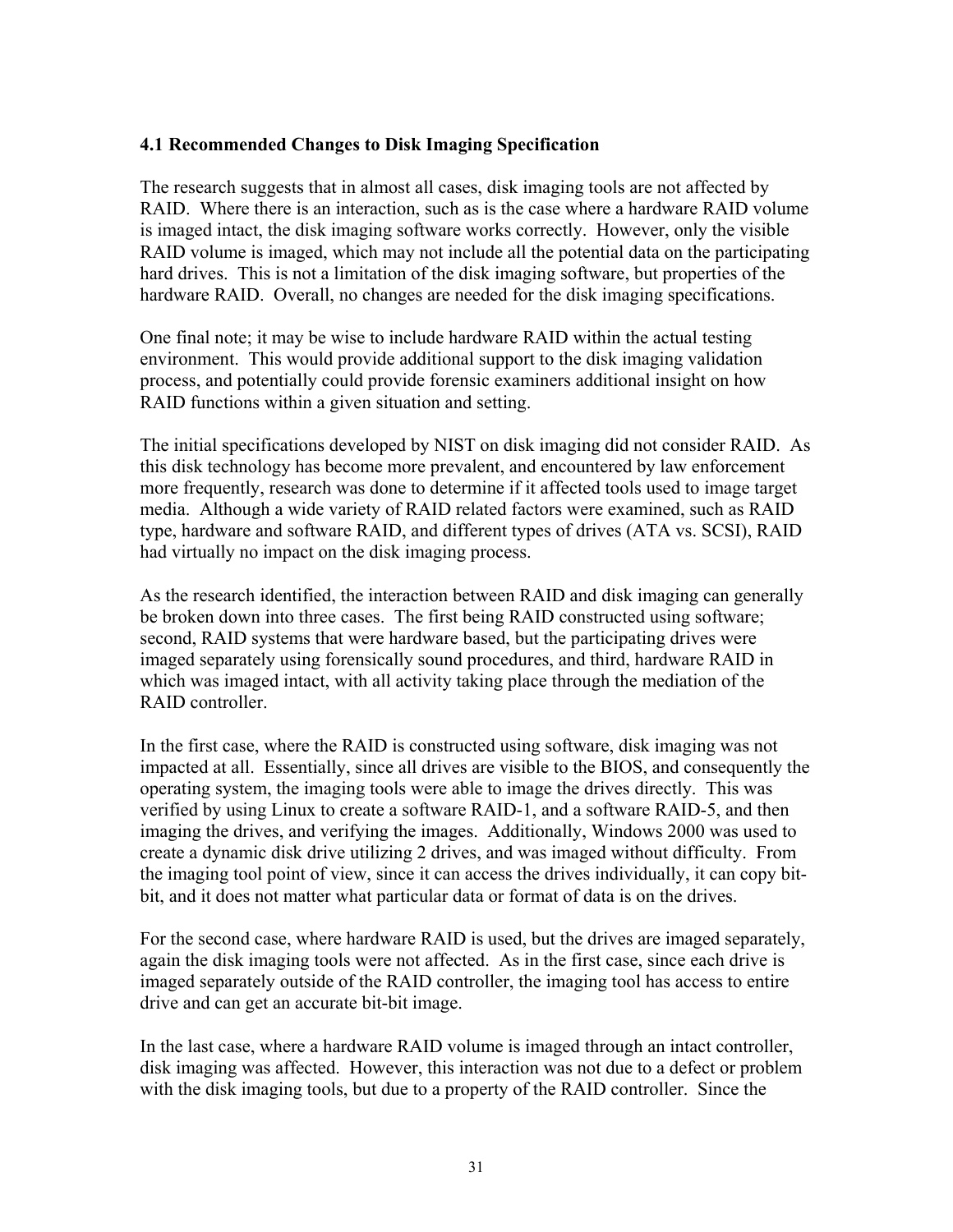RAID is built using hardware, the controller only allows the constructed RAID volume to be visible to the computer BIOS. A volume, by definition, may or may not include all of the underlying disk space, and specifically for a RAID, it will not include all the available data on any of the participating disks. Since RAID volumes have additional overhead to keep track of the drives participating in an array, these data areas are not available to the usable RAID volume and decrease the overall size slightly.

#### **4.2 Points of Interest to Forensic Examiners/Field Technicians**

Throughout the investigation between RAID and disk imaging, there were a few points of interest that may be of use to forensic investigators who encounter RAID in the field. First, that hardware RAID can be used to hide data partitions. Although this takes moving the hard drive to a non-RAID controller, it could easily be done, and be difficult to detect from a forensic perspective if the RAID volume is only imaged through the controller. However, if standard forensic practice is used to image each drive separately, then the data is visible as with any other data partition.

Second, if a mirrored RAID is encountered, the hashes between all participating drives and the RAID volume may not match. Even though the common perception is that mirrored drives are identical, in reality, at the bit level, they are not—the data between the drives is identical, but not the whole drive. The RAID controller places unique information on the drives outside of the data area that can change the hash. Additionally, if the drives were not individually wiped before being used in the RAID, a bit-bit hash may include residual information that is not present on all drives. Therefore, if each drive is hashed, it will generate a unique value, and be different than the overall RAID volume.

Third, although most investigators are very aware of this point, hardware RAID controllers may not implement RAID types the same, and consequently will not be compatible with each other. It is critically important to have the information to reconstruct the array after it is acquired. This includes information at the BIOS level such as stripe size, number of participating drives and their order, as well as information on the hardware controller.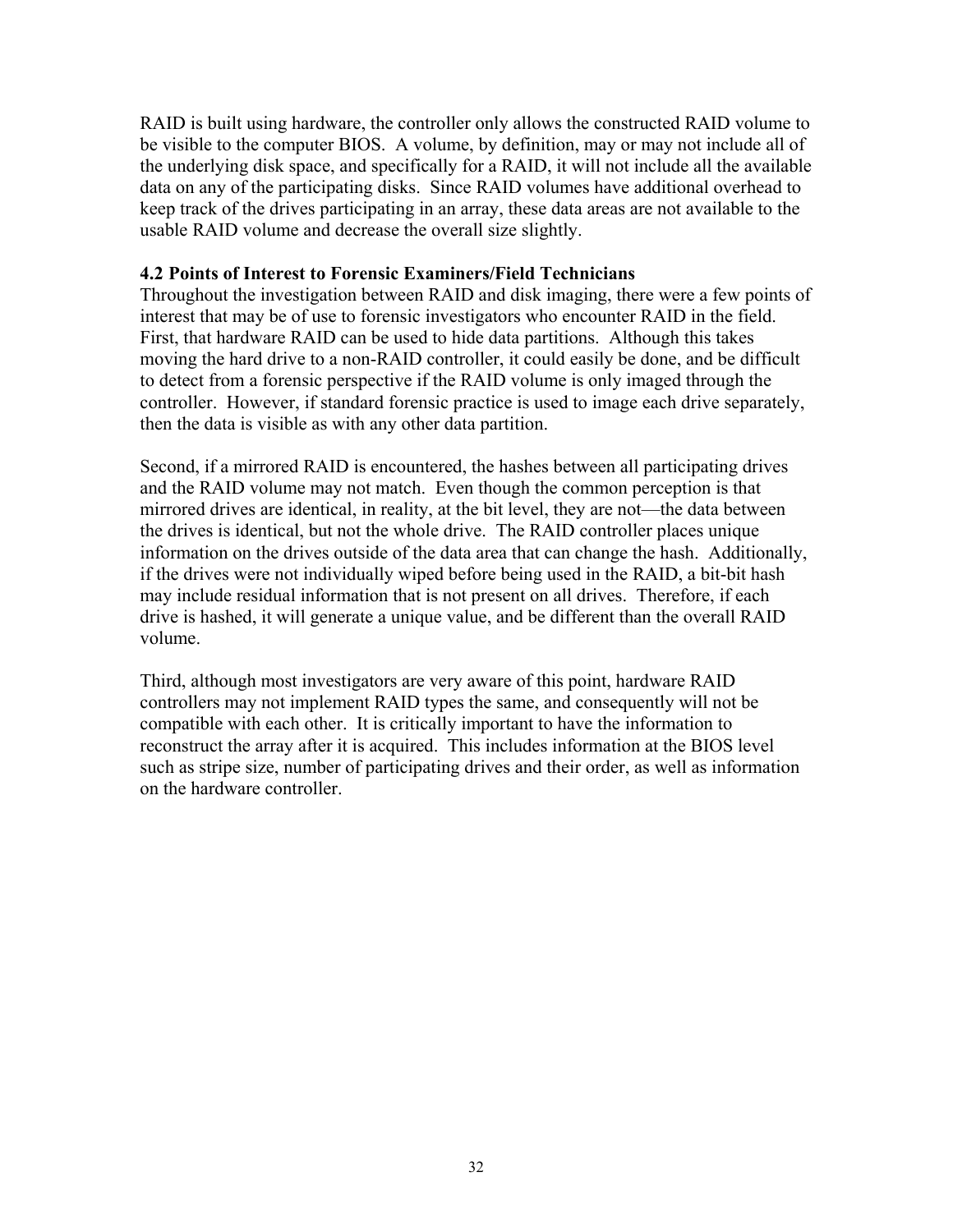| 0.0 hppchula ni Test Case Template   |                                                                                                |
|--------------------------------------|------------------------------------------------------------------------------------------------|
| <b>Test Case Identification</b>      | RAID-DI-TC-01                                                                                  |
| <b>RAID</b> Implementation           | Hardware or Software                                                                           |
| RAID Type                            | 0, 1, 5                                                                                        |
| Manufacturer/Cart Type               | Promise SX4000                                                                                 |
| # Participating Drives               | 2, 4                                                                                           |
|                                      |                                                                                                |
|                                      |                                                                                                |
| Setup and Configuration              | Brief overview of setup and configuration.                                                     |
| <b>Created Partition Information</b> | Partitions Created and Size                                                                    |
| Data Gathering                       | Brief overview of how the data was<br>gathered, and what specific information<br>was recorded. |
| Findings                             | Summary of Analysis/Findings                                                                   |
| Comments                             |                                                                                                |

#### **5.0 Appendix A: Test Case Template**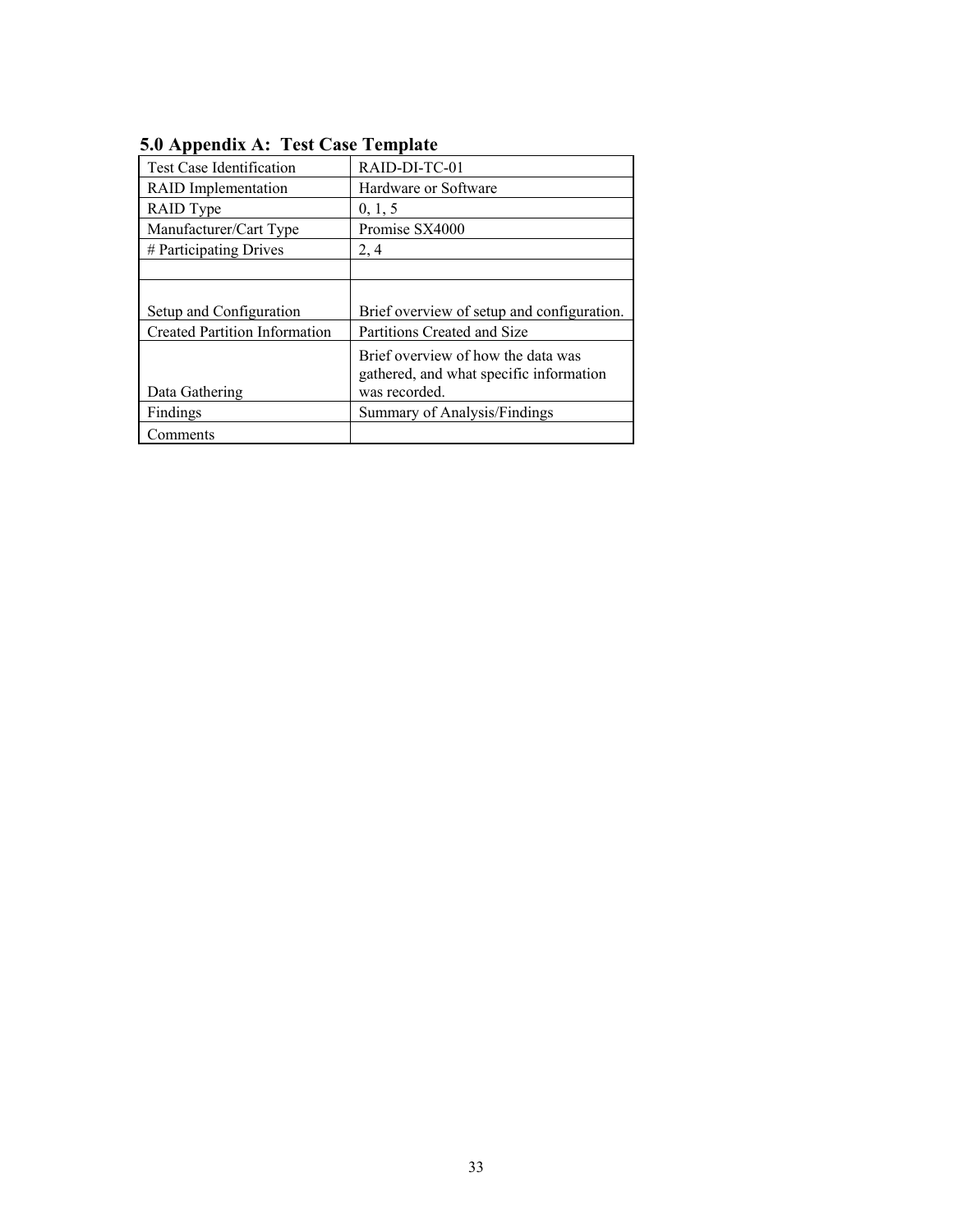## **6.0 Appendix B: RAID/Disk Imaging Tests (Common Usage)**

| Test Case Identification                | RAID-DI-TC-01                                                                                                                                                                                                                                                                                                                                                                                                                                                                                                                                                                                                                                                                                                                                                                                                          |
|-----------------------------------------|------------------------------------------------------------------------------------------------------------------------------------------------------------------------------------------------------------------------------------------------------------------------------------------------------------------------------------------------------------------------------------------------------------------------------------------------------------------------------------------------------------------------------------------------------------------------------------------------------------------------------------------------------------------------------------------------------------------------------------------------------------------------------------------------------------------------|
| <b>RAID</b> Implementation              | Hardware                                                                                                                                                                                                                                                                                                                                                                                                                                                                                                                                                                                                                                                                                                                                                                                                               |
| RAID Type                               | Type 1                                                                                                                                                                                                                                                                                                                                                                                                                                                                                                                                                                                                                                                                                                                                                                                                                 |
| Manufacturer/Type                       | Promise SX4000                                                                                                                                                                                                                                                                                                                                                                                                                                                                                                                                                                                                                                                                                                                                                                                                         |
| # Participating Drives                  | 2 ATA                                                                                                                                                                                                                                                                                                                                                                                                                                                                                                                                                                                                                                                                                                                                                                                                                  |
| Overview                                | The main goal of this experiment is to see if there are any difficulties with the acquire<br>disk imaging function in DI-Tool-#2 in detecting, reading and acquiring a 2 ATA<br>(EIDE) drive hardware RAID-1 (mirror).                                                                                                                                                                                                                                                                                                                                                                                                                                                                                                                                                                                                 |
|                                         | The setup of the target computer (Aqua) is as was defined in Figure 4. The<br>$\bullet$<br>RAID hardware and software configuration was as follows.<br>Promise SX4000 controller used.<br>$\bullet$<br>2 Barracuda 7200.7, 40 GB drives (Channel 1, 2).<br>$\bullet$<br>RAID-1 (mirror) was setup utilizing two 40 GB ATA(EIDE) drives.<br>$\bullet$<br>At bios prompt, RAID-1 configured to use both drives, and the maximum<br>$\bullet$<br>mirror size (40 GBs).<br>Partition magic 6 used at dos prompt to create 3 partitions.<br>$\bullet$<br>PM6 was configured to look for bad sectors on each partition and then wipe<br>$\bullet$                                                                                                                                                                            |
| Setup and Configuration                 | the sector with null values.                                                                                                                                                                                                                                                                                                                                                                                                                                                                                                                                                                                                                                                                                                                                                                                           |
| <b>Created Partition</b><br>Information | Partition #1: FAT, 100 MB<br>Partition #2: FAT-32, 100 MB<br>Partition #3: NTFS, 100 MB                                                                                                                                                                                                                                                                                                                                                                                                                                                                                                                                                                                                                                                                                                                                |
|                                         | DI-Tool-#2 en.exe used from CD boot disk to acquire the RAID-1 mirror<br>$\bullet$<br>through the hardware controller.<br>RAID-1 mirror was hashed before and after acquisition.<br>$\circ$<br>RAID-1 mirror was restored to new drive, and hashed.<br>$\circ$<br>Each (2) participating drive was separately mounted and acquired with DI-<br>$\bullet$<br>Tool-#2 en.exe.                                                                                                                                                                                                                                                                                                                                                                                                                                            |
| Data Gathering                          | Each drive hashed before and after acquisition.<br>$\bullet$                                                                                                                                                                                                                                                                                                                                                                                                                                                                                                                                                                                                                                                                                                                                                           |
|                                         | The RAID-1 mirror was acquired completely and accurately by using DI-Tool-<br>$\bullet$<br>#2 en.exe. Hashes matched during and after the acquisition step and the<br>restored image matched in hash value. No errors were encountered during<br>acquisition.<br>Each individual drive hashed the same before and after acquisition. However,<br>$\bullet$<br>they had different hash values between themselves and the RAID-1 mirror<br>hash value.<br>Each partition on the individual drives hashed the same as the constructed<br>RAID-1 mirror partition.<br>#1 FAT, hashed the same on both individual drives, and the RAID-1.<br>$\circ$<br>#2 FAT-32, hashed the same on both individual drives, and the<br>O<br>RAID-1.<br>#3 NTFS, hashed the same on both individual drives, and the RAID-<br>$\circ$<br>1. |
| Findings                                |                                                                                                                                                                                                                                                                                                                                                                                                                                                                                                                                                                                                                                                                                                                                                                                                                        |
| Comments                                |                                                                                                                                                                                                                                                                                                                                                                                                                                                                                                                                                                                                                                                                                                                                                                                                                        |

## **6.1 RAID-DI-TC-01: DI-Tool-#2: [Promise SX4000 RAID-1, 2 ATA Drives]**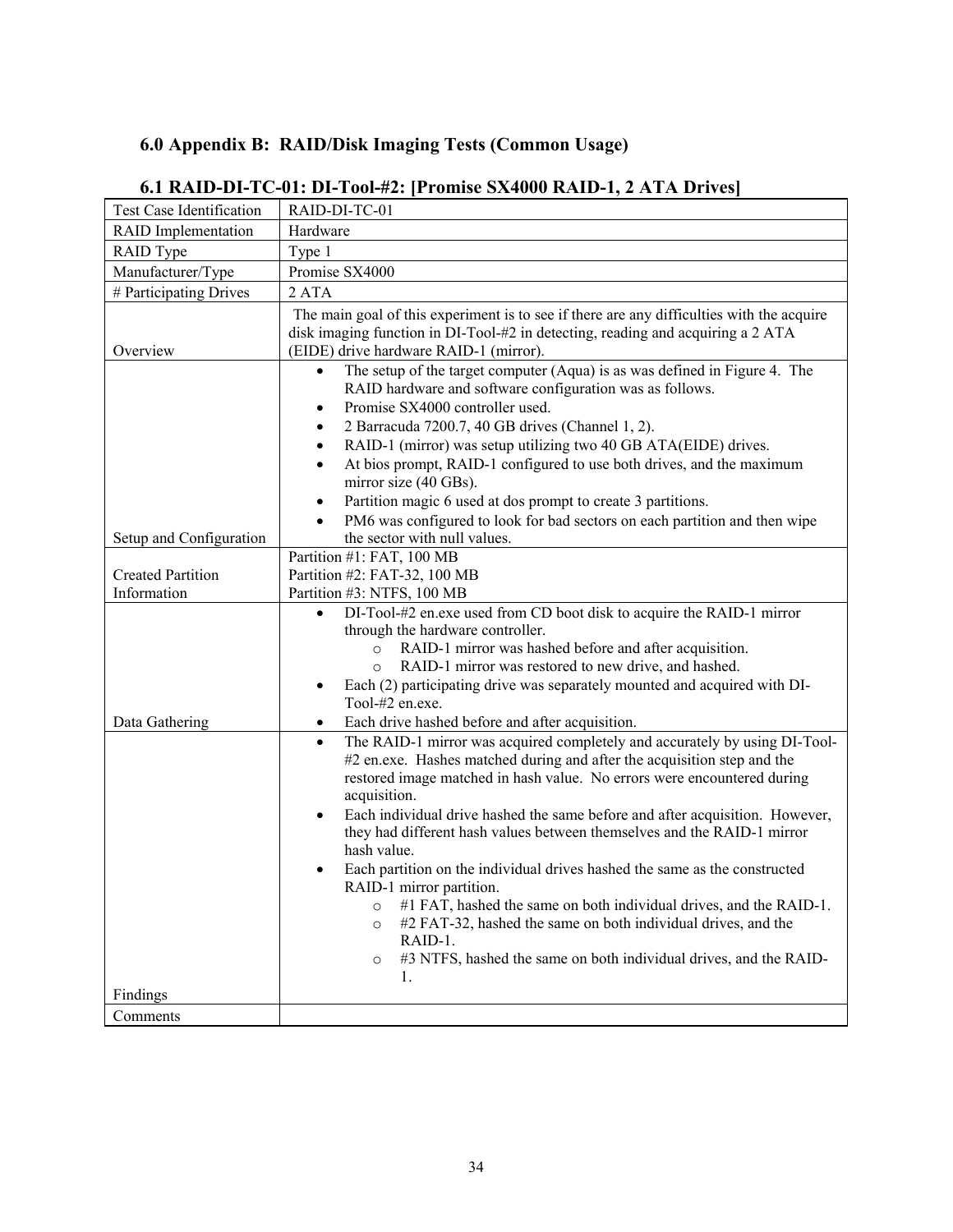| Test Case Identification                | RAID-DI-TC-02                                                                                                                                                                                                                                                                                                                                                                                                                                                                                                                                                                                                                                                                                                                                                                                                                                   |
|-----------------------------------------|-------------------------------------------------------------------------------------------------------------------------------------------------------------------------------------------------------------------------------------------------------------------------------------------------------------------------------------------------------------------------------------------------------------------------------------------------------------------------------------------------------------------------------------------------------------------------------------------------------------------------------------------------------------------------------------------------------------------------------------------------------------------------------------------------------------------------------------------------|
| <b>RAID</b> Implementation              | Hardware                                                                                                                                                                                                                                                                                                                                                                                                                                                                                                                                                                                                                                                                                                                                                                                                                                        |
| RAID Type                               | Type 5                                                                                                                                                                                                                                                                                                                                                                                                                                                                                                                                                                                                                                                                                                                                                                                                                                          |
| Manufacturer/Type                       | Promise SX4000                                                                                                                                                                                                                                                                                                                                                                                                                                                                                                                                                                                                                                                                                                                                                                                                                                  |
| # Participating Drives                  | 4 ATA                                                                                                                                                                                                                                                                                                                                                                                                                                                                                                                                                                                                                                                                                                                                                                                                                                           |
| Overview                                | The main goal of this experiment is to see if there is any difficulties with the acquire<br>disk imaging function in DI-Tool-#2 in detecting, reading and acquiring a 4 ATA<br>(EIDE) drive hardware based RAID-5 (Stripe/Parity).                                                                                                                                                                                                                                                                                                                                                                                                                                                                                                                                                                                                              |
|                                         | The setup of the target computer (Aqua) is as was defined in Figure 4. The RAID<br>hardware and software configuration was as follows.<br>Promise SX4000 controller used.                                                                                                                                                                                                                                                                                                                                                                                                                                                                                                                                                                                                                                                                       |
|                                         | 4 Barracuda 7200, 40 GB ATA(EIDE) drives (channels 1, 2, 3, 4).<br>$\bullet$<br>At the BIOS prompt, RAID-5 (Stripe/Parity) was setup utilizing all drives,<br>yielding a 120-GB RAID-5 partition.<br>Partition magic 6 used at dos prompt to create 3 partitions. It also scanned                                                                                                                                                                                                                                                                                                                                                                                                                                                                                                                                                               |
| Setup and Configuration                 | each partition for bad sectors, and wiped each sector during the process.                                                                                                                                                                                                                                                                                                                                                                                                                                                                                                                                                                                                                                                                                                                                                                       |
| <b>Created Partition</b><br>Information | Partition #1: FAT, 100 MB<br>Partition #2: FAT-32, 100 MB<br>Partition #3: NTFS, 100 MB                                                                                                                                                                                                                                                                                                                                                                                                                                                                                                                                                                                                                                                                                                                                                         |
| Data Gathering                          | DI-Tool-#2 en.exe used from the CD Boot disk to acquire the RAID-5<br>$\bullet$<br>(Stripe/Parity) partition.<br>RAID-5 hashed before and after acquisition.<br>$\circ$<br>Each participating drive was acquired separately, hashed before and after<br>$\bullet$<br>being restored.<br>Drives were restored on wiped drives, and re-inserted to RAID, and hashes<br>$\bullet$<br>were recalculated.<br>Each drive was wiped.<br>$\circ$<br>Each individual image was restored to a different 40-GB drive.<br>$\circ$<br>Drives re-inserted into RAID array, and RAID brought online,<br>$\circ$<br>rehashed.                                                                                                                                                                                                                                   |
|                                         | The RAID-5 (Stripe/Parity) partition was acquired by DI-Tool-#2 en.exe, without any<br>difficulties, and the restored image hashed correctly. Each drive was also imaged, and<br>was correctly restored and hashed as well.<br>Partition #1 FAT, hashed the same as the original and on the restored drives.<br>Partition #2 FAT-32, hashed the same as the original and on the restored<br>$\bullet$<br>drives.<br>Partition #3 NTFS, hashed the same as on the original and on the restored<br>drives.<br>Additionally, after creating images, each target drive was wiped, and the images were<br>restored onto a different drive $(\#1 \text{ restored to } \#2, \#2 \text{ to } \#3, \#3 \text{ to } \#4, \text{ and } \#4 \text{ to } \#1).$ The<br>drives were inserted back into the RAID-5 in the appropriate order. The overall RAID- |
| Findings                                | 5 partition hashed the same as before, as well as each partition within the RAID-5.                                                                                                                                                                                                                                                                                                                                                                                                                                                                                                                                                                                                                                                                                                                                                             |
| Comments                                |                                                                                                                                                                                                                                                                                                                                                                                                                                                                                                                                                                                                                                                                                                                                                                                                                                                 |

## **6.2 RAID-DI-TC-02: DI-Tool-#2: [Promise SX4000 RAID-5, 4 ATA Drives]**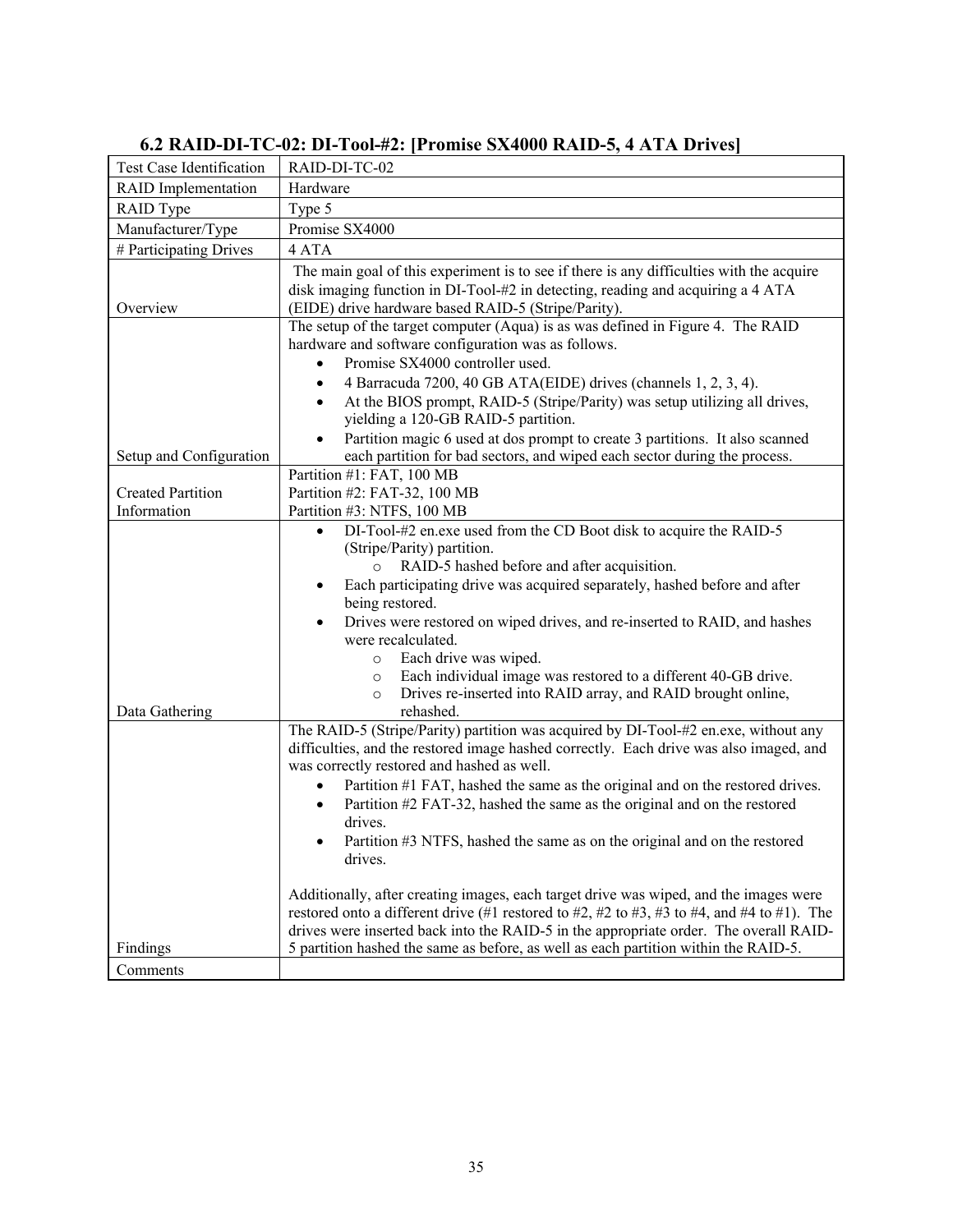| <b>Test Case Identification</b> | RAID-DI-TC-03                                                                                                                                                                                              |
|---------------------------------|------------------------------------------------------------------------------------------------------------------------------------------------------------------------------------------------------------|
| <b>RAID</b> Implementation      | Type 1                                                                                                                                                                                                     |
| RAID Type                       | Hardware                                                                                                                                                                                                   |
| Manufacturer/Type               | Adaptec 2110S                                                                                                                                                                                              |
| # Participating Drives          | 2 SCSI                                                                                                                                                                                                     |
| Overview                        | The main goal of this experiment, as to see if DI-Tool-#2 has any difficulties with the<br>acquire disk imaging function detecting, reading, and imaging a SCSI 2 drive hardware<br>based RAID-1 (mirror). |
|                                 | The setup of the target computer (Aqua) is as was defined in Figure 4. The RAID<br>hardware and software configuration was as follows.<br>Adaptec 2110S controller used.                                   |
|                                 | 2 Seagate Cheetah 320, 18.4 GB SCSI drives, ID (1, 2).<br>$\bullet$                                                                                                                                        |
|                                 | At the BIOS prompt, RAID-1 was setup utilizing all drives, yielding an 18.4<br>$\bullet$                                                                                                                   |
|                                 | GB RAID-1 partition.                                                                                                                                                                                       |
|                                 | Partition magic 6 used at dos prompt to create 3 partitions. It also scanned                                                                                                                               |
| Setup and Configuration         | each partition for bad sectors, and wiped each sector during the process.                                                                                                                                  |
|                                 | Partition #1: FAT, 100 MB                                                                                                                                                                                  |
| <b>Created Partition</b>        | Partition #2: FAT-32, 100 MB                                                                                                                                                                               |
| Information                     | Partition #3: NTFS, 100 MB                                                                                                                                                                                 |
|                                 | DI-Tool-#2 en.exe used from the CD boot disk to acquire the RAID-1 (mirror)<br>$\bullet$                                                                                                                   |
|                                 | partition.                                                                                                                                                                                                 |
|                                 | RAID-1 hashed before and after imaging.<br>$\bullet$                                                                                                                                                       |
| Data Gathering                  | RAID-1 hashed after restoring back to SCSI RAID-1.                                                                                                                                                         |
|                                 | The RAID-1 partition was imaged without difficulty.                                                                                                                                                        |
|                                 | The original RAID-1 partition hashed the same before and after being<br>$\bullet$<br>acquired.                                                                                                             |
|                                 | The restored partition also matched with the original hashes.<br>$\bullet$                                                                                                                                 |
|                                 | Partition #1 FAT, hashed the same as the original and on the restored drives.<br>$\bullet$                                                                                                                 |
|                                 | Partition #2 FAT-32, hashed the same as the original and on the restored<br>$\bullet$                                                                                                                      |
|                                 | drives.                                                                                                                                                                                                    |
|                                 | Partition #3 NTFS, hashed the same as on the original and on the restored                                                                                                                                  |
| Findings                        | drives.                                                                                                                                                                                                    |
| Comments                        |                                                                                                                                                                                                            |

## **6.3 RAID-DI-TC-03: DI-Tool-#2: [Adaptec 2110S RAID-1, 2 SCSI Drives]**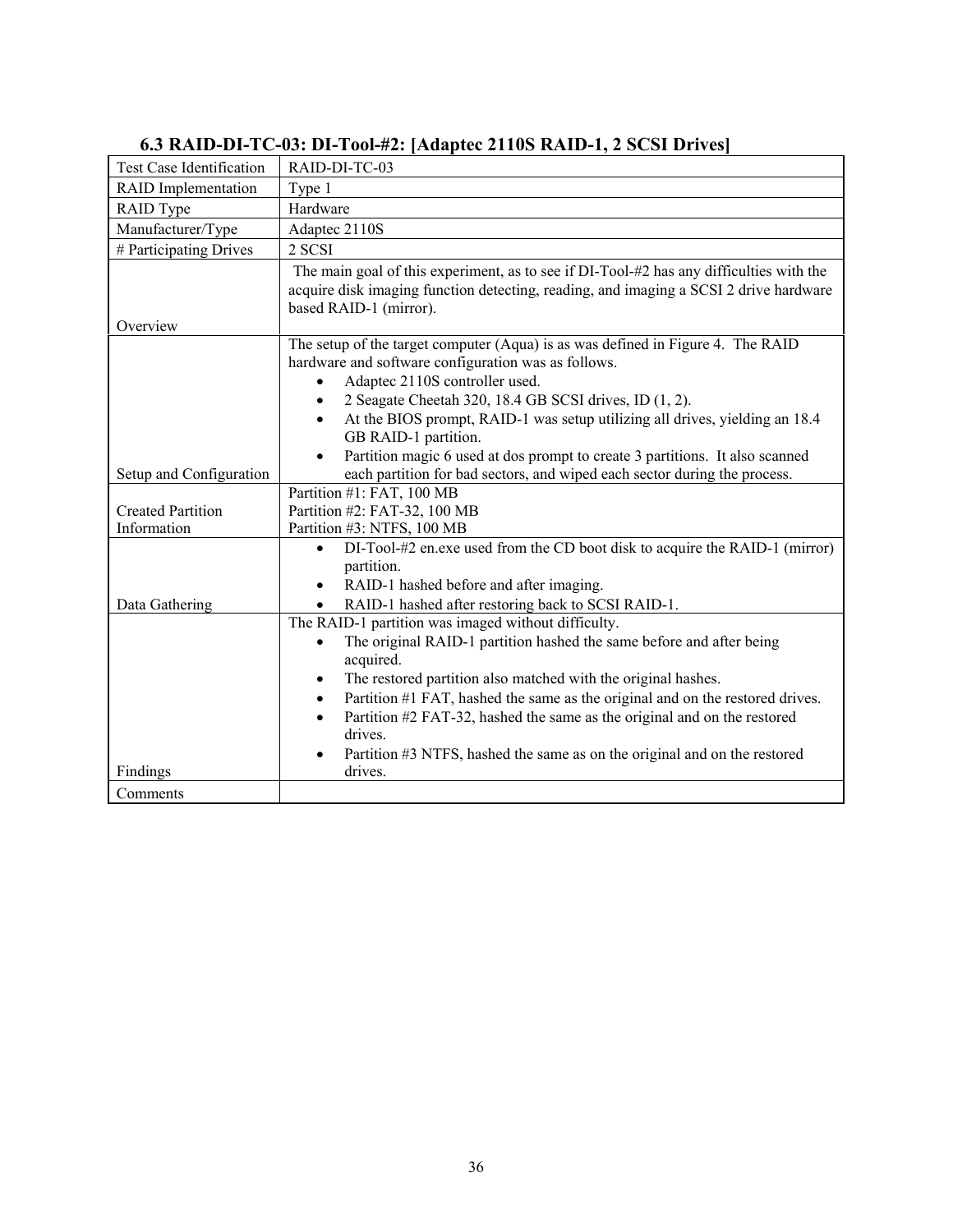| <b>Test Case Identification</b>         | RAID-DI-TC-04                                                                                                                                                                                                                                                                                                                                                  |
|-----------------------------------------|----------------------------------------------------------------------------------------------------------------------------------------------------------------------------------------------------------------------------------------------------------------------------------------------------------------------------------------------------------------|
| <b>RAID</b> Implementation              | Type 5                                                                                                                                                                                                                                                                                                                                                         |
| RAID Type                               | Hardware                                                                                                                                                                                                                                                                                                                                                       |
| Manufacturer/Type                       | Adaptec 2110S                                                                                                                                                                                                                                                                                                                                                  |
| # Participating Drives                  | 4 SCSI                                                                                                                                                                                                                                                                                                                                                         |
| Overview                                | The main goal of this experiment is to see if there is any difficulties with the acquire<br>disk imaging function in DI-Tool-#2 in detecting, reading and acquiring a 4 SCSI drive<br>hardware based RAID-5 (Stripe/Parity) partition.                                                                                                                         |
|                                         | The setup of the target computer (Aqua) is as was defined in Figure 4. The RAID<br>hardware and software configuration was as follows.<br>Adaptec 2100S controller used.<br>4 Seagate Cheetah 320, 18.4 GB SCSI drives, ID (1, 2, 3, 4).<br>At the BIOS prompt, RAID-5 (Stripe/Parity) was setup utilizing all drives,<br>yielding a 55.2 GB RAID-5 partition. |
| Setup and Configuration                 | Partition magic 6 used at dos prompt to create 3 partitions. It also scanned<br>each partition for bad sectors, and wiped each sector during the process.                                                                                                                                                                                                      |
| <b>Created Partition</b><br>Information | Partition #1: FAT, 100 MB<br>Partition #2: FAT-32, 100 MB<br>Partition #3: NTFS, 100 MB                                                                                                                                                                                                                                                                        |
| Data Gathering                          | DI-Tool-#2 en.exe used from the CD Boot disk to acquire the RAID-5 (Stripe/Parity)<br>partition.<br>RAID-5 hashed before, and after acquisition.<br>All partitions hashed before, and after acquisition.<br>$\bullet$<br>RAID-5 partition restored, and hashed.                                                                                                |
|                                         | The RAID-5 (Stripe/Parity) partition was acquired without any difficulties, and the<br>restored image hashed correctly.<br>Partition #1 FAT, hashed the same as the original and on the restored drives.<br>$\bullet$<br>Partition #2 FAT-32, hashed the same as the original and on the restored<br>$\bullet$<br>drives.                                      |
| Findings                                | Partition #3 NTFS, hashed the same as the original and on the restored drives.<br>$\bullet$                                                                                                                                                                                                                                                                    |
| Comments                                |                                                                                                                                                                                                                                                                                                                                                                |

## **6.4 RAID-DI-TC-04: DI-Tool-#2: [Adaptec 2100S RAID-5, 4 SCSI Drives]**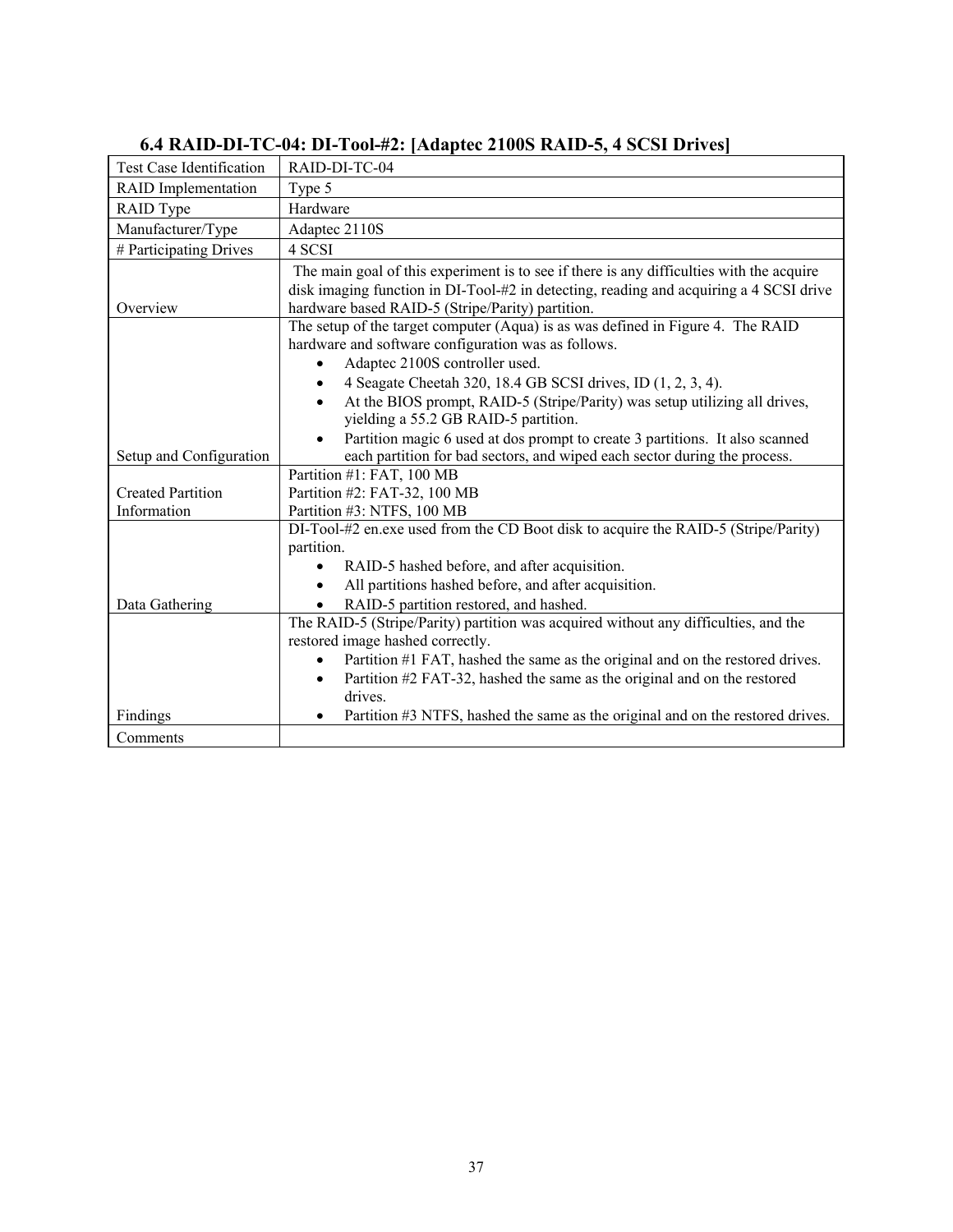| Test Case Identification                | RAID-DI-TC-05                                                                                                                                                                                                                                                                                                                                                                                                                                                                                                          |
|-----------------------------------------|------------------------------------------------------------------------------------------------------------------------------------------------------------------------------------------------------------------------------------------------------------------------------------------------------------------------------------------------------------------------------------------------------------------------------------------------------------------------------------------------------------------------|
| <b>RAID</b> Implementation              | Type 1                                                                                                                                                                                                                                                                                                                                                                                                                                                                                                                 |
| RAID Type                               | Hardware                                                                                                                                                                                                                                                                                                                                                                                                                                                                                                               |
| Manufacturer/Type                       | Promise SX4000                                                                                                                                                                                                                                                                                                                                                                                                                                                                                                         |
| # Participating Drives                  | 2 ATA                                                                                                                                                                                                                                                                                                                                                                                                                                                                                                                  |
| Overview                                | The main goal of this experiment is to see if there are any difficulties with the acquire<br>disk imaging function in DI-Tool-#1 in detecting, reading and acquiring a 2 ATA<br>(EIDE) drive hardware RAID-1 (mirror).                                                                                                                                                                                                                                                                                                 |
| Setup and Configuration                 | The setup of the target computer (Aqua) is as was defined in Figure 4. The RAID<br>hardware and software configuration was as follows.<br>Promise SX4000 controller used.<br>2 Barracuda 7200.7, 40 GB drives (Channel 1, 2).<br>$\bullet$<br>RAID-1 (mirror) was setup utilizing two 40 GB ATA(EIDE) drives.<br>$\bullet$<br>At bios prompt, RAID-1 configured to use both drives, and the maximum<br>$\bullet$<br>mirror size (40 GBs).<br>Partition magic 6 used at dos prompt to create 3 partitions.<br>$\bullet$ |
|                                         | Partition #1: FAT, 100 MB                                                                                                                                                                                                                                                                                                                                                                                                                                                                                              |
| <b>Created Partition</b><br>Information | Partition #2: FAT-32, 100 MB<br>Partition #3: NTFS, 100 MB<br>PM6 was configured to look for bad sectors on each partition, and wiped each sector<br>while doing so.                                                                                                                                                                                                                                                                                                                                                   |
|                                         | DI-Tool-#1 used from CFTT CD boot disk to acquire the RAID-1 mirror<br>$\bullet$                                                                                                                                                                                                                                                                                                                                                                                                                                       |
|                                         | through the hardware controller.                                                                                                                                                                                                                                                                                                                                                                                                                                                                                       |
|                                         | RAID-1 mirror was hashed before and after acquisition.<br>$\bullet$                                                                                                                                                                                                                                                                                                                                                                                                                                                    |
|                                         | RAID-1 mirror was restored to new drive, and hashed.<br>$\bullet$                                                                                                                                                                                                                                                                                                                                                                                                                                                      |
|                                         | Each (2) participating drive was separately mounted and acquired with DI-<br>$\bullet$<br>Tool- $#1$ .                                                                                                                                                                                                                                                                                                                                                                                                                 |
| Data Gathering                          | Each drive hashed before and after acquisition.<br>$\bullet$                                                                                                                                                                                                                                                                                                                                                                                                                                                           |
|                                         | The RAID-1 mirror was acquired completely and accurately through DI-Tool-<br>$\bullet$<br>#1. Hashes matched before and after the acquisition step and the restored<br>image matched in hash value. No errors were encountered during acquisition.<br>Each individual drive hashed the same before and after acquisition. However,<br>$\bullet$<br>they had different hash values between themselves and the RAID-1 mirror<br>hash value.                                                                              |
|                                         | Each partition on the individual drives hashed the same as the constructed<br>$\bullet$                                                                                                                                                                                                                                                                                                                                                                                                                                |
|                                         | RAID-1 mirror partition.<br>#1 FAT, hashed the same on both individual drives, and the RAID-1.<br>$\circ$<br>#2 FAT-32, hashed the same on both individual drives, and the<br>$\circ$<br>RAID-1.<br>#3 NTFS, hashed the same on both individual drives, and the RAID-<br>$\circ$                                                                                                                                                                                                                                       |
| Findings                                | 1.                                                                                                                                                                                                                                                                                                                                                                                                                                                                                                                     |
| Comments                                |                                                                                                                                                                                                                                                                                                                                                                                                                                                                                                                        |

## **6.5 RAID-DI-TC-05: DI-Tool-#1: [Promise SX4000 RAID-1, 2 ATA Drives]**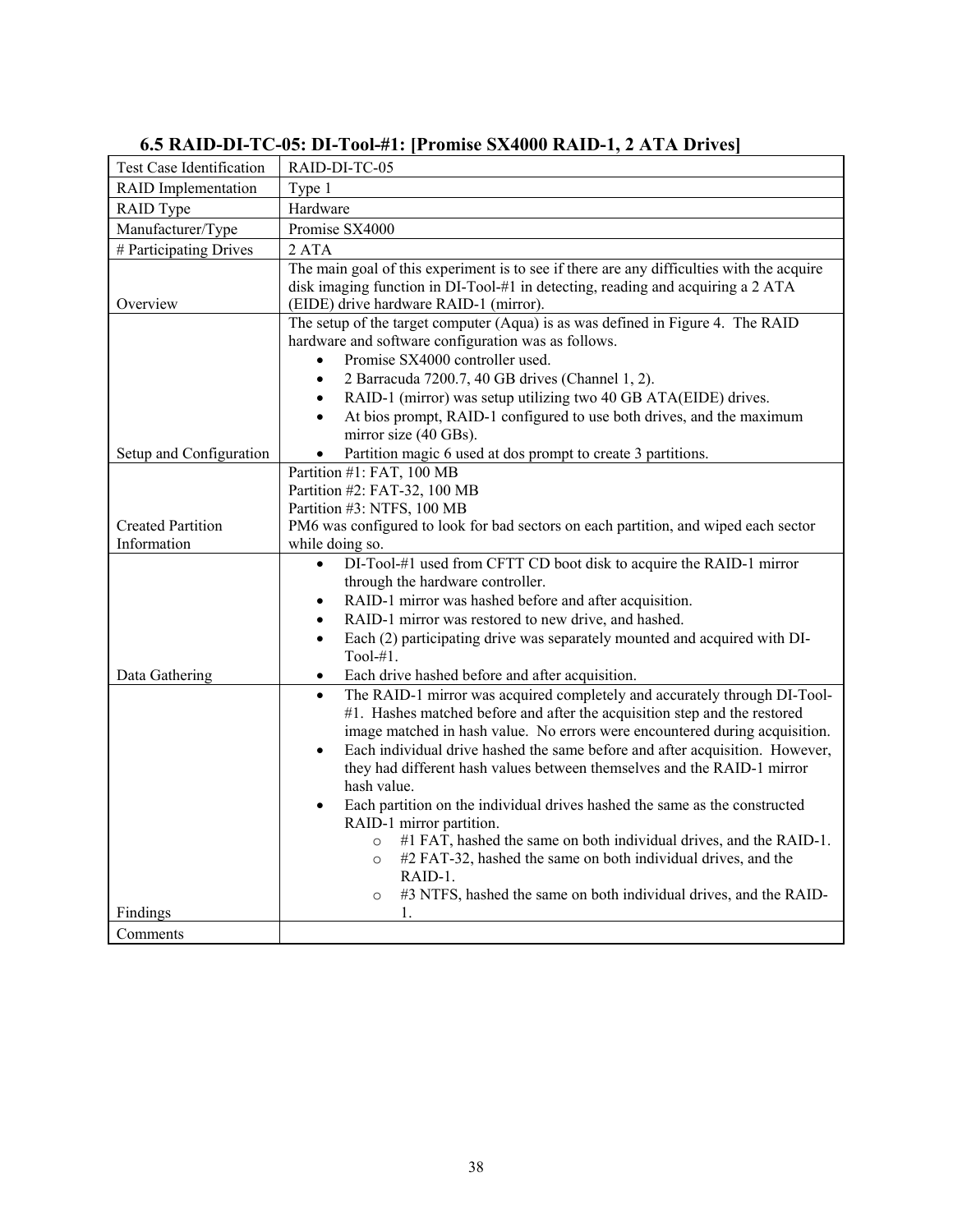| Test Case Identification                | RAID-DI-TC-06                                                                                                                                                                                                                                                                                                                                                                                                                                                                                                                                                                                                                        |
|-----------------------------------------|--------------------------------------------------------------------------------------------------------------------------------------------------------------------------------------------------------------------------------------------------------------------------------------------------------------------------------------------------------------------------------------------------------------------------------------------------------------------------------------------------------------------------------------------------------------------------------------------------------------------------------------|
| <b>RAID</b> Implementation              | Type 5                                                                                                                                                                                                                                                                                                                                                                                                                                                                                                                                                                                                                               |
| RAID Type                               | Hardware                                                                                                                                                                                                                                                                                                                                                                                                                                                                                                                                                                                                                             |
| Manufacturer/Type                       | Promise SX4000                                                                                                                                                                                                                                                                                                                                                                                                                                                                                                                                                                                                                       |
| # Participating Drives                  | 4 ATA                                                                                                                                                                                                                                                                                                                                                                                                                                                                                                                                                                                                                                |
| Overview                                | The main goal of this experiment is to see if there is any difficulties with the acquire<br>disk imaging function in DI-Tool-#1 in detecting, reading and acquiring a 4 ATA<br>(EIDE) drive RAID-5 (Stripe/Parity) partition.                                                                                                                                                                                                                                                                                                                                                                                                        |
|                                         | The setup of the target computer (Aqua) is as was defined in Figure 4. The RAID<br>hardware and software configuration was as follows.<br>Promise SX4000 controller used.<br>4 Barracuda 7200, 40 GB ATA(EIDE) drives (channels 1, 2, 3, 4).<br>$\bullet$<br>At the BIOS prompt, RAID-5 (Stripe/Parity) was setup utilizing all drives,<br>$\bullet$<br>yielding a 120-GB RAID-5 partition.<br>Partition magic 6 used at dos prompt to create 3 partitions. It also scanned<br>$\bullet$<br>each partition for bad sectors, and wiped each sector during the process                                                                 |
| Setup and Configuration                 | Partition #1: FAT, 100 MB                                                                                                                                                                                                                                                                                                                                                                                                                                                                                                                                                                                                            |
| <b>Created Partition</b><br>Information | Partition #2: FAT-32, 100 MB<br>Partition #3: NTFS, 100 MB                                                                                                                                                                                                                                                                                                                                                                                                                                                                                                                                                                           |
| Data Gathering                          | DI-Tool-#1 used from the CFTT CD Boot disk to acquire the RAID-5<br>$\bullet$<br>(Stripe/Parity) partition.<br>RAID-5 hashed before and after acquisition.<br>$\bullet$<br>Each participating drive was acquired separately, hashed before and after<br>$\bullet$<br>being restored.<br>Drives were restored on wiped drives, and re-inserted into the RAID<br>$\bullet$<br>controller, and hashes were recalculated.<br>Each drive was wiped.<br>$\bullet$<br>Each individual image was restored to a different 40-GB drive.<br>$\bullet$<br>Drives re-inserted into RAID array, RAID brought online, and all partitions<br>hashed. |
|                                         | The RAID-5 (Stripe/Parity) partition was acquired without any difficulties, and the<br>restored image hashed correctly. Each drive was also imaged, and was correctly<br>restored and hashed as well.<br>Partition #1 FAT, hashed the same as the original and on the restored drives.<br>$\bullet$<br>Partition #2 FAT-32, hashed the same as the original and on the restored<br>$\bullet$<br>drives.<br>Partition #3 NTFS, hashed the same as on the original and on the restored<br>$\bullet$                                                                                                                                    |
| Findings                                | drives.                                                                                                                                                                                                                                                                                                                                                                                                                                                                                                                                                                                                                              |
| Comments                                | After creating images, each target drive was wiped, and the images were restored onto<br>a different drive (#1 restored to #2, #2 to #3, #3 to #4, and #4 to #1). The drives were<br>inserted back into the RAID-5 in the correct order. The overall RAID-5 partition<br>hashed the same as before, as well as each partition within the RAID-5.                                                                                                                                                                                                                                                                                     |
|                                         |                                                                                                                                                                                                                                                                                                                                                                                                                                                                                                                                                                                                                                      |

## **6.6 RAID-DI-TC-06: DI-Tool-#1: [Promise SX4000 RAID-5, 4 ATA/EIDE Drives]**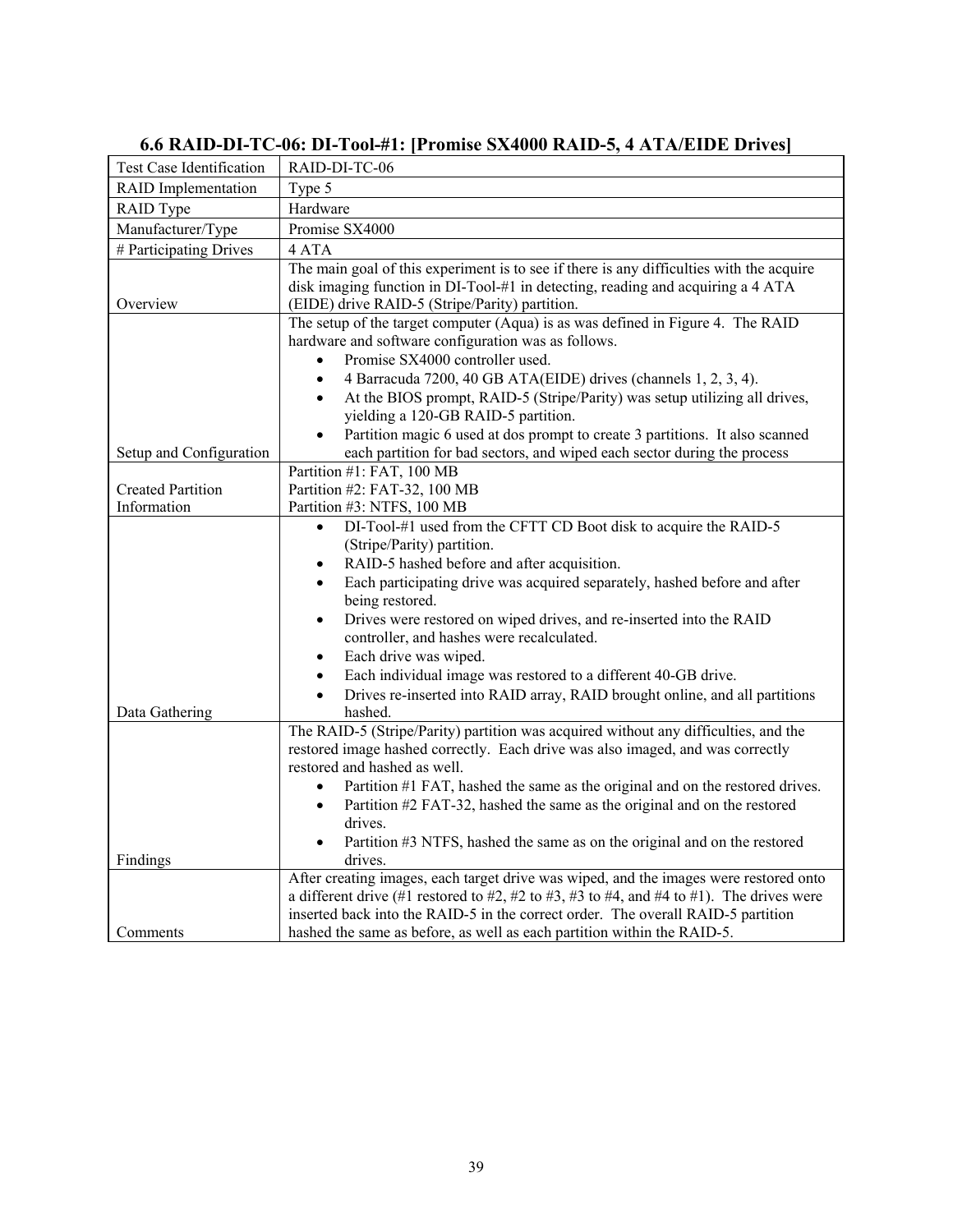| <b>Test Case</b><br>Identification | RAID-DI-TC-07                                                                                                                                        |
|------------------------------------|------------------------------------------------------------------------------------------------------------------------------------------------------|
| <b>RAID</b> Implementation         | Type 1                                                                                                                                               |
| RAID Type                          | Hardware                                                                                                                                             |
| Manufacturer/Type                  | Adaptec 2110S                                                                                                                                        |
| # Participating Drives             | 2 SCSI                                                                                                                                               |
|                                    | The main goal of this experiment is to see if there are any difficulties with the acquire                                                            |
|                                    | disk imaging function in DI-Tool-#1 in detecting, reading and acquiring a 2 SCSI drive                                                               |
| Overview                           | RAID-1 mirror.                                                                                                                                       |
|                                    | The setup of the target computer (Aqua) is as was defined in Figure 4. The RAID                                                                      |
|                                    | hardware and software configuration was as follows.                                                                                                  |
|                                    | Adaptec 2100S controller used.<br>$\bullet$                                                                                                          |
|                                    | 2 Seagate Cheetah 320, 18.4 GB SCSI drives, ID (1, 2).<br>$\bullet$                                                                                  |
|                                    | At the BIOS prompt, RAID-1 mirror was setup utilizing two drives, yielding an<br>$\bullet$                                                           |
| Setup and                          | 18.4 GB RAID-5 partition.                                                                                                                            |
| Configuration                      | Partition magic 6 used at dos prompt to create 3 partitions.                                                                                         |
|                                    | PM6 was configured to look for bad sectors on each partition, and wiped each sector                                                                  |
|                                    | while doing so.<br>Partition #1: FAT, 100 MB                                                                                                         |
| <b>Created Partition</b>           | Partition #2: FAT-32, 100 MB                                                                                                                         |
| Information                        | Partition #3: NTFS, 100 MB                                                                                                                           |
|                                    | DI-Tool-#1 used from CFTT CD boot disk to acquire the RAID-1 mirror<br>$\bullet$                                                                     |
|                                    | through the hardware controller.                                                                                                                     |
|                                    | RAID-1 mirror was hashed before and after acquisition.<br>$\circ$                                                                                    |
|                                    | RAID-1 mirror was restored to new drive, and hashed.<br>$\circ$                                                                                      |
|                                    | Each (2) participating drive was separately mounted and acquired with DI-Tool-                                                                       |
|                                    | #1.                                                                                                                                                  |
| Data Gathering                     | Each drive hashed before and after acquisition.<br>$\circ$                                                                                           |
|                                    | The RAID-1 mirror was accurately and completely acquired through DI-Tool-<br>$\bullet$                                                               |
|                                    | #1. Hashes matched before and after the acquisition step and the restored image                                                                      |
|                                    | matched in hash value. No errors were encountered during acquisition.                                                                                |
|                                    | Each individual drive hashed the same before and after acquisition. However,<br>$\bullet$                                                            |
|                                    | they had different hash values between themselves and the RAID-1 mirror hash                                                                         |
|                                    | value.                                                                                                                                               |
|                                    | Each partition on the individual drives hashed the same as the constructed<br>$\bullet$                                                              |
|                                    | RAID-1 mirror partition.                                                                                                                             |
|                                    | #1 FAT, hashed the same on both individual drives, and the RAID-1.<br>$\circ$<br>#2 FAT-32, hashed the same on both individual drives, and the RAID- |
|                                    | $\circ$<br>1.                                                                                                                                        |
| Findings                           | #3 NTFS, hashed the same on both individual drives, and the RAID-1.<br>$\circ$                                                                       |
| Comments                           |                                                                                                                                                      |

## **6.7 RAID-DI-TC-07: DI-Tool-#1: [Adaptec 2100S RAID-1, 2 SCSI Drives]**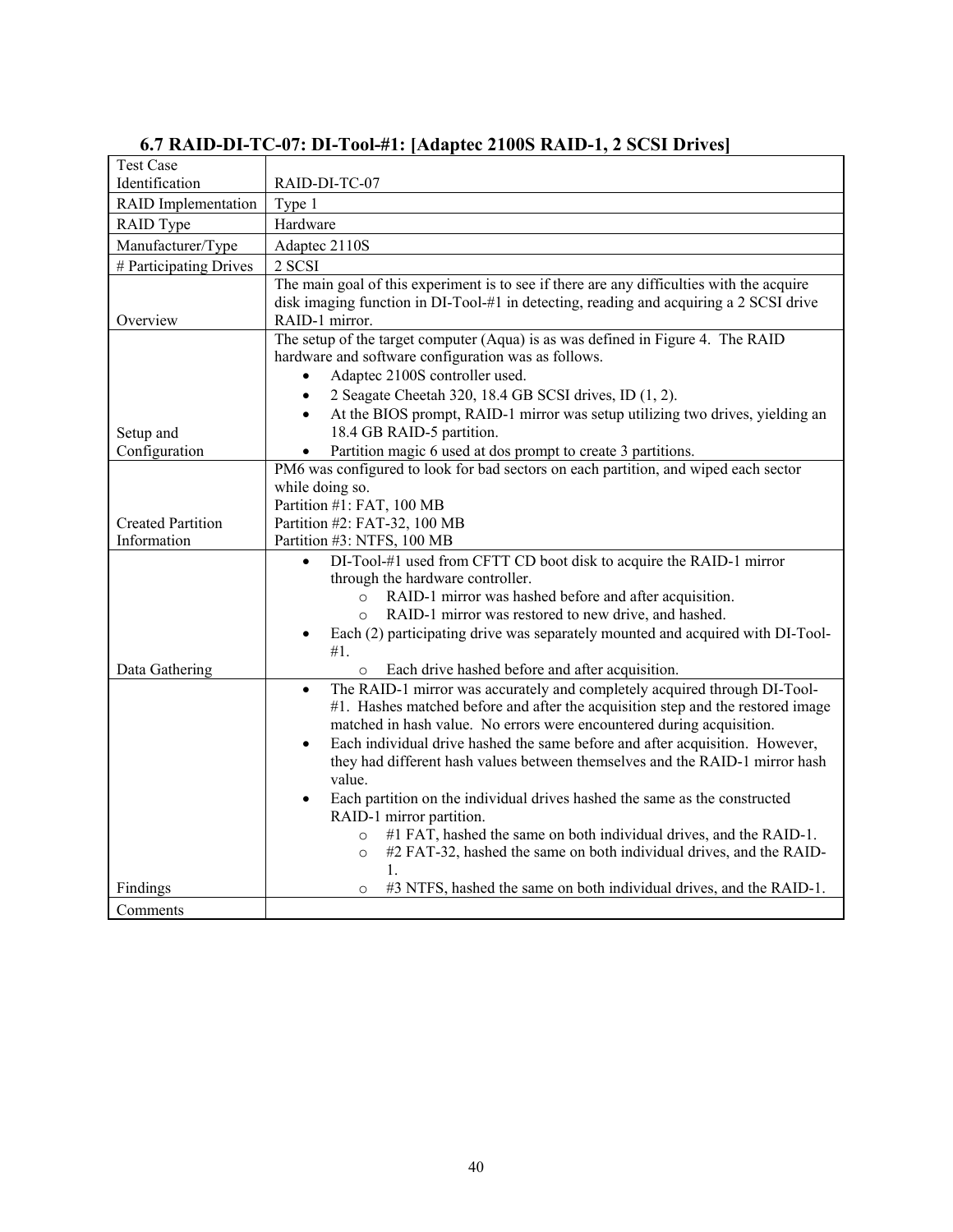| <b>Test Case</b>           |                                                                                               |
|----------------------------|-----------------------------------------------------------------------------------------------|
| Identification             | RAID-DI-TC-08                                                                                 |
| <b>RAID</b> Implementation | Type 5                                                                                        |
| RAID Type                  | Hardware                                                                                      |
| Manufacturer/Type          | Adaptec 2110S                                                                                 |
| # Participating Drives     | 4 SCSI                                                                                        |
|                            | The main goal of this experiment is to see if there is any difficulties with the acquire disk |
|                            | imaging function in DI-Tool-#1 in detecting, reading and acquiring a 4 SCSI drive RAID-       |
| Overview                   | 5 (Stripe/Parity) partition.                                                                  |
|                            | The setup of the target computer (Aqua) is as was defined in Figure 4. The RAID               |
|                            | hardware and software configuration was as follows.                                           |
|                            | Adaptec 2110S controller used.                                                                |
|                            | 4 Seagate Cheetah 320, 18.4 GB SCSI drives, ID (1, 2, 3, 4).<br>$\bullet$                     |
|                            | At the BIOS prompt, RAID-5 (Stripe/Parity) was setup utilizing all drives,                    |
|                            | yielding a 52 GB RAID-5 partition.                                                            |
| Setup and                  | Partition magic 6 used at dos prompt to create 3 partitions. It also scanned each             |
| Configuration              | partition for bad sectors, and wiped each sector during the process.                          |
|                            | Partition #1: FAT, 100 MB                                                                     |
| <b>Created Partition</b>   | Partition #2: FAT-32, 100 MB                                                                  |
| Information                | Partition #3: NTFS, 100 MB                                                                    |
|                            | DI-Tool-#1 used from CFTT CD Boot disk to acquire the RAID-5                                  |
|                            | (Stripe/Parity) partition.                                                                    |
|                            | RAID-5 hashed before and after acquisition.<br>$\circ$                                        |
|                            | All individual partitions $(\#1, \#2)$ hashed before, and after acquisition.<br>$\circ$       |
|                            | The original RAID-5 erased, all drives in the array moved $+1$ in order,<br>$\circ$           |
|                            | the image restored onto the new RAID-5 array. The RAID-5 partition                            |
| Data Gathering             | hashed correctly after restoration.                                                           |
|                            | The RAID-5 (Stripe/Parity) partition was acquired without any difficulties, and the           |
|                            | restored image hashed correctly.                                                              |
|                            | Partition #1 FAT, hashed the same as the original and on the restored drives.<br>$\bullet$    |
|                            | Partition #2 FAT-32, hashed the same as the original and on the restored drives.<br>$\bullet$ |
| Findings                   | Partition #3 NTFS, hashed the same on the original and on the restored drive.<br>٠            |
| Comments                   |                                                                                               |

## **6.8 RAID-DI-TC-08: DI-Tool-#1: [Adaptec 2110S RAID-5, 4 SCSI Drives]**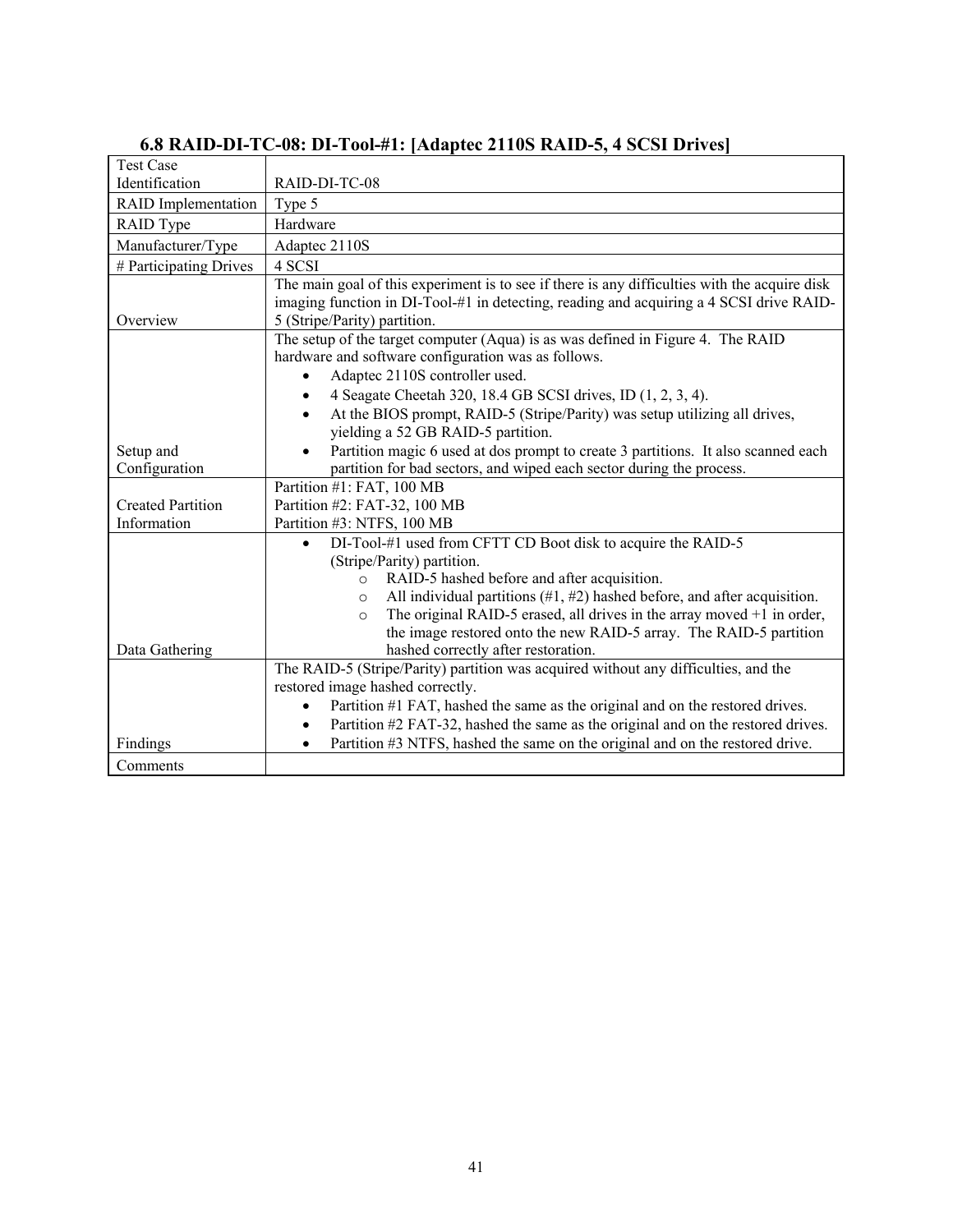| Test Case Identification   | RAID-DI-TC-09                                                                           |
|----------------------------|-----------------------------------------------------------------------------------------|
| <b>RAID</b> Implementation | Type 1                                                                                  |
| RAID Type                  | Hardware                                                                                |
| Manufacturer/Type          | Promise SX4000                                                                          |
| # Participating Drives     | 2 ATA                                                                                   |
|                            | The main goal of this experiment is to see if the DI-Tool-#3 can read, and image a 2    |
| Overview                   | ATA (EIDE) drive hardware RAID-1 (mirror).                                              |
|                            | The setup of the target computer (Aqua) is as was defined in Figure 4. The RAID         |
|                            | hardware and software configuration was as follows.                                     |
|                            | Promise SX4000 controller used.<br>$\bullet$                                            |
|                            | 2 Barracuda 7200.7, 40 GB drives (Channel 1, 2).<br>$\bullet$                           |
|                            | RAID-1 (mirror) was setup utilizing two 40 GB ATA(EIDE) drives.<br>$\bullet$            |
|                            | At bios prompt, RAID-1 configured to use both drives, and the maximum<br>$\bullet$      |
|                            | mirror size (40 GBs).                                                                   |
| Setup and Configuration    | Partition magic 6 used at dos prompt to create 3 partitions.<br>$\bullet$               |
|                            | Partition #1: FAT, 100 MB                                                               |
|                            | Partition #2: FAT-32, 100 MB                                                            |
|                            | Partition #3: NTFS, 100 MB                                                              |
| <b>Created Partition</b>   | PM6 was configured to look for bad sectors on each partition and then wipe the sector   |
| Information                | with null values.                                                                       |
|                            | DI-Tool-#3 was used to image the RAID-1 mirror through the hardware<br>$\bullet$        |
|                            | controller.                                                                             |
|                            | o RAID-1 mirror was hashed before and after acquisition.                                |
|                            | RAID-1 mirror was restored to new drive, and hashed.<br>$\circ$                         |
|                            | Each (2) participating drive was separately mounted and imaged with DI-<br>$\bullet$    |
| Data Gathering             | Tool-#3, and each drive was hashed before and after imaging.                            |
|                            | The RAID-1 mirror was imaged completely and accurately by using DI-Tool-<br>$\bullet$   |
|                            | #3. Hashes matched during and after the imaging step and the restored image             |
|                            | matched in hash value. No errors were encountered during imaging.                       |
|                            | Each individual drive hashed the same before and after imaging. However,<br>$\bullet$   |
|                            | they had different hash values between themselves and the RAID-1 mirror                 |
|                            | hash value.                                                                             |
|                            | Each partition on the individual drives hashed the same as the constructed<br>$\bullet$ |
|                            | RAID-1 mirror partition.                                                                |
|                            | #1 FAT, hashed the same on both individual drives, and the RAID-1.<br>$\circ$           |
|                            | #2 FAT-32, hashed the same on both individual drives, and the<br>$\circ$                |
|                            | RAID-1.                                                                                 |
|                            | #3 NTFS, hashed the same on both individual drives, and the RAID-<br>$\circ$            |
| Findings                   | 1.                                                                                      |
| Comments                   |                                                                                         |

## **6.9 RAID-DI-TC-09: DI-Tool-#3 Imaging: [Promise SX4000 RAID-1, 2 ATA Drives]**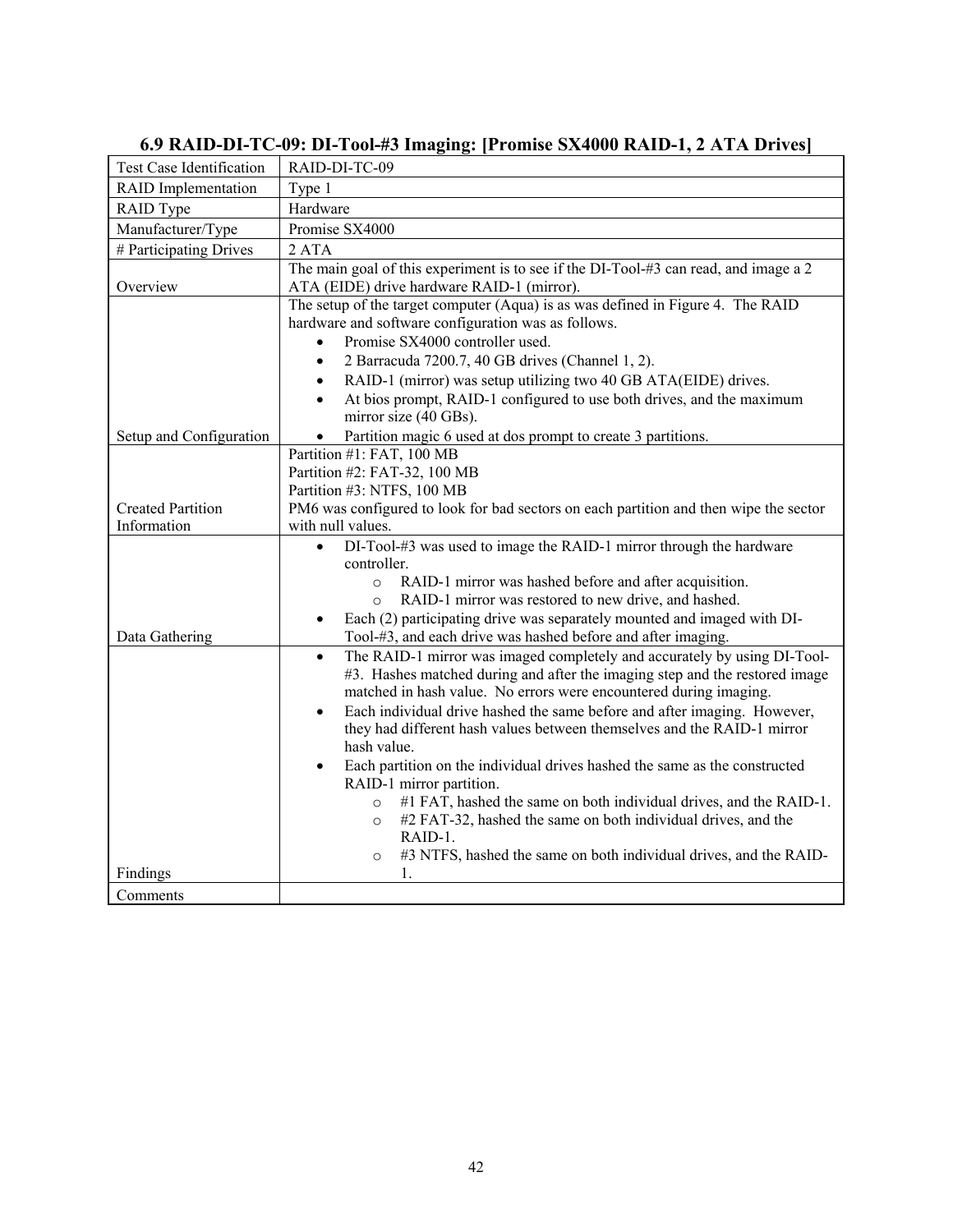#### **6.10 RAID-DI-TC-10: DI-Tool-#3 Imaging:[Promise SX4000 RAID-5, 4 ATA Drives]**

| DIIVUS                     |                                                                                                                                                                        |
|----------------------------|------------------------------------------------------------------------------------------------------------------------------------------------------------------------|
| Test Case Identification   | RAID-DI-TC-10                                                                                                                                                          |
| <b>RAID</b> Implementation | Type 5                                                                                                                                                                 |
| RAID Type                  | Hardware                                                                                                                                                               |
| Manufacturer/Type          | Promise SX4000                                                                                                                                                         |
| # Participating Drives     | 4 ATA                                                                                                                                                                  |
|                            | The main goal of this experiment is to see if DI-Tool-#3 has any difficulties reading                                                                                  |
| Overview                   | and imaging a 4 ATA (EIDE) drive hardware based RAID-5 (Stripe/Parity).                                                                                                |
|                            | The setup of the target computer (Aqua) is as was defined in Figure 4. The RAID                                                                                        |
|                            | hardware and software configuration was as follows.                                                                                                                    |
|                            | Promise SX4000 controller used.                                                                                                                                        |
|                            | 4 Barracuda 7200, 40 GB ATA(EIDE) drives (channels 1, 2, 3, 4).<br>$\bullet$                                                                                           |
|                            | At the BIOS prompt, RAID-5 (Stripe/Parity) was setup utilizing all drives,<br>$\bullet$                                                                                |
|                            | yielding a 120-GB RAID-5 partition.                                                                                                                                    |
| Setup and Configuration    | Partition magic 6 used at dos prompt to create 3 partitions. It also scanned<br>$\bullet$<br>each partition for bad sectors, and wiped each sector during the process. |
|                            | Partition #1: FAT, 100 MB                                                                                                                                              |
| <b>Created Partition</b>   | Partition #2: FAT-32, 100 MB                                                                                                                                           |
| Information                | Partition #3: NTFS, 100 MB                                                                                                                                             |
|                            | DI-Tool-#3 was used to image the array, and was hashed before and after the<br>$\bullet$                                                                               |
|                            | imaging.                                                                                                                                                               |
|                            | Each participating drive was imaged separately, hashed before and after being<br>$\bullet$                                                                             |
|                            | restored.                                                                                                                                                              |
|                            | Drives were restored on wiped drives, and re-inserted to RAID, and hashes<br>$\bullet$                                                                                 |
|                            | were recalculated.                                                                                                                                                     |
|                            | Each drive was wiped.<br>$\circ$                                                                                                                                       |
|                            | Each individual image was restored to a different 40-GB drive.<br>$\circ$                                                                                              |
|                            | Drives re-inserted into RAID array, and RAID brought online,<br>$\circ$                                                                                                |
| Data Gathering             | rehashed.                                                                                                                                                              |
|                            | The RAID-5 (Stripe/Parity) partition was imaged through DI-Tool-#3 without any                                                                                         |
|                            | problems, and the restored imaged hashed correctly. Additionally, each individual<br>drive was also imaged and restored correctly as well.                             |
|                            | Partition #1 FAT, hashed the same as the original and on the restored drives.<br>$\bullet$                                                                             |
|                            | Partition #2 FAT-32, hashed the same as the original and on the restored<br>$\bullet$                                                                                  |
|                            | drives.                                                                                                                                                                |
|                            | Partition #3 NTFS, hashed the same as on the original and on the restored                                                                                              |
| Findings                   | drives.                                                                                                                                                                |
|                            | After creating images, each target drive was wiped, and the images were restored onto                                                                                  |
|                            | a different drive (#1 restored to #2, #2 to #3, #3 to #4, and #4 to #1). The drives were                                                                               |
|                            | inserted back into the RAID-5 in the appropriate order. The overall RAID-5 partition                                                                                   |
| Comments                   | hashed the same as before, as well as each partition within the RAID-5.                                                                                                |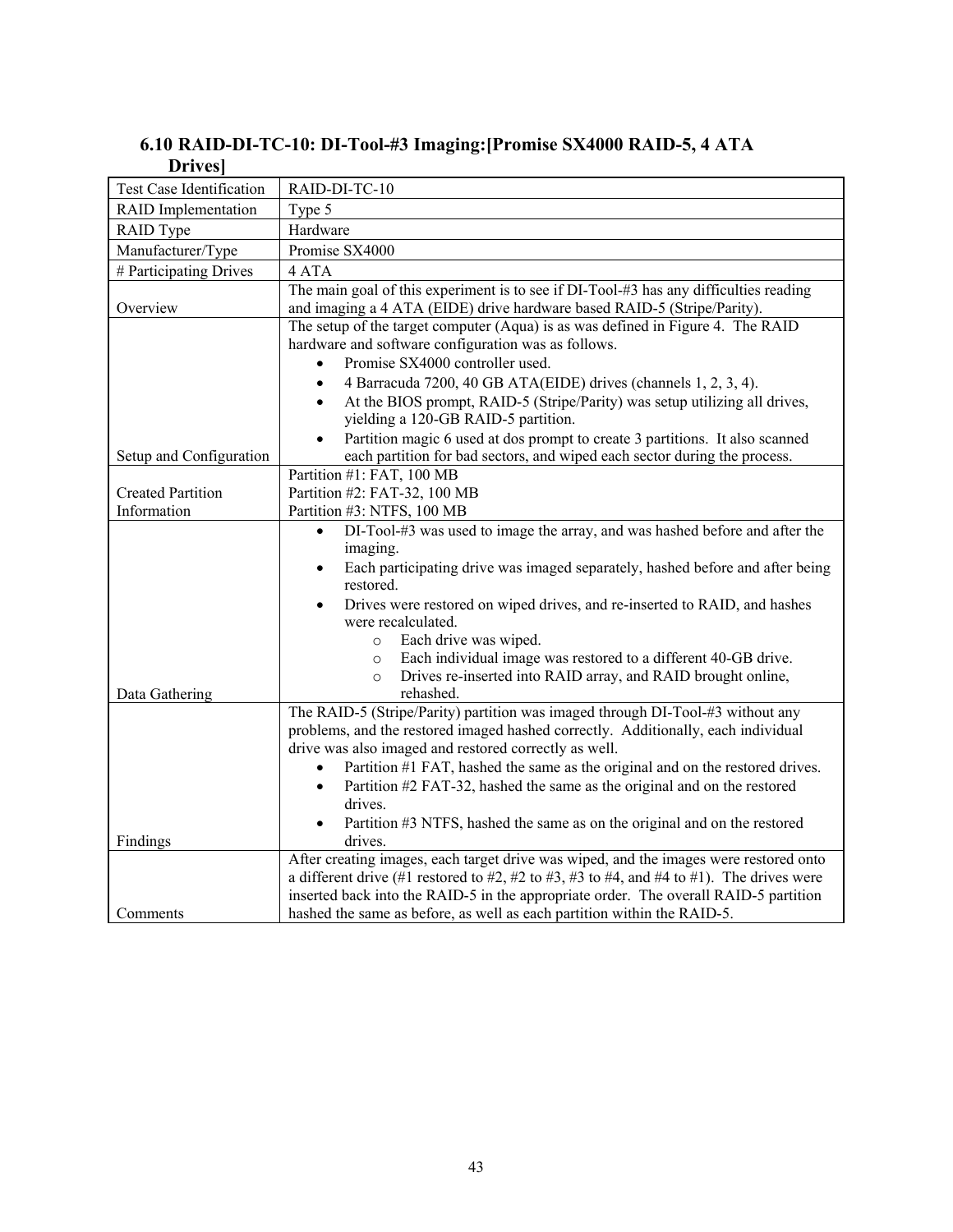| <b>Test Case Identification</b> | RAID-DI-TC-11                                                                              |
|---------------------------------|--------------------------------------------------------------------------------------------|
| <b>RAID</b> Implementation      | Type 1                                                                                     |
| RAID Type                       | Hardware                                                                                   |
| Manufacturer/Type               | Adaptec 2110S                                                                              |
| # Participating Drives          | 2 SCSI                                                                                     |
|                                 | The main goal of this experiment is to see if DI-Tool-#3 can read and image a SCSI 2       |
| Overview                        | drive hardware based RAID-1 (mirror).                                                      |
|                                 | The setup of the target computer (Aqua) is as was defined in Figure 4. The RAID            |
|                                 | hardware and software configuration was as follows.                                        |
|                                 | Adaptec 2110S controller used.                                                             |
|                                 | 2 Seagate Cheetah 320, 18.4 GB SCSI drives, ID (1, 2).                                     |
|                                 | At the BIOS prompt, RAID-1 was setup utilizing all drives, yielding an 18.4<br>$\bullet$   |
|                                 | GB RAID-1 partition.                                                                       |
|                                 | Partition magic 6 used at dos prompt to create 3 partitions. It also scanned               |
| Setup and Configuration         | each partition for bad sectors, and wiped each sector during the process.                  |
|                                 | Partition #1: FAT, 100 MB                                                                  |
| <b>Created Partition</b>        | Partition #2: FAT-32, 100 MB                                                               |
| Information                     | Partition #3: NTFS, 100 MB                                                                 |
|                                 | DI-Tool-#3 was used to image the RAID-1 (mirror) partition.<br>$\bullet$                   |
|                                 | RAID-1 hashed before and after imaging.<br>$\bullet$                                       |
| Data Gathering                  | RAID-1 hashed after restoring back to SCSI RAID-1                                          |
|                                 | The RAID-1 partition was imaged without difficulty.                                        |
|                                 | The original RAID-1 partition hashed the same before and after being imaged.<br>$\bullet$  |
|                                 | The restored partition also matched with the original hashes.<br>$\bullet$                 |
|                                 | Partition #1 FAT, hashed the same as the original and on the restored drives.<br>$\bullet$ |
|                                 | Partition #2 FAT-32, hashed the same as the original and on the restored<br>$\bullet$      |
|                                 | drives.                                                                                    |
|                                 | Partition #3 NTFS, hashed the same as on the original and on the restored<br>$\bullet$     |
| Findings                        | drives.                                                                                    |
| Comments                        |                                                                                            |

## **6.11 RAID-DI-TC-11: DI-Tool-#3 Imaging: [Adaptec 2110S RAID-1, 2 SCSI Drives]**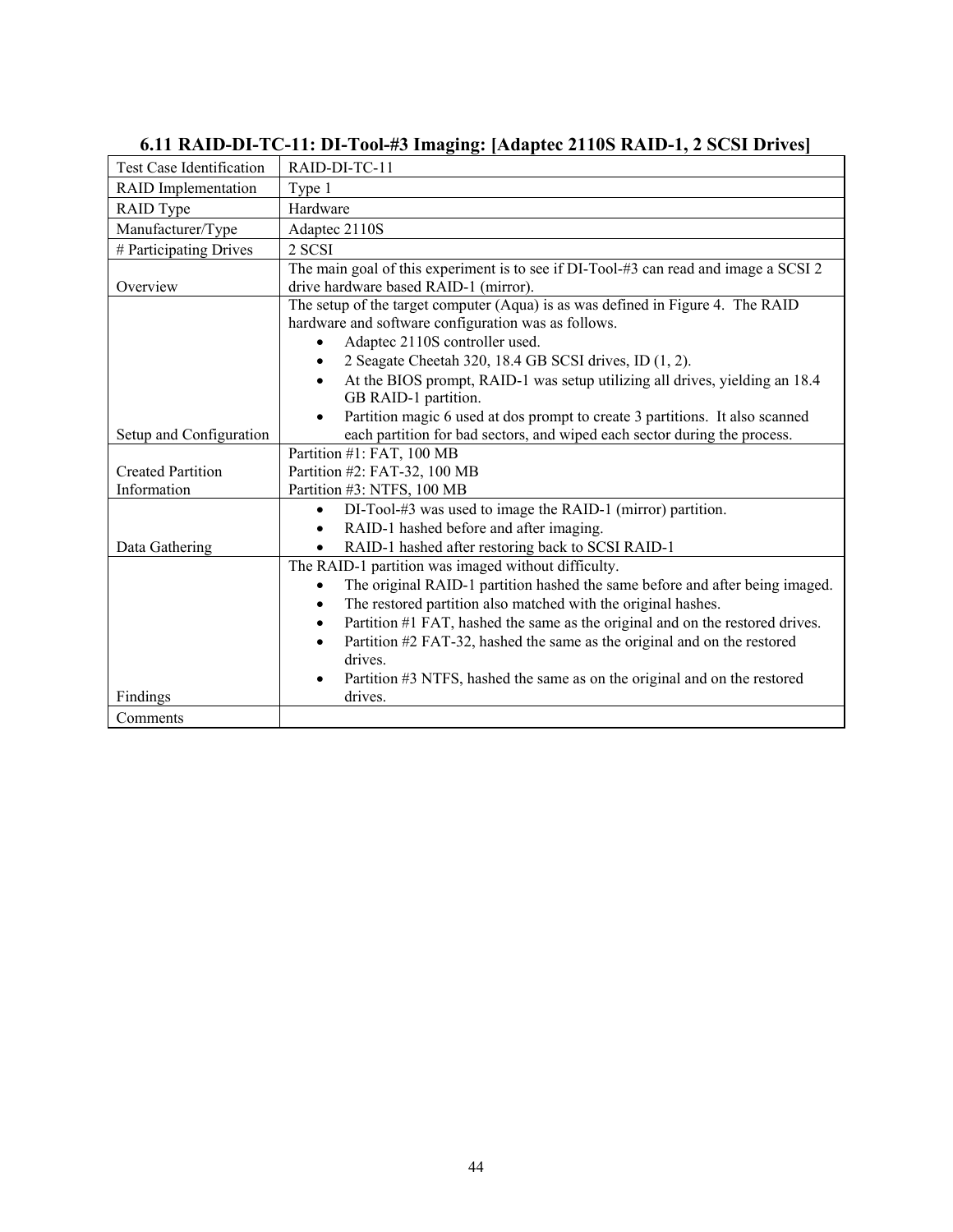| <b>Test Case Identification</b> | RAID-DI-TC-12                                                                                                                                                                 |
|---------------------------------|-------------------------------------------------------------------------------------------------------------------------------------------------------------------------------|
| <b>RAID</b> Implementation      | Type 5                                                                                                                                                                        |
| RAID Type                       | Hardware                                                                                                                                                                      |
| Manufacturer/Type               | Adaptec 2110S                                                                                                                                                                 |
| # Participating Drives          | 4 SCSI                                                                                                                                                                        |
| Overview                        | The main goal of this experiment is to see if there are any difficulties in DI-Tool-#3<br>reading and imaging a 4 drive SCSI hardware based RAID-5 (stripe/parity) partition. |
|                                 | The setup of the target computer (Aqua) is as was defined in Figure 4. The RAID<br>hardware and software configuration was as follows.<br>Adaptec 2100S controller used.      |
|                                 | 4 Seagate Cheetah 320, 18.4 GB SCSI drives, ID (1, 2, 3, 4).                                                                                                                  |
|                                 | At the BIOS prompt, RAID-5 (Stripe/Parity) was setup utilizing all drives,                                                                                                    |
|                                 | yielding a 55.2 GB RAID-5 partition.                                                                                                                                          |
|                                 | Partition magic 6 used at dos prompt to create 3 partitions. It also scanned                                                                                                  |
| Setup and Configuration         | each partition for bad sectors, and wiped each sector during the process                                                                                                      |
|                                 | Partition #1: FAT, 100 MB                                                                                                                                                     |
| <b>Created Partition</b>        | Partition #2: FAT-32, 100 MB                                                                                                                                                  |
| Information                     | Partition #3: NTFS, 100 MB                                                                                                                                                    |
|                                 | DI-Tool-#3 was used to image the RAID-5 (stripe/parity) partition                                                                                                             |
|                                 | RAID-5 hashed before, and after acquisition.                                                                                                                                  |
|                                 | All partitions hashed before, and after acquisition.                                                                                                                          |
| Data Gathering                  | RAID-5 partition restored, and hashed.                                                                                                                                        |
|                                 | The RAID-5 (Stripe/Parity) partition was imaged without any difficulties, and the<br>restored image hashed correctly.                                                         |
|                                 | Partition #1 FAT, hashed the same as the original and on the restored drives.                                                                                                 |
|                                 | Partition #2 FAT-32, hashed the same as the original and on the restored<br>$\bullet$<br>drives.                                                                              |
| Findings                        | Partition #3 NTFS, hashed the same as the original and on the restored drives.                                                                                                |
| Comments                        |                                                                                                                                                                               |

## **6.12 RAID-DI-TC-12: DI-Tool-#3 Imaging: [Adaptec 2100S RAID-5, 4 SCSI Drives]**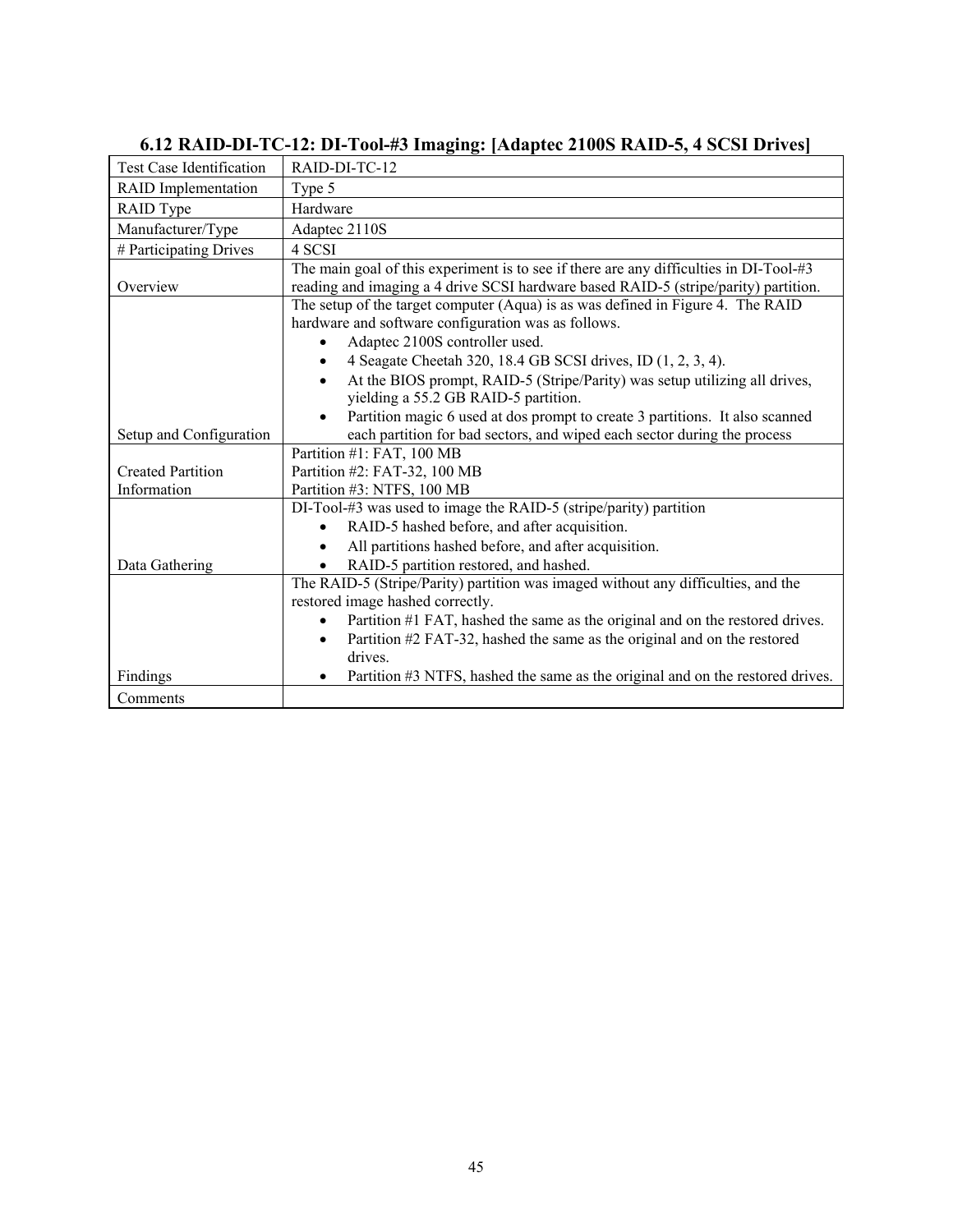#### **7.0 Appendix C: RAID/Disk Imaging Tests (Special Cases)**

| Test Case Identification   | RAID-DI-SC-01                                                                                                                                                                                                                                                                                                           |
|----------------------------|-------------------------------------------------------------------------------------------------------------------------------------------------------------------------------------------------------------------------------------------------------------------------------------------------------------------------|
| <b>RAID</b> Implementation | Type 1                                                                                                                                                                                                                                                                                                                  |
| RAID Type                  | Hardware                                                                                                                                                                                                                                                                                                                |
| Manufacturer/Type          | Promise SX4000                                                                                                                                                                                                                                                                                                          |
| # Participating Drives     | 2 ATA                                                                                                                                                                                                                                                                                                                   |
| Overview                   | There appeared to be a difference between the size of the constructed RAID-1 mirror<br>image, and the actual size on each drive in the array, even when each drive was<br>identical and the RAID-1 array was maximized. In this experiment, each drive is<br>examined for its size relative to the RAID-1 mirror array. |
|                            | The setup of the target computer (Aqua) is as was defined in Figure 4. The RAID<br>hardware and software configuration was as follows.<br>Promise SX4000 controller used.<br>2 Barracuda 7200.7, 40 GB drives (Channels 1, 2).<br>$\bullet$<br>RAID-1 (mirror) was setup utilizing both 40 GB drives.<br>$\bullet$      |
|                            | At bios prompt, RAID-1 configured to use both drives, and the maximum<br>$\bullet$<br>mirror size (40 GBs).                                                                                                                                                                                                             |
| Setup and Configuration    | Partition magic 6 used at dos prompt to create 3 partitions.<br>PM6 was configured to look for bad sectors on each partition, and wiped each sector                                                                                                                                                                     |
| <b>Created Partition</b>   | while doing so.<br>Partition #1: FAT, 100 MB<br>Partition #2: FAT-32, 100 MB                                                                                                                                                                                                                                            |
| Information                | Partition #3: NTFS, 100 MB                                                                                                                                                                                                                                                                                              |
| Data Gathering             | The RAID-1 mirror sector size was recorded.<br>$\bullet$<br>Each individual drive in the array had its size recorded.                                                                                                                                                                                                   |
| Findings                   | Due to the overhead of the RAID-1 mirror, it is smaller than either of the participating<br>drives. Additionally, if one of the participating drives is smaller than the other, this is<br>the limiting factor for the mirror, and the RAID-1 size is correlated to the smallest disk<br>size.                          |
| Comments                   |                                                                                                                                                                                                                                                                                                                         |

#### **7.1 RAID-DI-SC-01: Size Differences between RAID-1 Volume and Individual ATA/EIDE Drives**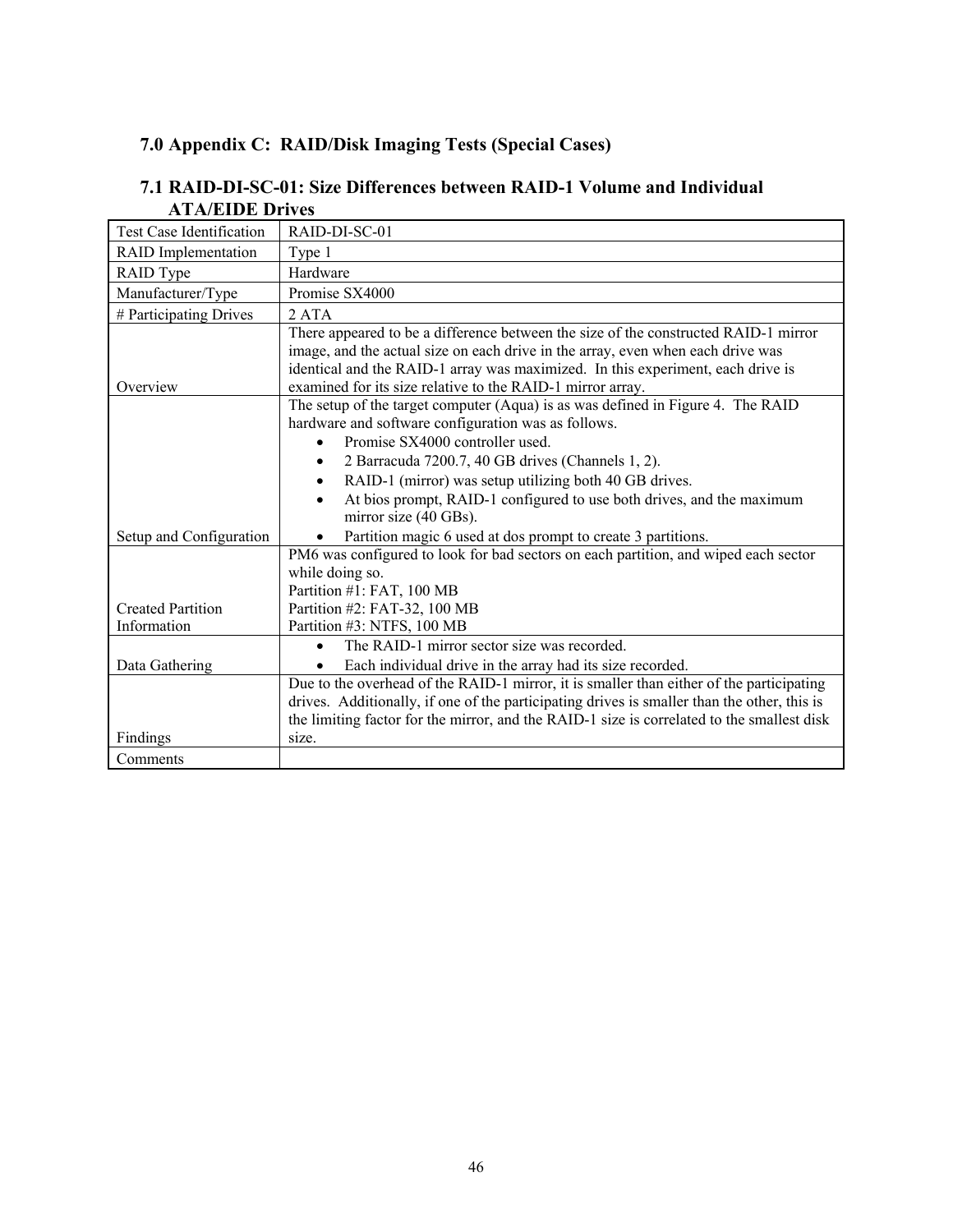| ліленде рікв                            |                                                                                                                                                                                                                                                                                                                                                                                                                                                                                                                                                                                                                                                                                                                                                                                                                                                                                                                                                                                                                                                                                                                                                                                                                                                                                                                                                                                                                                                                                                                                  |
|-----------------------------------------|----------------------------------------------------------------------------------------------------------------------------------------------------------------------------------------------------------------------------------------------------------------------------------------------------------------------------------------------------------------------------------------------------------------------------------------------------------------------------------------------------------------------------------------------------------------------------------------------------------------------------------------------------------------------------------------------------------------------------------------------------------------------------------------------------------------------------------------------------------------------------------------------------------------------------------------------------------------------------------------------------------------------------------------------------------------------------------------------------------------------------------------------------------------------------------------------------------------------------------------------------------------------------------------------------------------------------------------------------------------------------------------------------------------------------------------------------------------------------------------------------------------------------------|
| <b>Test Case Identification</b>         | RAID-DI-SC-02                                                                                                                                                                                                                                                                                                                                                                                                                                                                                                                                                                                                                                                                                                                                                                                                                                                                                                                                                                                                                                                                                                                                                                                                                                                                                                                                                                                                                                                                                                                    |
| <b>RAID</b> Implementation              | Type 1                                                                                                                                                                                                                                                                                                                                                                                                                                                                                                                                                                                                                                                                                                                                                                                                                                                                                                                                                                                                                                                                                                                                                                                                                                                                                                                                                                                                                                                                                                                           |
| <b>RAID</b> Type                        | Hardware                                                                                                                                                                                                                                                                                                                                                                                                                                                                                                                                                                                                                                                                                                                                                                                                                                                                                                                                                                                                                                                                                                                                                                                                                                                                                                                                                                                                                                                                                                                         |
| Manufacturer/Type                       | Promise SX4000                                                                                                                                                                                                                                                                                                                                                                                                                                                                                                                                                                                                                                                                                                                                                                                                                                                                                                                                                                                                                                                                                                                                                                                                                                                                                                                                                                                                                                                                                                                   |
| # Participating Drives                  | 2 ATA                                                                                                                                                                                                                                                                                                                                                                                                                                                                                                                                                                                                                                                                                                                                                                                                                                                                                                                                                                                                                                                                                                                                                                                                                                                                                                                                                                                                                                                                                                                            |
| Overview                                | In earlier experiments, the individual drives used in a RAID-1 mirror hashed to different values.<br>This experiment is looking directly at this, seeing if it's a result of residual information, or<br>unique RAID information written the drives when the array is built or utilized. Note, this is only<br>looking at the whole drive hash and not the partitions on each drive.                                                                                                                                                                                                                                                                                                                                                                                                                                                                                                                                                                                                                                                                                                                                                                                                                                                                                                                                                                                                                                                                                                                                             |
|                                         | The setup of the target computer (Aqua) is as was defined in Figure 4. The RAID hardware and<br>software configuration was as follows.<br>Promise SX4000 controller used.<br>$\bullet$<br>2 Barracuda 7200.7, 40 GB ATA(EIDE) drives (Channels 1, 2).<br>$\bullet$<br>RAID-1 (mirror) was setup utilizing both 40 GB drives.<br>$\bullet$<br>At bios prompt, RAID-1 configured to use both drives, and the maximum mirror size<br>$(40$ GBs).                                                                                                                                                                                                                                                                                                                                                                                                                                                                                                                                                                                                                                                                                                                                                                                                                                                                                                                                                                                                                                                                                    |
| Setup and Configuration                 | Partition magic 6 used at dos prompt to create 3 partitions.                                                                                                                                                                                                                                                                                                                                                                                                                                                                                                                                                                                                                                                                                                                                                                                                                                                                                                                                                                                                                                                                                                                                                                                                                                                                                                                                                                                                                                                                     |
| <b>Created Partition</b><br>Information | PM6 was configured to look for bad sectors on each partition, and wiped each sector while<br>doing so.<br>Partition #1: FAT, 100 MB<br>Partition #2: FAT-32, 100 MB<br>Partition #3: NTFS, 100 MB                                                                                                                                                                                                                                                                                                                                                                                                                                                                                                                                                                                                                                                                                                                                                                                                                                                                                                                                                                                                                                                                                                                                                                                                                                                                                                                                |
|                                         | The RAID-1 mirror was imaged using the DI-Tool-#2 Boot CD.<br>$\bullet$                                                                                                                                                                                                                                                                                                                                                                                                                                                                                                                                                                                                                                                                                                                                                                                                                                                                                                                                                                                                                                                                                                                                                                                                                                                                                                                                                                                                                                                          |
| Data Gathering                          | Each drive was imaged using the DI-Tool-#2 Boot CD.<br>$\bullet$<br>Hashes were taken before and after imaging of the RAID-1, as well as both<br>$\bullet$<br>participating drives.<br>A separate disk wipe program (from our testing software) wrote FF to all sectors to<br>$\bullet$<br>both participating drives.                                                                                                                                                                                                                                                                                                                                                                                                                                                                                                                                                                                                                                                                                                                                                                                                                                                                                                                                                                                                                                                                                                                                                                                                            |
| Findings                                | Hardware RAID-1 mirrors when forensically examined may have hash value<br>$\bullet$<br>discrepancies. Although the partitions within each RAID-1 will hash the same, the<br>overall drive hashes do not match. The reason for this depends on mainly three factors.<br>As with earlier experiments, there is a size difference between the constructed RAID-1<br>$\bullet$<br>mirror, and each participating drive. Since hashing is a bit-bit process, size differences,<br>even with null values, will change the resulting hash values.<br>The RAID controller places information on each participating drive to track drive<br>$\bullet$<br>number and status. Even if each drive were the same size, and bit-bit identical, there is<br>unique RAID information that would cause the hashes to differ.<br>Forensic hashing of a disk is bit-bit, if the original drives were not wiped before use,<br>the residual information in each drive would cause the hashing to differ. The RAID is<br>similar to most file systems in that it is conservative, and only keeps written<br>information accurate and is not concerned about residual information on the drives.<br>Previous information that was present on the individual drives is not removed, and is<br>only overwritten. When the drives are hashed individually, this residual information<br>affects the hashing process, and produces differing hash values for each drive when<br>compared to each other and to the constructed RAID-1 mirror <sup>8</sup> . |
| Comments                                |                                                                                                                                                                                                                                                                                                                                                                                                                                                                                                                                                                                                                                                                                                                                                                                                                                                                                                                                                                                                                                                                                                                                                                                                                                                                                                                                                                                                                                                                                                                                  |
|                                         |                                                                                                                                                                                                                                                                                                                                                                                                                                                                                                                                                                                                                                                                                                                                                                                                                                                                                                                                                                                                                                                                                                                                                                                                                                                                                                                                                                                                                                                                                                                                  |

#### **7.2 RAID-DI-SC-02: Hash differences between RAID-1 Volume and Individual ATA/EIDE Drives**

<sup>&</sup>lt;sup>8</sup> For Adaptec controllers, if the hardware RAID controller is allowed to fully construct the RAID, it appears to wipe the partition as it constructs it.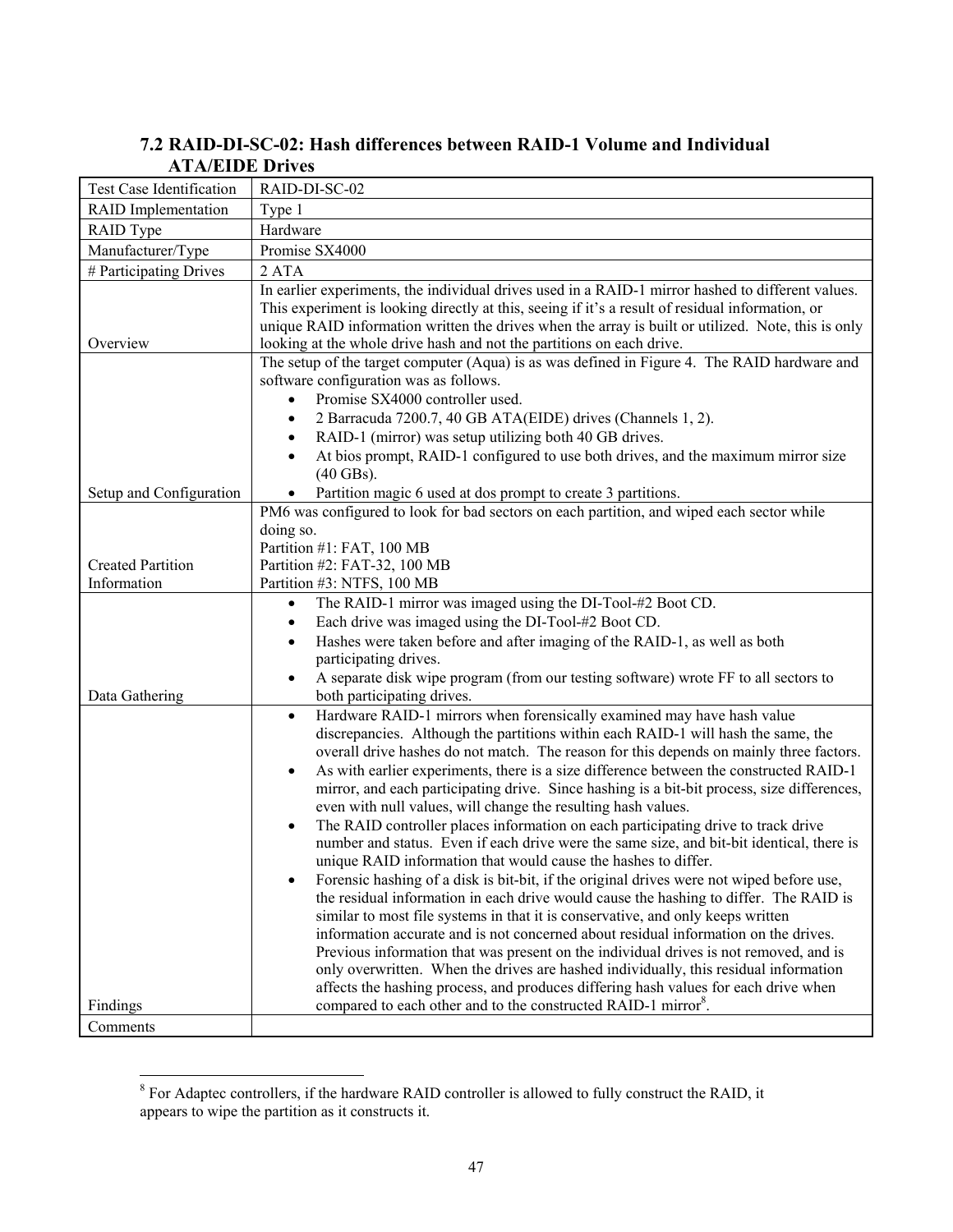| <b>Test Case Identification</b>         | RAID-DI-SC-03                                                                                                                                                                                                                                                                                                                                                                                                                                                                                                                                                                                                                                                                                                                                                                                                                                                                                                                                                                                                                     |
|-----------------------------------------|-----------------------------------------------------------------------------------------------------------------------------------------------------------------------------------------------------------------------------------------------------------------------------------------------------------------------------------------------------------------------------------------------------------------------------------------------------------------------------------------------------------------------------------------------------------------------------------------------------------------------------------------------------------------------------------------------------------------------------------------------------------------------------------------------------------------------------------------------------------------------------------------------------------------------------------------------------------------------------------------------------------------------------------|
| <b>RAID</b> Implementation              | Type 1                                                                                                                                                                                                                                                                                                                                                                                                                                                                                                                                                                                                                                                                                                                                                                                                                                                                                                                                                                                                                            |
| <b>RAID</b> Type                        | Hardware                                                                                                                                                                                                                                                                                                                                                                                                                                                                                                                                                                                                                                                                                                                                                                                                                                                                                                                                                                                                                          |
| Manufacturer/Type                       | Promise SX4000                                                                                                                                                                                                                                                                                                                                                                                                                                                                                                                                                                                                                                                                                                                                                                                                                                                                                                                                                                                                                    |
| # Participating Drives                  | 2 ATA                                                                                                                                                                                                                                                                                                                                                                                                                                                                                                                                                                                                                                                                                                                                                                                                                                                                                                                                                                                                                             |
|                                         | In the RAID-1 documentation, reading from a mirrored RAID has the advantage of being able to<br>read data from both drives, bypassing single drive throughput limitations. However, within the<br>realm of a forensic examination, this could impact what type of residual data recovered from a drive.<br>When a bit-bit image is performed on a RAID drive, depending on how the reads are performed, the<br>returned residual information may be from any drives participating in the RAID-1 or biased from a                                                                                                                                                                                                                                                                                                                                                                                                                                                                                                                  |
| Overview                                | particular drive.                                                                                                                                                                                                                                                                                                                                                                                                                                                                                                                                                                                                                                                                                                                                                                                                                                                                                                                                                                                                                 |
|                                         | The setup of the target computer (Aqua) is as was defined in Figure 4. The RAID hardware and<br>software configuration was as follows.<br>Promise SX4000 controller used.<br>$\bullet$<br>2 Barracuda 7200.7, 40 GB ATA(EIDE) drives (Channels 1, 2).<br>$\bullet$<br>Drive #1: Wiped with the value "11".<br>$\bullet$<br>Drive #2: Wiped with the value "FF".<br>$\bullet$<br>RAID-1 (mirror) was setup utilizing both 40 GB drives.<br>$\bullet$                                                                                                                                                                                                                                                                                                                                                                                                                                                                                                                                                                               |
|                                         | At bios prompt, RAID-1 configured to use both drives, and the maximum mirror size (40)<br>$\bullet$                                                                                                                                                                                                                                                                                                                                                                                                                                                                                                                                                                                                                                                                                                                                                                                                                                                                                                                               |
| Setup and Configuration                 | GBs).                                                                                                                                                                                                                                                                                                                                                                                                                                                                                                                                                                                                                                                                                                                                                                                                                                                                                                                                                                                                                             |
| <b>Created Partition</b><br>Information | Partition Magic used to create two, 1 GB partitions (Fat 32, and NTFS), with each partition searched<br>for bad sectors and wiped.                                                                                                                                                                                                                                                                                                                                                                                                                                                                                                                                                                                                                                                                                                                                                                                                                                                                                                |
| Data Gathering                          | The RAID-1 Mirror was imaged using DI-Tool-#1, DI-Tool-#2, and DI-Tool-#3, and<br>$\bullet$<br>hashed before and after acquisition.<br>Each Drive was imaged using DI-Tool-#1, DI-Tool-#2, and DI-Tool-#3, and hashed before<br>$\bullet$<br>and after imaging.<br>Norton DiskEdit used to view the RAID-1 mirror directly.<br>$\bullet$<br>Participating drives #1 and #2 were physically swapped in the RAID-1 Array, and the<br>$\bullet$<br>RAID-1 was re-acquired. Norton DiskEdit was used to view the reconstructed RAID-1<br>directly.                                                                                                                                                                                                                                                                                                                                                                                                                                                                                    |
|                                         | There is a drive read bias for the Promise RAID card when it is configured for mirroring. For this<br>controller, it appears to be dependent on which channel the drives are located on. If drives are<br>located on channels 1 and 2, then the preferred channel is 2, and the residual data comes from the<br>drive connected to that channel.<br>The partitions between the RAID-1 mirror, and each individual drive hashed to the same<br>value.<br>The unallocated space on the RAID-1 volume for all sectors was "FF". All residual<br>$\bullet$<br>information on the actual RAID-1 mirror was from drive #2.<br>The RAID-1 was examined by using Norton DiskEdit. When unallocated sectors were<br>$\bullet$<br>directly viewed on the RAID-1, the only value found was "FF"—again residual<br>information only from drive #2.<br>Drive #1 and #2 were physically swapped, and the RAID-1 was again examined with<br>$\bullet$<br>Norton DiskEdit. This time, the unallocated space only showed the values of "11", which |
| Findings                                | was from drive #1, which at this time is located on channel 2.                                                                                                                                                                                                                                                                                                                                                                                                                                                                                                                                                                                                                                                                                                                                                                                                                                                                                                                                                                    |
| Comments                                |                                                                                                                                                                                                                                                                                                                                                                                                                                                                                                                                                                                                                                                                                                                                                                                                                                                                                                                                                                                                                                   |

## **7.3 RAID-DI-SC-03: Hardware RAID-1 Drive Bias for Residual Data**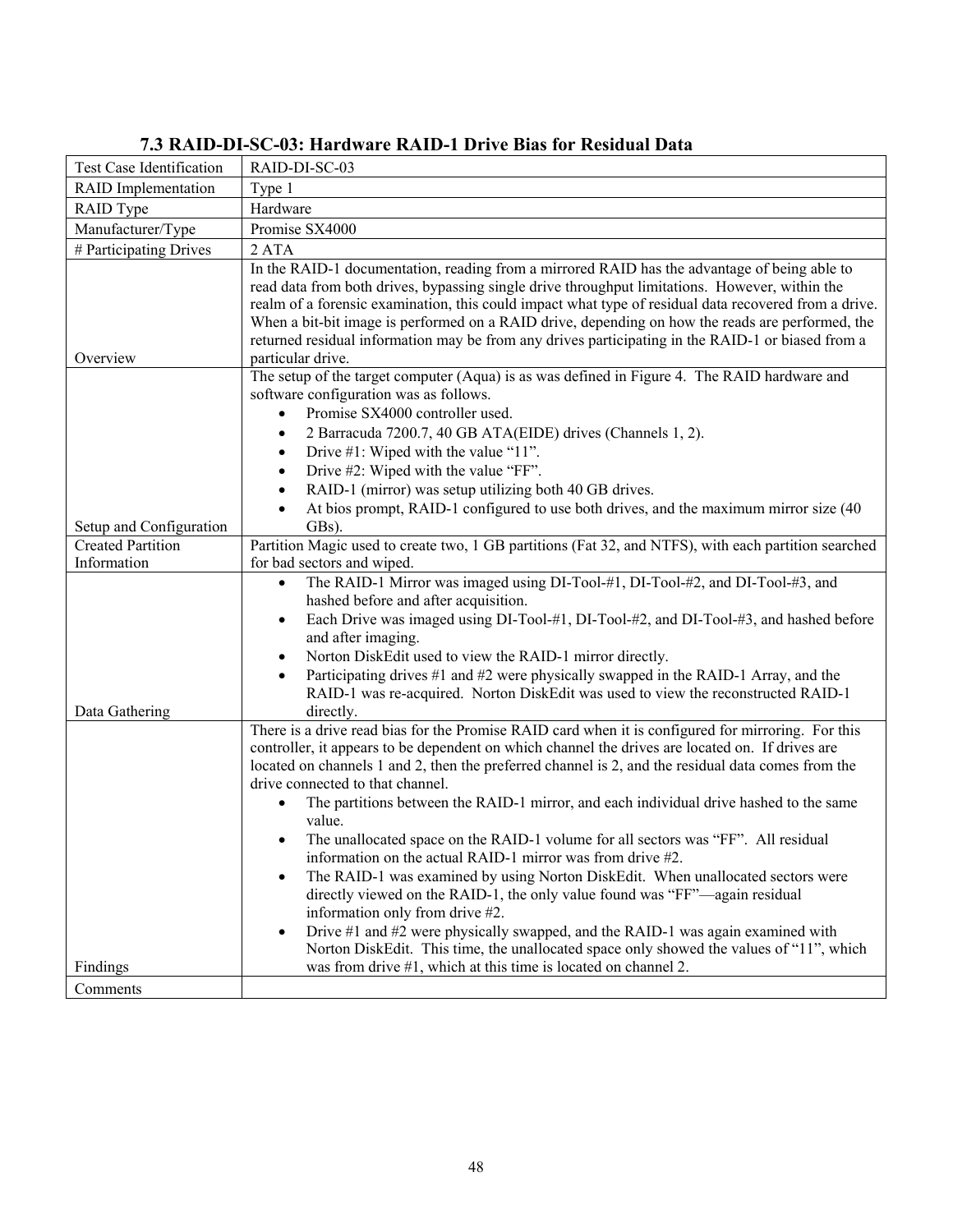| Test Case Identification   | RAID-DI-SC-04                                                                                                                                                               |
|----------------------------|-----------------------------------------------------------------------------------------------------------------------------------------------------------------------------|
| <b>RAID</b> Implementation | Type 5                                                                                                                                                                      |
| RAID Type                  | Hardware                                                                                                                                                                    |
| Manufacturer/Type          | Promise SX4000                                                                                                                                                              |
| # Participating Drives     | 4 ATA                                                                                                                                                                       |
|                            | RAID-5 (Stripe/Parity) takes a group of drives and distributes information across all of                                                                                    |
|                            | them. To reduce data loss, it also writes a parity block as well, which can be used to                                                                                      |
|                            | reconstruct missing data or a complete array if no more than a single drive is damaged.                                                                                     |
|                            | This experiment is to better understand what data is transferred from each drive during                                                                                     |
| Overview                   | RAID-5 reads; if there is any special bias on any of the drives in the constructed RAID.<br>The setup of the target computer (Aqua) is as was defined in Figure 4. The RAID |
|                            | hardware and software configuration was as follows.                                                                                                                         |
|                            | Promise SX4000 controller used.                                                                                                                                             |
|                            | 4 Barracuda 7200, 40 GB ATA(EIDE) drives (Channels 1, 2, 3, 4).<br>$\bullet$                                                                                                |
|                            | Each drive was completely wiped before use with a special value. The<br>$\circ$                                                                                             |
|                            | drive $#1$ was wiped with the value "11". The second drive was wiped                                                                                                        |
|                            | with "22", the third "33", and the fourth "44".                                                                                                                             |
|                            | At the BIOS prompt, RAID-5 (Stripe/Parity) was setup utilizing all drives,                                                                                                  |
|                            | yielding a 120 GB RAID-5 partition.                                                                                                                                         |
|                            | Partition magic 6 used at dos prompt to create 3 partitions, but the options to<br>$\bullet$                                                                                |
|                            | wipe the partition before use was disabled (normally the partition is checked for                                                                                           |
| Setup and Configuration    | bad sectors, and wiped during the process.                                                                                                                                  |
| <b>Created Partition</b>   | Partition #1: FAT, 100 MB<br>Partition #2: FAT-32, 100 MB                                                                                                                   |
| Information                | Partition #3: NTFS, 100 MB                                                                                                                                                  |
|                            | The RAID-5 partition was imaged using DI-Tool-#2, and hashed before and<br>$\bullet$                                                                                        |
|                            | after acquisition.                                                                                                                                                          |
|                            | Norton DiskEdit was used to view the RAID-5 partition, as well as the<br>$\bullet$                                                                                          |
| Data Gathering             | unallocated and non-partitioned space on the RAID-5 drive.                                                                                                                  |
|                            | The RAID-5 partition, and unallocated disk space operated as the specifications<br>$\bullet$                                                                                |
|                            | state, with data being spread across all the drives, and a rotating parity bit.                                                                                             |
|                            | When the unallocated space was examined, both with Norton DiskEdit, and<br>$\bullet$                                                                                        |
|                            | with DI-Tool-#2, the pattern of data showed out of every 4 blocks written, one                                                                                              |
|                            | was a parity block. If you followed the residual data $(11, 22, 33, 44)$ , and plot                                                                                         |
|                            | it out, the following pattern appears. The (P) is where a given block was not<br>visible, and coincides with a rotating parity block.                                       |
|                            | $(P)$ 22 33 44<br>$\circ$                                                                                                                                                   |
|                            | $0$ 11 22 33 (P)                                                                                                                                                            |
|                            | 11 22 (P) 44<br>O                                                                                                                                                           |
|                            | 11 (P) 33 44<br>$\circ$                                                                                                                                                     |
|                            | $(P)$ 22 33 44<br>$\circ$                                                                                                                                                   |
|                            | 11 22 33 $(P)$<br>$\Omega$                                                                                                                                                  |
|                            | The data was in 64KB blocks, with some additional overhead, which fits the                                                                                                  |
|                            | BIOS RAID-5 setup.                                                                                                                                                          |
|                            | The rotating parity was determined through hardware and not just from                                                                                                       |
|                            | information written to the hard drives. If the information for parity were<br>contained only on the hard drives, the disk editor would have shown data other                |
|                            | than 11, 22, 33 or 44.                                                                                                                                                      |
|                            | The original RAID-5 image was restored and hashed the same as the original                                                                                                  |
| Findings                   | RAID volume.                                                                                                                                                                |
| Comments                   |                                                                                                                                                                             |

## **7.4 RAID-DI-SC-04: Hardware RAID-5 Data and Parity Distribution**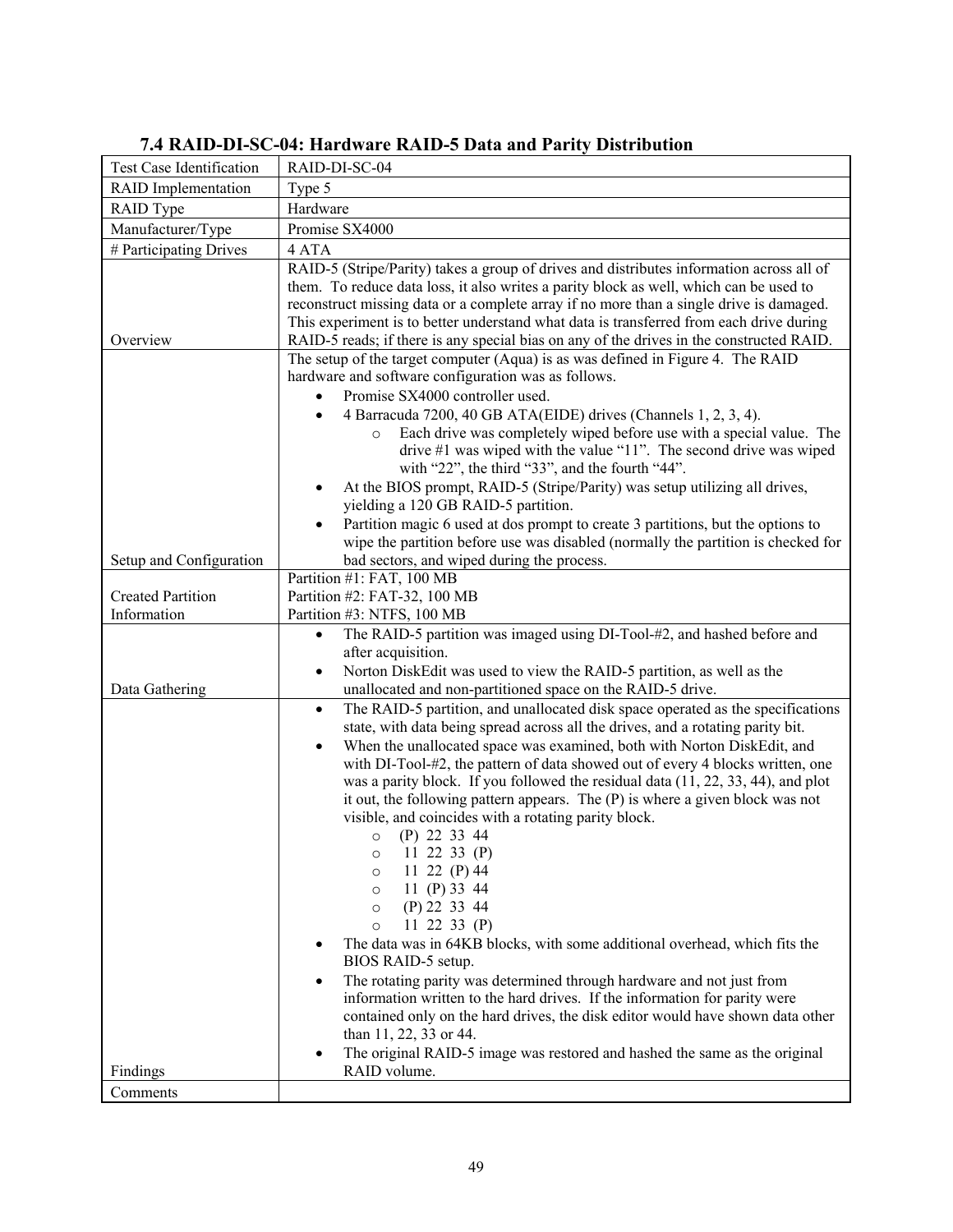| Test Case Identification                | RAID-DI-SC-05                                                                                                                                                                                                                                                                                                                                                                                                                                                                                                                                                                                                                                                                                                                                                                                          |
|-----------------------------------------|--------------------------------------------------------------------------------------------------------------------------------------------------------------------------------------------------------------------------------------------------------------------------------------------------------------------------------------------------------------------------------------------------------------------------------------------------------------------------------------------------------------------------------------------------------------------------------------------------------------------------------------------------------------------------------------------------------------------------------------------------------------------------------------------------------|
| <b>RAID</b> Implementation              | Type 1                                                                                                                                                                                                                                                                                                                                                                                                                                                                                                                                                                                                                                                                                                                                                                                                 |
| RAID Type                               | Hardware                                                                                                                                                                                                                                                                                                                                                                                                                                                                                                                                                                                                                                                                                                                                                                                               |
| Manufacturer/Type                       | Promise SX4000                                                                                                                                                                                                                                                                                                                                                                                                                                                                                                                                                                                                                                                                                                                                                                                         |
| # Participating Drives                  | 2 ATA                                                                                                                                                                                                                                                                                                                                                                                                                                                                                                                                                                                                                                                                                                                                                                                                  |
| Overview                                | Using information gained from RAID-1 drive biasing, it is possible under certain<br>circumstances to construct an array where data can be hidden within the RAID-1 array,<br>and invisible to a forensic examiner.                                                                                                                                                                                                                                                                                                                                                                                                                                                                                                                                                                                     |
|                                         | The setup of the target computer (Aqua) is as was defined in Figure 4. The RAID<br>hardware and software configuration was as follows.<br>Promise SX4000 controller used.<br>$\bullet$<br>2 Barracuda 7200.7, 40 GB ATA(EIDE) drives (Channels 1, 2).<br>$\bullet$<br>A single RAID-1 mirror was setup using only 20 GBs of the possible 40 GBs<br>$\bullet$<br>on the participating drives.<br>One of the drives in the RAID-1 mirror is moved to another machine, and a 5<br>$\bullet$<br>GB FAT-32 partition is created at the end of the drive. This drive is<br>subsequently accessed through Windows, and files placed on the 5 GB<br>partition.<br>The drive is re-inserted into the RAID-1 array, and then files are now placed<br>$\bullet$                                                   |
| Setup and Configuration                 | on the RAID-1 mirror within the windows environment.                                                                                                                                                                                                                                                                                                                                                                                                                                                                                                                                                                                                                                                                                                                                                   |
| <b>Created Partition</b><br>Information |                                                                                                                                                                                                                                                                                                                                                                                                                                                                                                                                                                                                                                                                                                                                                                                                        |
| Data Gathering                          | The RAID-1 mirror is imaged using DI-Tool-#2 boot CD, hashed before and<br>$\bullet$<br>after imaging.<br>The RAID-1 mirror is examined using Norton DiskEdit, and DI-Tool-#2.<br>$\bullet$                                                                                                                                                                                                                                                                                                                                                                                                                                                                                                                                                                                                            |
|                                         | If the bias is known for the RAID controller, the drive with the "secret"<br>$\bullet$<br>partition can be placed on that controller (i.e. the one that does not provide<br>residual information). The RAID controller itself will ignore the additional<br>partition, and only mount the RAID volume. This in itself will prevent the<br>hidden partition/information from being discovered. Even if this was not the<br>case, since any residual information is from the non-hidden partitions, again<br>this will not give any indication that there is any other data on the drive other<br>than within the RAID.<br>It is important to note that if the drives are imaged using standard forensic<br>$\bullet$<br>practice, (i.e. individually acquired/imaged); all information will be present, |
| Findings                                | including the hidden partition.                                                                                                                                                                                                                                                                                                                                                                                                                                                                                                                                                                                                                                                                                                                                                                        |
| Comments                                |                                                                                                                                                                                                                                                                                                                                                                                                                                                                                                                                                                                                                                                                                                                                                                                                        |

## **7.5 RAID-DI-SC-05: Hiding Partitions within a RAID-1**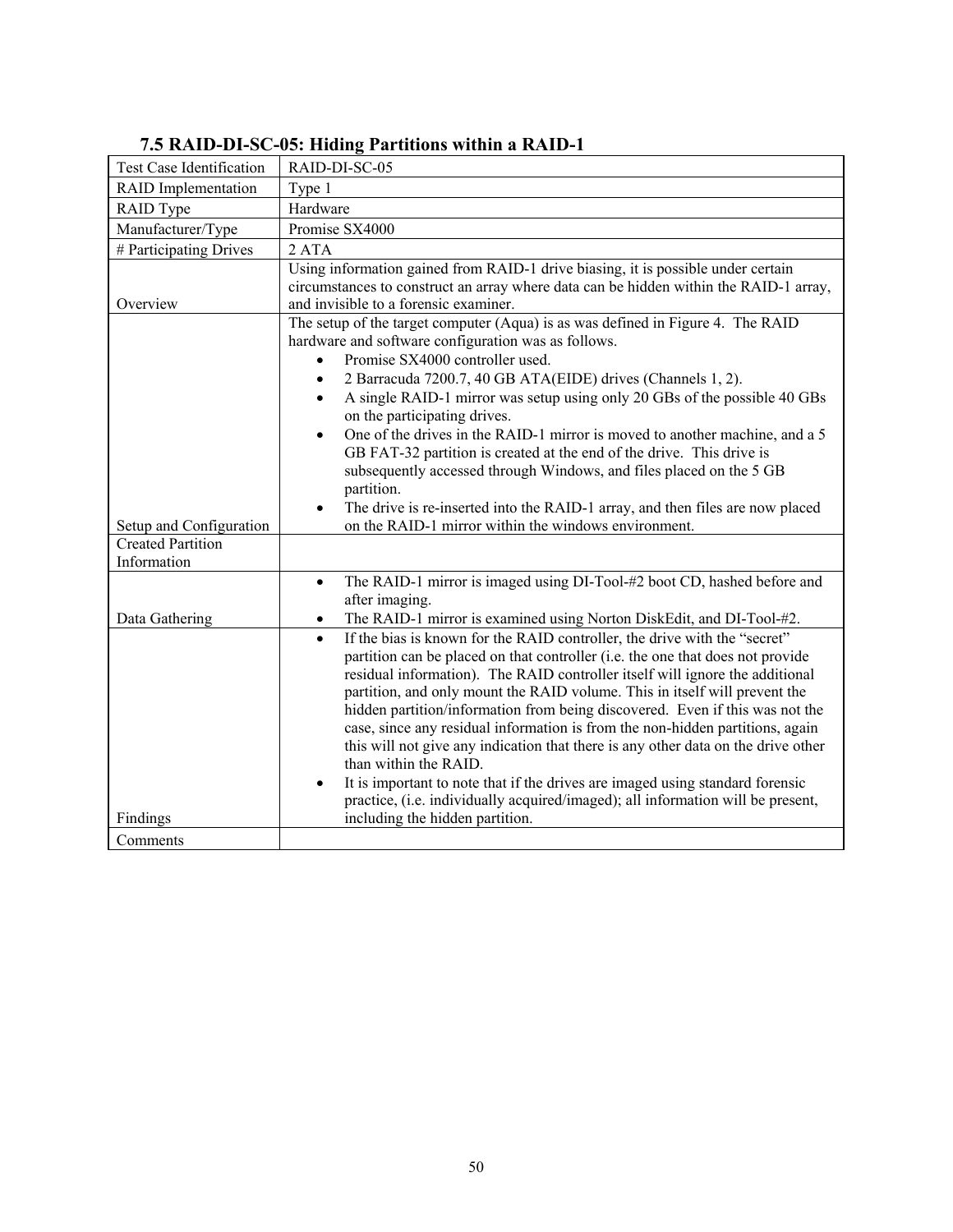| <b>Test Case Identification</b> | RAID-DI-SC-06                                                                                                                                                                                                                                                                                                                                                                                                                                                                                                                                                                                                                                                                               |
|---------------------------------|---------------------------------------------------------------------------------------------------------------------------------------------------------------------------------------------------------------------------------------------------------------------------------------------------------------------------------------------------------------------------------------------------------------------------------------------------------------------------------------------------------------------------------------------------------------------------------------------------------------------------------------------------------------------------------------------|
| <b>RAID</b> Implementation      | Type 5                                                                                                                                                                                                                                                                                                                                                                                                                                                                                                                                                                                                                                                                                      |
| RAID Type                       | Hardware                                                                                                                                                                                                                                                                                                                                                                                                                                                                                                                                                                                                                                                                                    |
| Manufacturer/Type               | Promise SX4000                                                                                                                                                                                                                                                                                                                                                                                                                                                                                                                                                                                                                                                                              |
| # Participating Drives          | 4 ATA                                                                                                                                                                                                                                                                                                                                                                                                                                                                                                                                                                                                                                                                                       |
| Overview                        | It may be the case that investigators will not have access to all the drives in a given<br>RAID-5 array. If a single drive is missing, the complete RAID-5 partition may be<br>reconstructed using the partition information distributed throughout the remaining<br>drives. However, if more than a single drive is damaged or not available, the<br>investigator may be forced to look at the drives individually. Given that circumstance,<br>it is important to know what data may be available to a examiner, and if it is useful.                                                                                                                                                     |
|                                 | The setup of the target computer (Aqua) is as was defined in Figure 4. The RAID                                                                                                                                                                                                                                                                                                                                                                                                                                                                                                                                                                                                             |
|                                 | hardware and software configuration was as follows.                                                                                                                                                                                                                                                                                                                                                                                                                                                                                                                                                                                                                                         |
|                                 | Promise SX4000 controller used.<br>$\bullet$                                                                                                                                                                                                                                                                                                                                                                                                                                                                                                                                                                                                                                                |
|                                 | 4 Barracuda 7200, 40 GB ATA(EIDE) drives (Channels 1, 2, 3, 4).<br>$\bullet$                                                                                                                                                                                                                                                                                                                                                                                                                                                                                                                                                                                                                |
|                                 | At the BIOS prompt, RAID-5 (Stripe/Parity) was setup utilizing all drives,<br>$\bullet$                                                                                                                                                                                                                                                                                                                                                                                                                                                                                                                                                                                                     |
| Setup and Configuration         | yielding a 120 GB RAID-5 partition.                                                                                                                                                                                                                                                                                                                                                                                                                                                                                                                                                                                                                                                         |
| <b>Created Partition</b>        | Partition magic 6 used at dos prompt to create 2 partitions, but the options to wipe the<br>partition before use was disabled (normally the partition is checked for bad sectors, and<br>wiped during the process.<br>Partition #1: FAT-32, 100 MB<br>Partition #2: NTFS, 100 MB                                                                                                                                                                                                                                                                                                                                                                                                            |
| Information                     | Each partition had a variety of programs copied to it (.exe, .txt, etc).                                                                                                                                                                                                                                                                                                                                                                                                                                                                                                                                                                                                                    |
| Data Gathering                  | Each drive in the RAID-5 was acquired separately, hashed before and after the<br>$\bullet$<br>drive image was made.<br>Each drive was examined and searched for data residing on the drive without<br>$\bullet$<br>the RAID-5 being reconstructed.<br>DI-Tool-#2 was used to reconstruct the RAID-5 array to verify hashing<br>between the original partition and the recreated RAID-5 partition using disk<br>images.                                                                                                                                                                                                                                                                      |
|                                 | It is possible to do a forensic examination of a RAID-5 system without reconstructing<br>the actual RAID-5 partition. However, the data returned is very limited, and generally<br>without any definable context.<br>There is limited (if any) meta-data about the partitions, files, or any other<br>$\bullet$<br>aspect of the file system.<br>Some readable information from text files was visible on a few of the drives,<br>$\bullet$<br>but it was difficult to identify what specific file it came from.<br>It may be possible to identify small files and bookmark them, since the RAID-<br>$\bullet$<br>5 writes are in sequential 64KB blocks. Without additional testing, it is |
| Findings                        | difficult to determine how valuable this is without file system or partition<br>information.<br>As verification, the whole RAID-5 was reconstructed and the hashes<br>$\bullet$<br>compared between the original partition, and the reconstructed one—they<br>matched.                                                                                                                                                                                                                                                                                                                                                                                                                      |

## **7.6 RAID-DI-SC-06: Forensic Examination on Non-Reconstructed RAID-5 Array**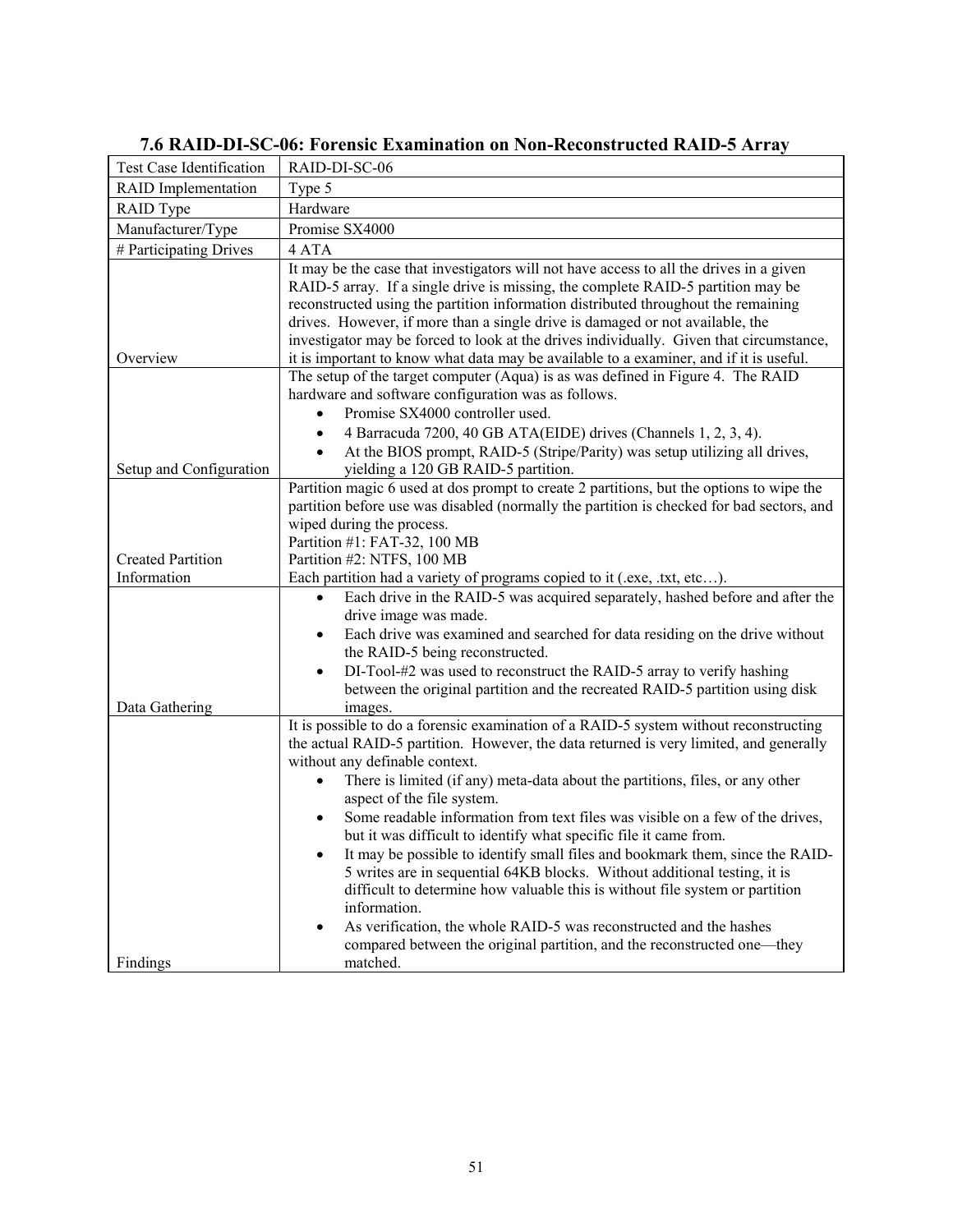#### **7.7 RAID-DI-SC-07: Sector Differences on SCSI RAID-5, between PM 6, DI-Tool- #1, DI-Tool-#2**

| Test Case Identification   | RAID-DI-SC-07                                                                                                                                                                                                                                                                                                                                                                                                                            |
|----------------------------|------------------------------------------------------------------------------------------------------------------------------------------------------------------------------------------------------------------------------------------------------------------------------------------------------------------------------------------------------------------------------------------------------------------------------------------|
| <b>RAID</b> Implementation | Type 5                                                                                                                                                                                                                                                                                                                                                                                                                                   |
| RAID Type                  | Hardware                                                                                                                                                                                                                                                                                                                                                                                                                                 |
| Manufacturer/Type          | Adaptec 2100S                                                                                                                                                                                                                                                                                                                                                                                                                            |
| # Participating Drives     | 4 SCSI                                                                                                                                                                                                                                                                                                                                                                                                                                   |
| Overview                   | During one of the experiments, there was as discrepancy in the number of total sectors<br>being imaged from the SCSI RAID-5. A new SCSI RAID-5 was constructed, and was<br>examined by Partition Magic 6, DI-Tool-#2 and DI-Tool-#1 to see if there were<br>differences and where.                                                                                                                                                       |
|                            | The setup of the target computer (Aqua) is as was defined in Figure 4. The RAID<br>hardware and software configuration was as follows.<br>Adaptec 2100S controller used.<br>4 Seagate Cheetah 320, 18.4 GB SCSI drives, ID (1, 2, 3, 4).                                                                                                                                                                                                 |
|                            | At the BIOS prompt, RAID-5 (Stripe/Parity) was setup utilizing all drives,<br>yielding a 55.2 GB RAID-5 partition.                                                                                                                                                                                                                                                                                                                       |
| Setup and Configuration    | Partition magic 6 used at dos prompt to create 3 partitions. It also scanned<br>each partition for bad sectors, and wiped each sector during the process.                                                                                                                                                                                                                                                                                |
|                            | Partition #1: FAT, 100 MB                                                                                                                                                                                                                                                                                                                                                                                                                |
| <b>Created Partition</b>   | Partition #2: FAT-32, 100 MB                                                                                                                                                                                                                                                                                                                                                                                                             |
| Information                | Partition #3: NTFS, 100 MB                                                                                                                                                                                                                                                                                                                                                                                                               |
| Data Gathering             | Each tool examined the RAID-5 partition for size and sector information.<br>$\bullet$<br>DiskHash (CFTT Tool) used to calculate hash on RAID-5 partition.<br>$\bullet$                                                                                                                                                                                                                                                                   |
| Findings                   | The two forensic tools (DI-Tool-#1, DI-Tool-#2) reported a total of<br>$\bullet$<br>107526144 sectors of accessible data. Partition Magic 6 reported less<br>available sectors, 107522982. This is a total of 3162 sectors difference.<br>DiskHash (CFTT Tool), reported a total of 107526144 sectors, the same as the<br>$\bullet$<br>forensic tools, but ran extremely slowly calculating the SHA-1 hash on the<br>active RAID volume. |
| Comments                   |                                                                                                                                                                                                                                                                                                                                                                                                                                          |
|                            |                                                                                                                                                                                                                                                                                                                                                                                                                                          |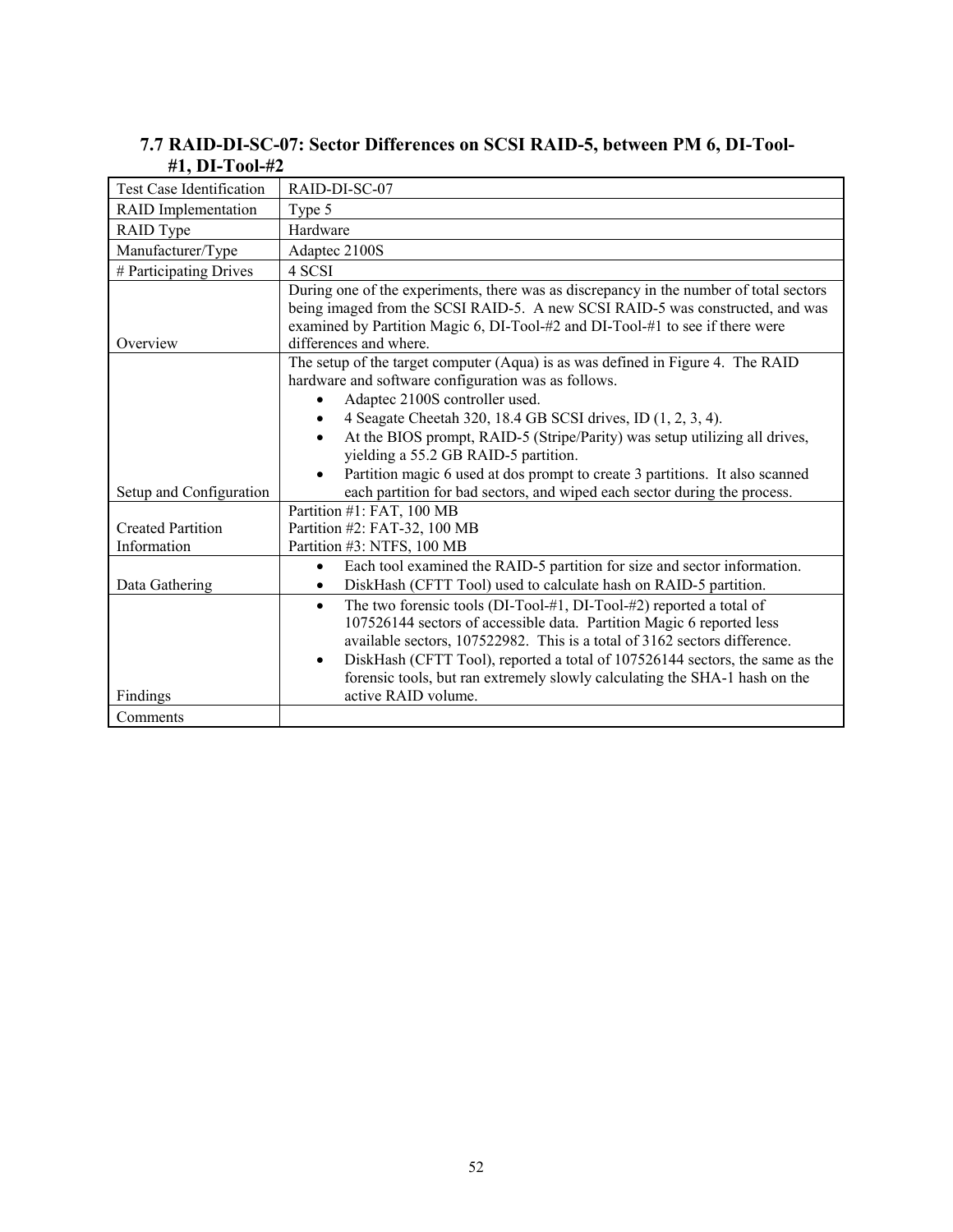| 7.8 RAID-DI-SC-08: RAID-5 Information Written During 4-Drive Volume |  |  |  |
|---------------------------------------------------------------------|--|--|--|
| <b>Construction</b>                                                 |  |  |  |

| Test Case Identification                | RAID-DI-SC-08                                                                                                                                                                                                                                                                                                                                                                                                                                                                                                                                                                                                                                                                                                          |
|-----------------------------------------|------------------------------------------------------------------------------------------------------------------------------------------------------------------------------------------------------------------------------------------------------------------------------------------------------------------------------------------------------------------------------------------------------------------------------------------------------------------------------------------------------------------------------------------------------------------------------------------------------------------------------------------------------------------------------------------------------------------------|
| <b>RAID</b> Implementation              | Type 5                                                                                                                                                                                                                                                                                                                                                                                                                                                                                                                                                                                                                                                                                                                 |
| RAID Type                               | Hardware                                                                                                                                                                                                                                                                                                                                                                                                                                                                                                                                                                                                                                                                                                               |
| Manufacturer/Type                       | Promise SX4000                                                                                                                                                                                                                                                                                                                                                                                                                                                                                                                                                                                                                                                                                                         |
| # Participating Drives                  | 4 ATA                                                                                                                                                                                                                                                                                                                                                                                                                                                                                                                                                                                                                                                                                                                  |
| Overview                                | During the process of constructing a RAID volume, not all of the available disk space<br>is allocated or used. For example, in a RAID-5 using four 40 GB disks, there is<br>approximately 64KB of disk space at the beginning of each drive that is not used by the<br>actual RAID volume. Furthermore, the space is not simply ignored, but the RAID<br>controller writes to it during the volume construction. This experiment was to<br>understand what the controller actually does with the space, and to see if there is a<br>discernable method and/or pattern to what is written.                                                                                                                              |
|                                         | The setup of the target computer (Aqua) is as was defined in Figure 4. The RAID<br>hardware and software configuration was as follows.<br>Promise SX4000 controller used.<br>$\bullet$<br>4 Barracuda 7200, 40 GB ATA(EIDE) drives (Channels 1, 2, 3, 4).<br>$\bullet$<br>Each drive was wiped using DiskWipe (utility from NIST testing suite) and<br>$\bullet$<br>written with a specific value depending on the drive.<br>Drive #1, wiped with the value "A1".<br>$\circ$<br>Drive #2, wiped with the value "B2".<br>$\circ$<br>Drive $#3$ , wiped with the value "C3".<br>$\circ$<br>Drive #4, wiped with the value "D4".<br>$\circ$<br>At the BIOS prompt, RAID-5 (Stripe/Parity) was setup utilizing all drives, |
| Setup and Configuration                 | yielding a 120 GB RAID-5 volume.                                                                                                                                                                                                                                                                                                                                                                                                                                                                                                                                                                                                                                                                                       |
| <b>Created Partition</b><br>Information |                                                                                                                                                                                                                                                                                                                                                                                                                                                                                                                                                                                                                                                                                                                        |
| Data Gathering                          | Each drive was examined using the DI-Tool-#2 boot CD. The drive was examined for<br>changes to the original values written to each drive from the DiskWipe program (A1,<br>B2, C3, D4).<br>The RAID controller initialized the RAID-5 volume by modifying the first 65049 bytes<br>of each participating drive in 4 distinct parts.<br>(1) The first 30464 bytes (FO:00000 to FO:30464) were initialized to "00" by the<br>RAID controller.<br>(2) The next 16384 bytes (FO:30464 to FO:46847) was initialized with data, but it was                                                                                                                                                                                   |
| Findings<br>Comments                    | unclear as to what specifically the data is, as its not a single value, and there is no<br>discernable pattern.<br>(3) The next 16384 bytes (FO:46848 to FO:63231) was again initialized to "00" by the<br>RAID controller. However, within this section there were about 10 additional values<br>randomly distributed (80h, 40h, 04h, 20h, 01h), some of which were repeated.<br>(4) The last 1818 bytes (FO:63232 to FO:65049) was initialized with data, but again<br>as in section 2, there is no discernable pattern to it.<br>The remaining section of the drive had values written to it by the drive wipe program.                                                                                             |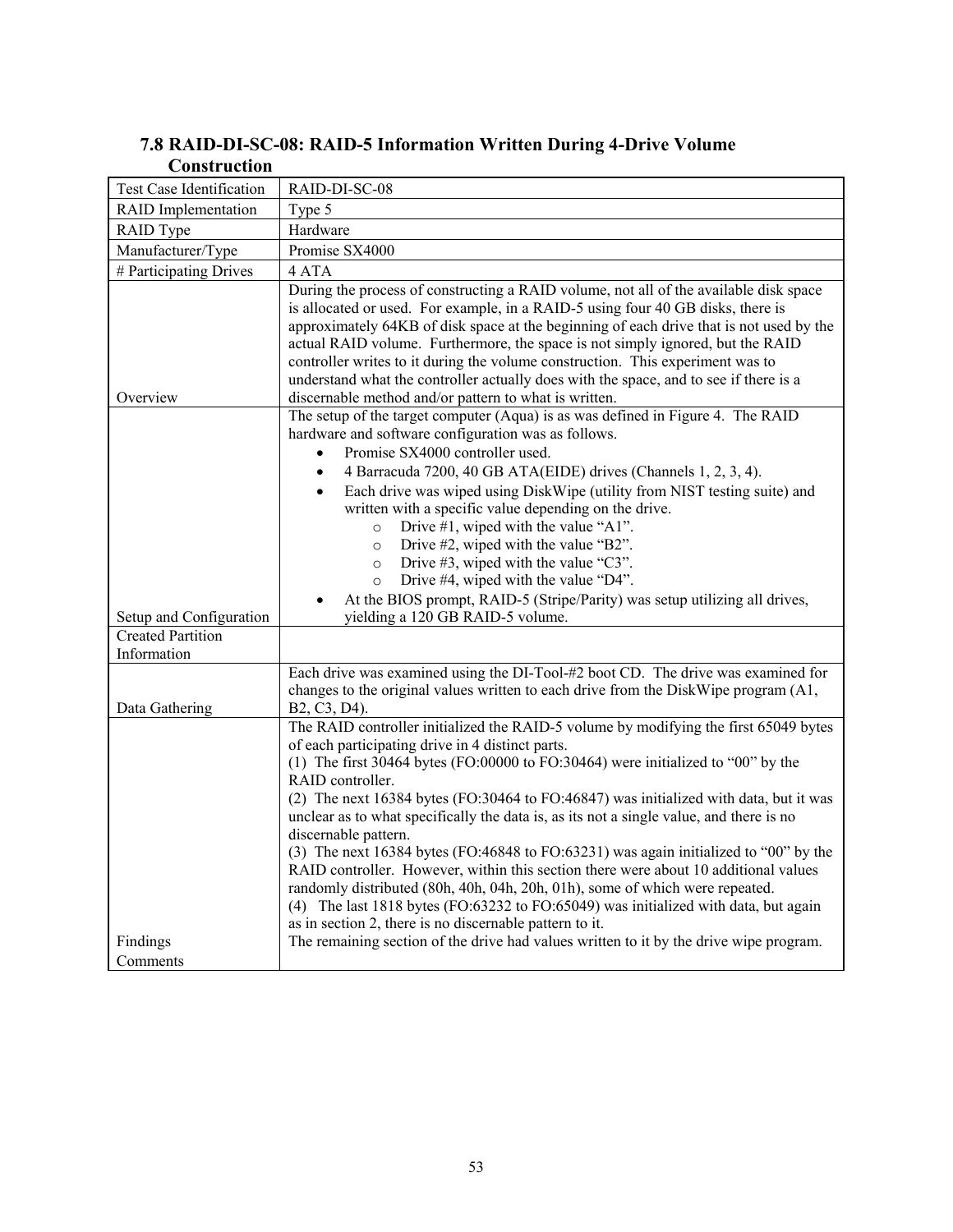| Construction                            |                                                                                                                                                                                                                                                                                                                                                                                                                                                                                                                                                                                                                                                                                                                                                                                                                                                         |
|-----------------------------------------|---------------------------------------------------------------------------------------------------------------------------------------------------------------------------------------------------------------------------------------------------------------------------------------------------------------------------------------------------------------------------------------------------------------------------------------------------------------------------------------------------------------------------------------------------------------------------------------------------------------------------------------------------------------------------------------------------------------------------------------------------------------------------------------------------------------------------------------------------------|
| <b>Test Case Identification</b>         | RAID-DI-SC-09                                                                                                                                                                                                                                                                                                                                                                                                                                                                                                                                                                                                                                                                                                                                                                                                                                           |
| <b>RAID</b> Implementation              | Type 1 / Type 5                                                                                                                                                                                                                                                                                                                                                                                                                                                                                                                                                                                                                                                                                                                                                                                                                                         |
| RAID Type                               | Hardware                                                                                                                                                                                                                                                                                                                                                                                                                                                                                                                                                                                                                                                                                                                                                                                                                                                |
| Manufacturer/Type                       | Promise SX4000                                                                                                                                                                                                                                                                                                                                                                                                                                                                                                                                                                                                                                                                                                                                                                                                                                          |
| # Participating Drives                  | 2 <sub>ATA</sub>                                                                                                                                                                                                                                                                                                                                                                                                                                                                                                                                                                                                                                                                                                                                                                                                                                        |
| Overview                                | This experiment is examining if the changes made to the initial 64KB of each participating drive<br>changes depending on the type of RAID implemented. In this case, a RAID-1 mirror is setup, and the<br>drives are examined.                                                                                                                                                                                                                                                                                                                                                                                                                                                                                                                                                                                                                          |
|                                         | The setup of the target computer (Aqua) is as was defined in Figure 4. The RAID hardware and<br>software configuration was as follows.<br>Promise SX4000 controller used.<br>$\bullet$                                                                                                                                                                                                                                                                                                                                                                                                                                                                                                                                                                                                                                                                  |
|                                         | 2 Barracuda 7200, 40 GB ATA(EIDE) drives (Channels 1, 2).<br>$\bullet$<br>Each drive was wiped using DiskWipe (utility from NIST testing suite) and written with a<br>$\bullet$<br>specific value depending on the drive.<br>Drive #1, wiped with the value "A1".<br>$\circ$<br>Drive #2, wiped with the value "B2".<br>$\circ$<br>At the BIOS prompt, RAID-1 (Mirror) was setup utilizing both drives, yielding a 40 GB                                                                                                                                                                                                                                                                                                                                                                                                                                |
| Setup and Configuration                 | volume.                                                                                                                                                                                                                                                                                                                                                                                                                                                                                                                                                                                                                                                                                                                                                                                                                                                 |
| <b>Created Partition</b><br>Information |                                                                                                                                                                                                                                                                                                                                                                                                                                                                                                                                                                                                                                                                                                                                                                                                                                                         |
| Data Gathering                          | Each drive was examined using DI-Tool-#2 boot CD, for changes made by the RAID<br>$\bullet$<br>controller. Essentially the drive was examined for the original values written to each drive<br>from the DiskWipe program (A1, B2).                                                                                                                                                                                                                                                                                                                                                                                                                                                                                                                                                                                                                      |
|                                         | The RAID controller initialized the RAID-1volume in the same format as the RAID-5 array. The<br>first 65049 bytes on the drive were divided into 4 distinct parts.<br>(1) The first 30464 bytes (FO:00000 to FO:30464) were initialized to "00" by the RAID controller.<br>(2) The next 16384 bytes (FO:30464 to FO:46847) was initialized with data, but it was unclear as to<br>what specifically the data is, as its not a single value, and there is no discernable pattern.<br>(3) The next 16384 bytes (FO:46848 to FO:63231) was again initialized to "00" by the RAID<br>controller. However, within this section there were about 10 additional values randomly distributed<br>(80h, 40h, 04h, 20h, 01h), some of which were repeated.<br>(4) The last 1818 bytes (FO:63232 to FO:65049) was initialized with data, but again as in section 2, |
| Findings                                | there is no discernable pattern to it.                                                                                                                                                                                                                                                                                                                                                                                                                                                                                                                                                                                                                                                                                                                                                                                                                  |
| Comments                                |                                                                                                                                                                                                                                                                                                                                                                                                                                                                                                                                                                                                                                                                                                                                                                                                                                                         |

## **7.9 RAID-DI-SC-09: RAID-1 Information Written During 2-Drive Volume**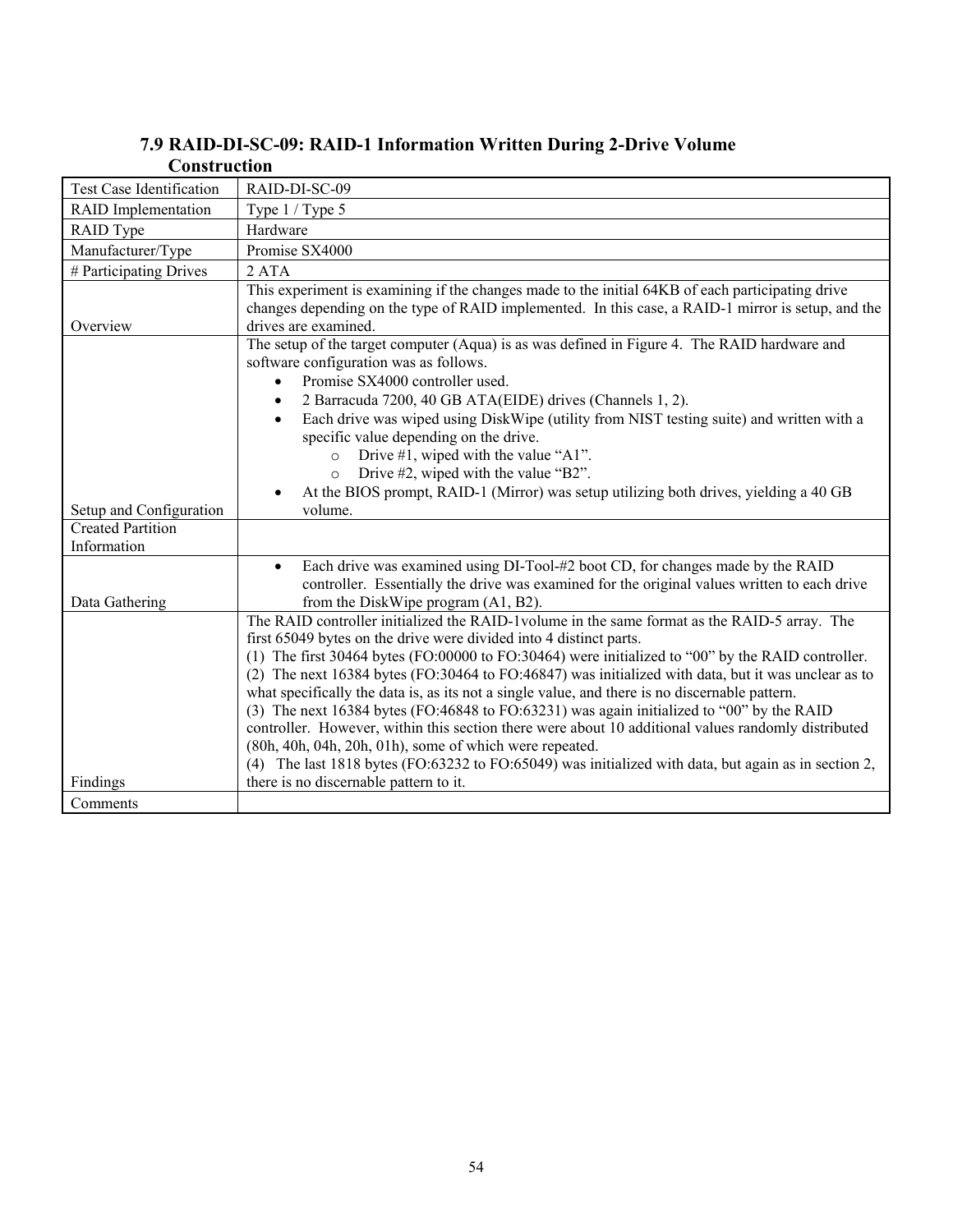| Construction                            |                                                                                                                                                                                                                                                                                                                                                                                                                                                                                                                                                                                                                                                                                                                                                                                                                                                                                                                                                                                    |
|-----------------------------------------|------------------------------------------------------------------------------------------------------------------------------------------------------------------------------------------------------------------------------------------------------------------------------------------------------------------------------------------------------------------------------------------------------------------------------------------------------------------------------------------------------------------------------------------------------------------------------------------------------------------------------------------------------------------------------------------------------------------------------------------------------------------------------------------------------------------------------------------------------------------------------------------------------------------------------------------------------------------------------------|
| <b>Test Case Identification</b>         | RAID-DI-SC-10                                                                                                                                                                                                                                                                                                                                                                                                                                                                                                                                                                                                                                                                                                                                                                                                                                                                                                                                                                      |
| <b>RAID</b> Implementation              | Type 5                                                                                                                                                                                                                                                                                                                                                                                                                                                                                                                                                                                                                                                                                                                                                                                                                                                                                                                                                                             |
| RAID Type                               | Hardware                                                                                                                                                                                                                                                                                                                                                                                                                                                                                                                                                                                                                                                                                                                                                                                                                                                                                                                                                                           |
| Manufacturer/Type                       | Promise SX4000                                                                                                                                                                                                                                                                                                                                                                                                                                                                                                                                                                                                                                                                                                                                                                                                                                                                                                                                                                     |
| # Participating Drives                  | 3 ATA                                                                                                                                                                                                                                                                                                                                                                                                                                                                                                                                                                                                                                                                                                                                                                                                                                                                                                                                                                              |
| Overview                                | This experiment was to see if the number of drives participating in a RAID-5 affects how the first<br>64k of the drives is initialized. In this case, three drives were used to construct the RAID-5, instead<br>of four drives, and the changes made to the drives by the RAID controller are examined.                                                                                                                                                                                                                                                                                                                                                                                                                                                                                                                                                                                                                                                                           |
|                                         | The setup of the target computer (Aqua) is as was defined in Figure 4. The RAID hardware and<br>software configuration was as follows.<br>Promise SX4000 controller used.<br>$\bullet$                                                                                                                                                                                                                                                                                                                                                                                                                                                                                                                                                                                                                                                                                                                                                                                             |
|                                         | 3 Barracuda 7200, 40 GB ATA(EIDE) drives (Channels 1, 2, 3).<br>$\bullet$<br>Each drive was wiped using DiskWipe (utility from NIST testing suite) and written with a<br>$\bullet$<br>specific value depending on the drive.<br>Drive $#1$ , wiped with the value "A1".<br>$\Omega$<br>Drive #2, wiped with the value "B2".<br>$\circ$<br>Drive $#3$ , wiped with the value "C3".<br>$\circ$                                                                                                                                                                                                                                                                                                                                                                                                                                                                                                                                                                                       |
| Setup and Configuration                 | At the BIOS prompt, RAID-5 (Stripe/Parity) was setup utilizing all drives, yielding a 80 GB<br>RAID-5 partition.                                                                                                                                                                                                                                                                                                                                                                                                                                                                                                                                                                                                                                                                                                                                                                                                                                                                   |
| <b>Created Partition</b><br>Information |                                                                                                                                                                                                                                                                                                                                                                                                                                                                                                                                                                                                                                                                                                                                                                                                                                                                                                                                                                                    |
| Data Gathering                          | Each drive was examined using the DI-Tool-#2 boot CD. The drive was examined for changes to the<br>original values written to each drive from the DiskWipe program (A1, B2, C3).                                                                                                                                                                                                                                                                                                                                                                                                                                                                                                                                                                                                                                                                                                                                                                                                   |
|                                         | The RAID controller initialized the RAID-5 volume by modifying the first 65049 bytes of each<br>participating drive in 4 distinct parts.<br>(1) The first 30464 bytes (FO:00000 to FO:30464) were initialized to "00" by the RAID controller.<br>(2) The next 16384 bytes (FO:30464 to FO:46847) was initialized with data, but it was unclear as to<br>what specifically the data is, as its not a single value, and there is no discernable pattern.<br>(3) The next 16384 bytes (FO:46848 to FO:63231) was again initialized to "00" by the RAID<br>controller. However, within this section there were about 10 additional values randomly distributed<br>(80h, 40h, 04h, 20h, 01h), some of which were repeated.<br>(4) The last 1818 bytes (FO:63232 to FO:65049) was initialized with data, but again as in section 2,<br>there is no discernable pattern to it.<br>After these sections until the end of the drive, the remaining data is the pattern written to the drive |
| Findings                                | from the DiskWipe program.                                                                                                                                                                                                                                                                                                                                                                                                                                                                                                                                                                                                                                                                                                                                                                                                                                                                                                                                                         |
| Comments                                |                                                                                                                                                                                                                                                                                                                                                                                                                                                                                                                                                                                                                                                                                                                                                                                                                                                                                                                                                                                    |

## **7.10 RAID-DI-SC-10: RAID-5 Information Written During 3-Drive Volume**